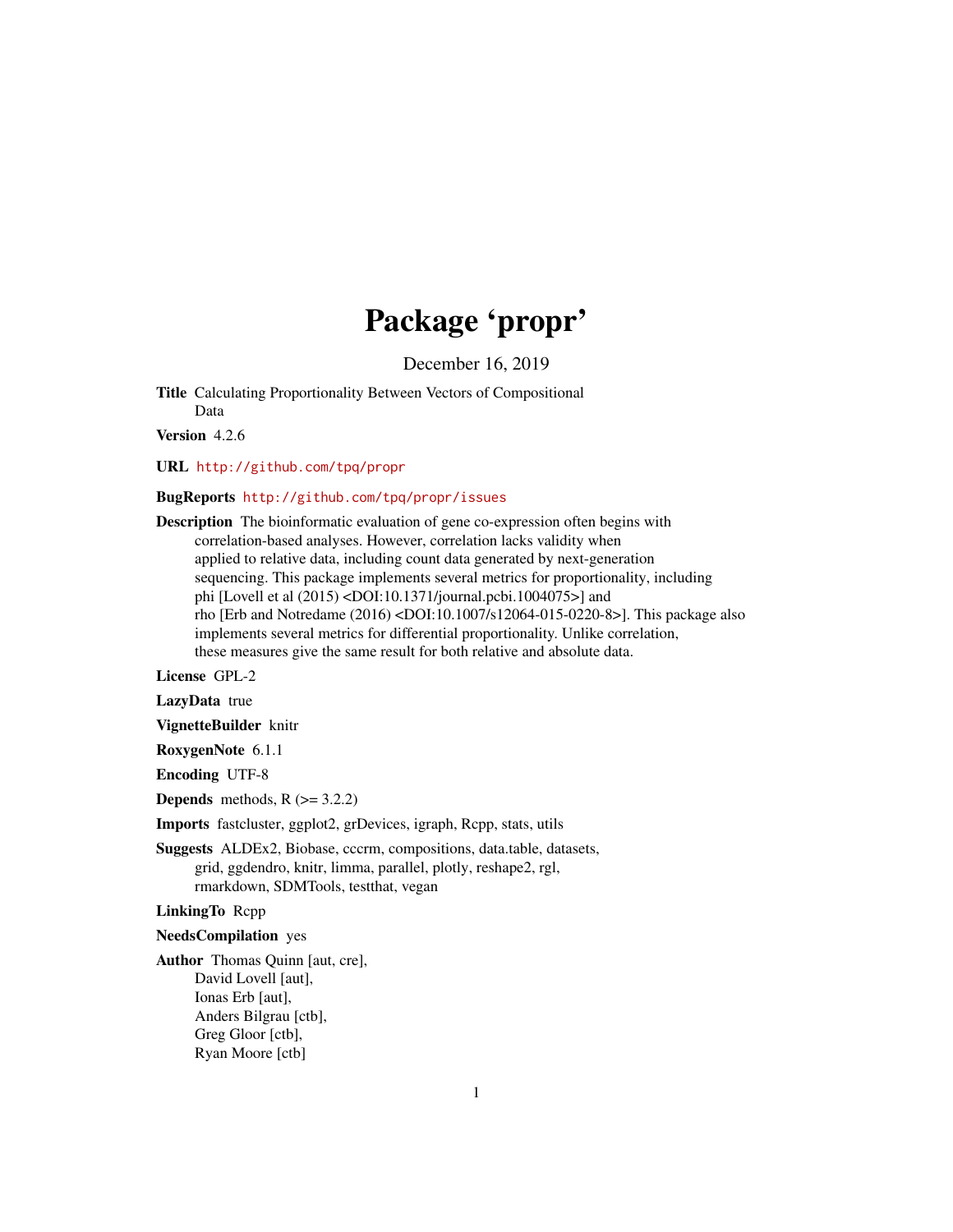Maintainer Thomas Quinn <contacttomquinn@gmail.com> **Repository CRAN** Date/Publication 2019-12-16 06:10:10 UTC

# R topics documented:

| 3              |
|----------------|
| $\overline{4}$ |
| $\overline{4}$ |
| 5              |
| $\overline{7}$ |
| 7              |
| 8              |
| 8              |
| 9              |
| 9              |
| 10             |
| 10             |
| 11             |
| 11             |
| 12             |
| 12             |
| 13             |
| 14             |
| 14             |
| 15             |
| 16             |
| 17             |
| 17             |
| 18             |
| 18             |
| 19             |
| 19             |
| 20             |
| 20             |
| 21             |
| 21             |
| 22             |
| 22             |
| 23             |
| 23             |
| 24             |
| 24             |
| 25             |
| 25             |
| <sup>26</sup>  |
| 26             |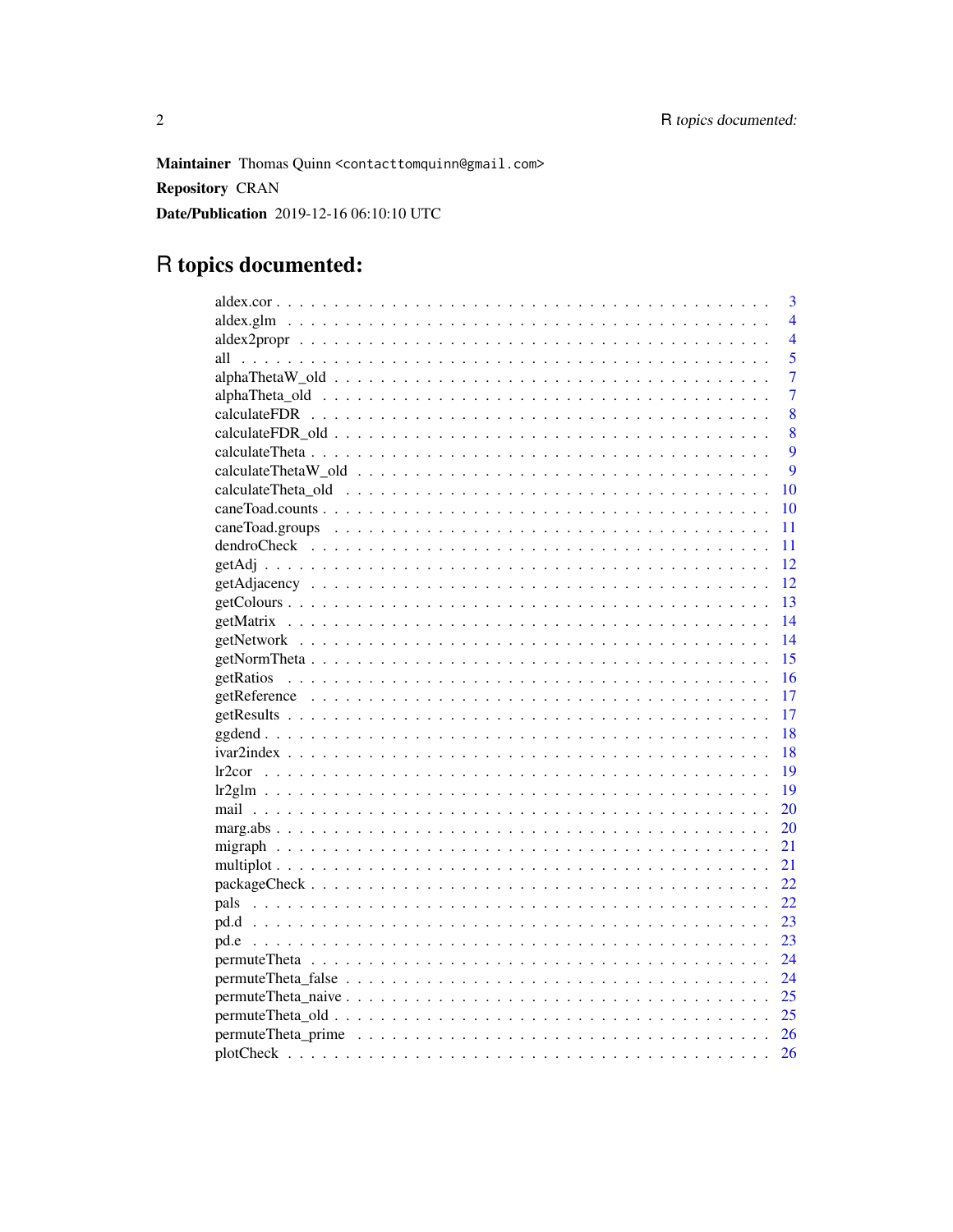<span id="page-2-0"></span>

|  |  |  |  |  |  |  |  |  |  |  |  |  |  |  |  | 40  |
|--|--|--|--|--|--|--|--|--|--|--|--|--|--|--|--|-----|
|  |  |  |  |  |  |  |  |  |  |  |  |  |  |  |  |     |
|  |  |  |  |  |  |  |  |  |  |  |  |  |  |  |  | -41 |
|  |  |  |  |  |  |  |  |  |  |  |  |  |  |  |  |     |
|  |  |  |  |  |  |  |  |  |  |  |  |  |  |  |  |     |
|  |  |  |  |  |  |  |  |  |  |  |  |  |  |  |  |     |
|  |  |  |  |  |  |  |  |  |  |  |  |  |  |  |  |     |
|  |  |  |  |  |  |  |  |  |  |  |  |  |  |  |  |     |

aldex.cor *Correlate CLR Data with a Continuous Measurement*

# Description

This function uses the Monte Carlo instances from an aldex.clr object to correlate each log-ratio transformed feature vector with a continuous numeric variable. See [lr2cor](#page-18-1).

#### Usage

aldex.cor(clr, conditions, ...)

#### Arguments

| clr        | An aldex.clr object.                       |
|------------|--------------------------------------------|
| conditions | A numeric vector of a continuous variable. |
| .          | Arguments passed to cor. test.             |

# Value

Returns a data.frame of the average correlation statistic (e.g., r) and p-value (p) for each log-ratio transformed feature, with FDR appended as the BH column.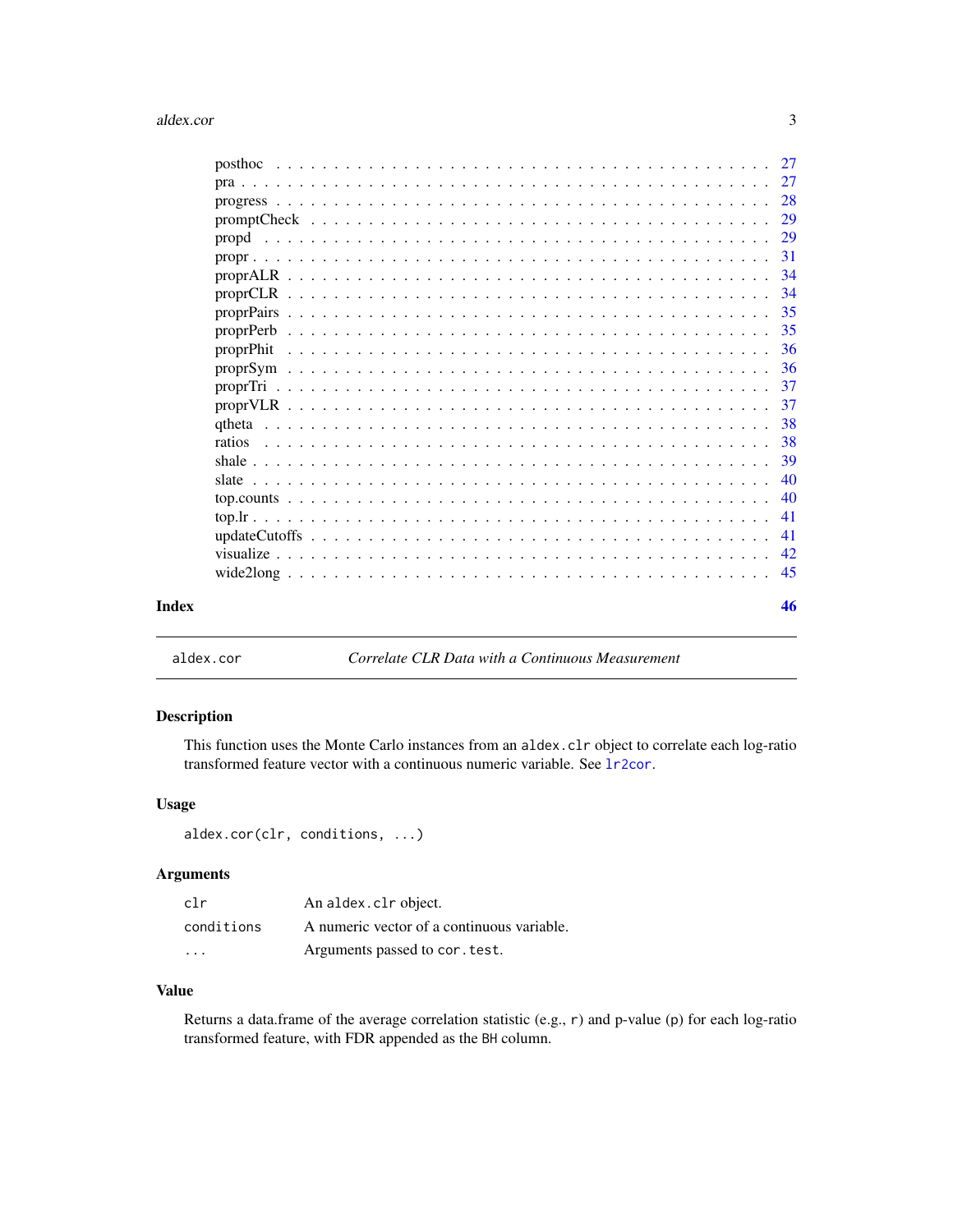<span id="page-3-0"></span>

This function uses the Monte Carlo instances from an aldex.clr object to build a generalized linear model from log-ratio transformed data. See [lr2glm](#page-18-2).

#### Usage

```
aldex.glm(clr, model.matrix, ...)
```
# Arguments

| clr          | An aldex.clr object.     |
|--------------|--------------------------|
| model.matrix | A model.matrix.          |
| .            | Arguments passed to glm. |

# Value

Returns a data.frame of the average coefficients and their p-values for each feature, with FDR appended as a BH column.

<span id="page-3-1"></span>aldex2propr *Import* ALDEx2 *Object*

#### Description

This method constructs a propr object from an aldex.clr object. See Details.

#### Usage

```
aldex2propr(aldex.clr, how = "rho", select)
```

| aldex.clr | An aldex.clr object.                                                                                                  |
|-----------|-----------------------------------------------------------------------------------------------------------------------|
| how       | A character string. The proportionality metric used to build the propr object.<br>Choose from "rho", "phi", or "phs". |
| select    | Optional. Use this to subset the final proportionality matrix without altering the<br>result.                         |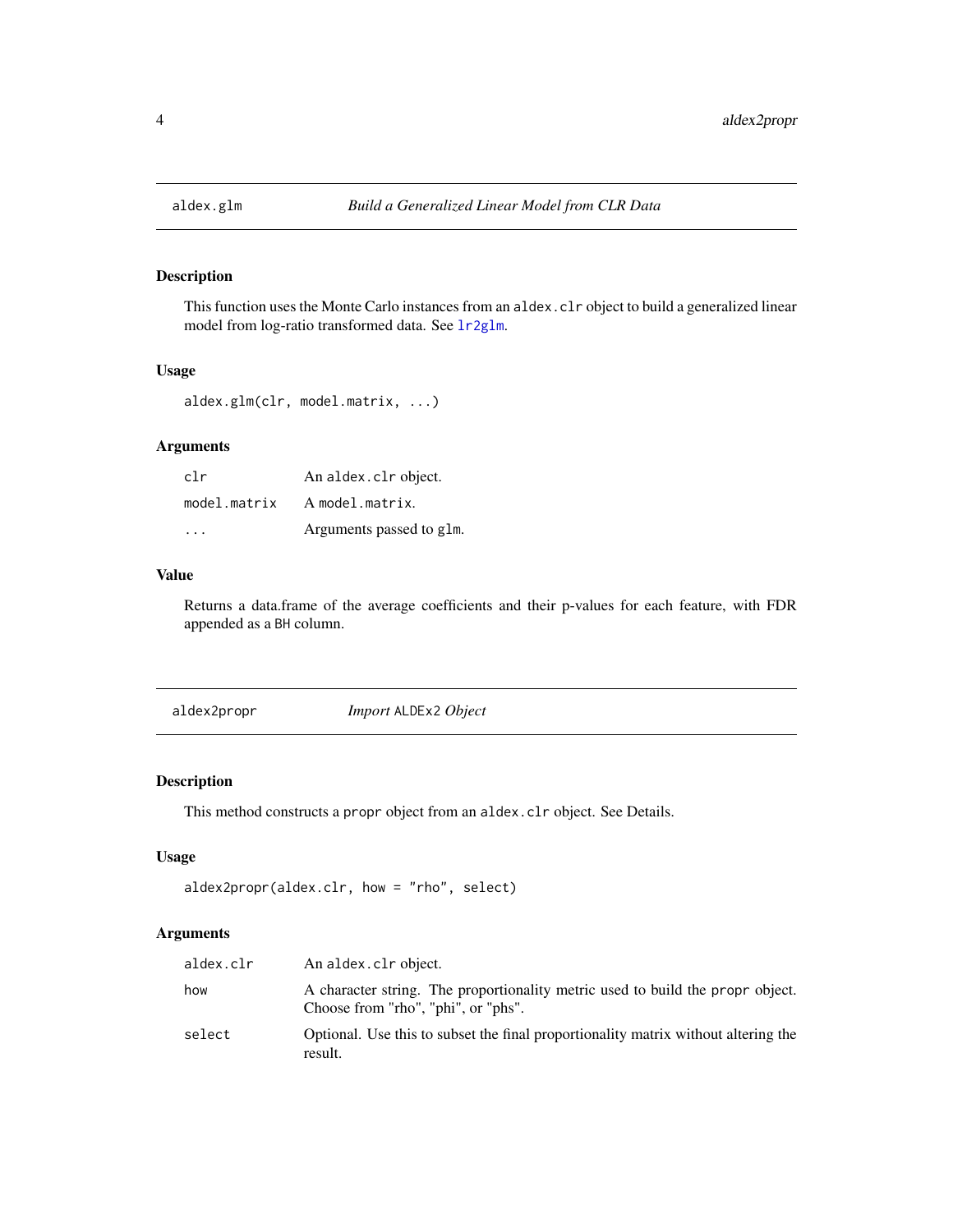#### <span id="page-4-0"></span>Details

The ALDEx2 package has two exceptional features useful in proportionality analysis too. First, ALDEx2 offers a number of extra log-ratio transformations, toggled by the denom argument in aldex.clr. Second, ALDEx2 estimates per-feature technical variation within each sample using Monte-Carlo instances drawn from the Dirichlet distribution.

The aldex2propr function takes advantage of both of these features by constructing a propr object directly from an aldex.clr object. When interpreting the resultant propr object, keep in mind that ALDEx2 adds 0.5 to all @counts regardless of whether the counts contain any zeros. Otherwise, the @logratio slot contains the log-ratio transformed counts as averaged across all Monte Carlo instances. Likewise, the @matrix slot gets filled with the proportionality matrix as averaged across all Monte Carlo instances.

The select argument subsets the feature matrix after log-ratio transformation but before calculating proportionality. This reduces the run-time and RAM overhead without impacting the final result. Removing lowly abundant features prior to log-ratio transformation could otherwise change the proportionality measure.

#### Value

Returns a propr object.

all *A list of most parameters.*

#### **Description**

A list of most parameters.

| counts     | A data.frame or matrix. A "count matrix" with subjects as rows and features as<br>columns. Note that this matrix does not necessarily have to contain counts.                                                                                                                                     |
|------------|---------------------------------------------------------------------------------------------------------------------------------------------------------------------------------------------------------------------------------------------------------------------------------------------------|
| metric     | A character string. The proportionality metric to calculate. Choose from "rho",<br>"phi", or "phs".                                                                                                                                                                                               |
| ivar       | A numeric scalar. Specifies reference feature(s) for additive log-ratio transfor-<br>mation. The argument will also accept feature name(s) instead of the index<br>position(s). Set to "ight" to use inter-quartile log-ratio transformation. Ignore to<br>use centered log-ratio transformation. |
| select     | Optional. Use this to subset the final proportionality matrix without altering the<br>result. Use this argument to rearrange feature order.                                                                                                                                                       |
| symmetrize | A logical. If TRUE, forces symmetry by reflecting the "lower left triangle".                                                                                                                                                                                                                      |
| alpha      | A double. See vignette for details. Leave missing to skip Box-Cox transforma-<br>tion.                                                                                                                                                                                                            |
| p          | An integer. The number of permutation cycles.                                                                                                                                                                                                                                                     |
| $\ddots$ . | Arguments passed to the wrapped method.                                                                                                                                                                                                                                                           |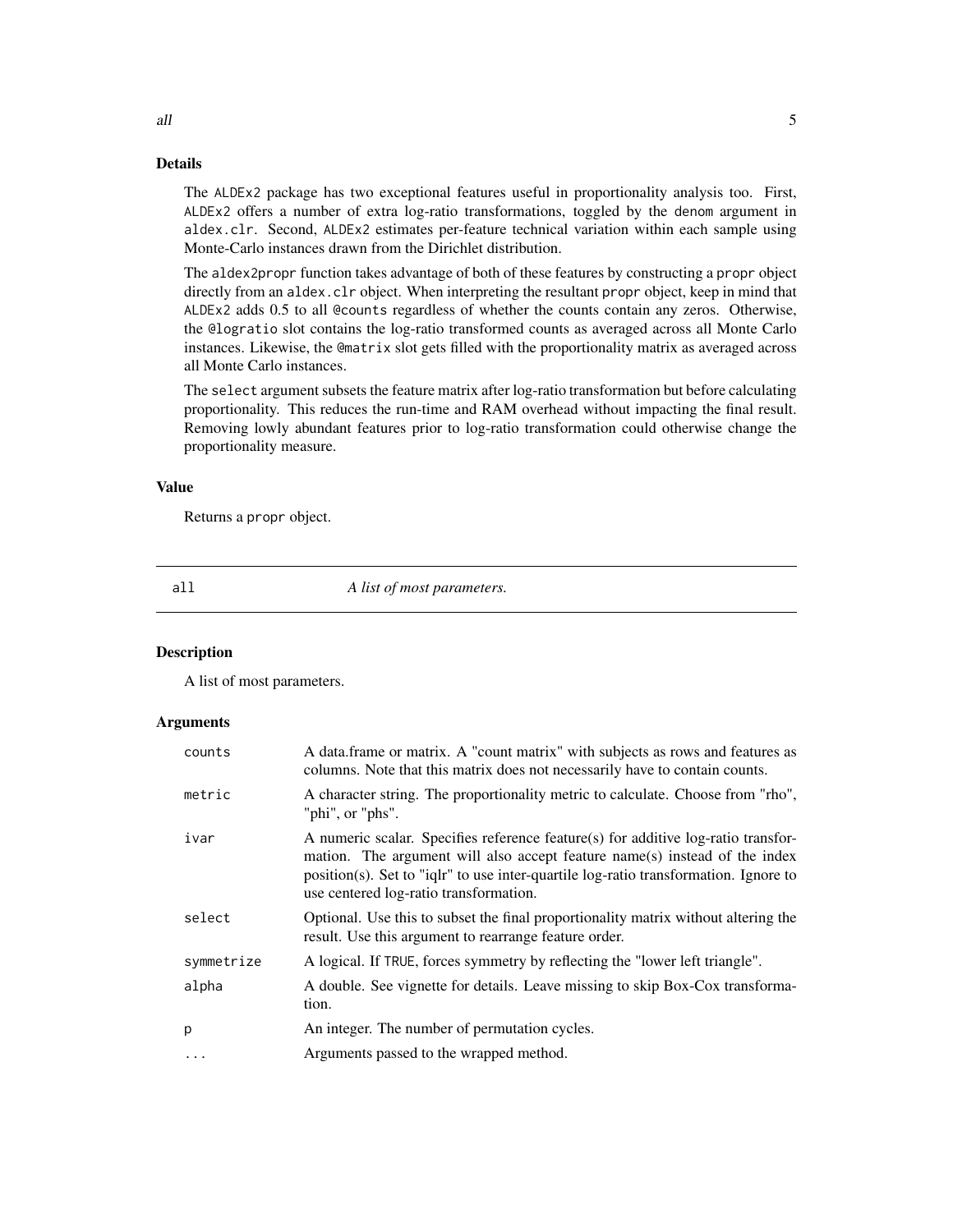<span id="page-5-0"></span>

|                | object, x, rho, propr, propd<br>A propr or propd object.                                                                                                                                                                                                                                                  |
|----------------|-----------------------------------------------------------------------------------------------------------------------------------------------------------------------------------------------------------------------------------------------------------------------------------------------------------|
| subset         | Subsets via object@counts[subset,]. Use this argument to rearrange subject<br>order. For backwards compatibility.                                                                                                                                                                                         |
| i              | Operation used for the subset indexing. Select from "==", "=", ">", ">=", "<",<br>"<=", "!=", or "all". For backwards compatibility.                                                                                                                                                                      |
| j              | Provide a numeric value to which to compare the proportionality measures in<br>the @matrix slot. For backwards compatibility.                                                                                                                                                                             |
| tiny           | A logical scalar. Toggles whether to pass the indexed result through simplify.<br>For backwards compatibility.                                                                                                                                                                                            |
| group          | A character vector. Group or sub-group memberships, ordered according to the<br>row names in counts.                                                                                                                                                                                                      |
| weighted       | A boolean. Toggles whether to calculate theta using limma:: voom weights.                                                                                                                                                                                                                                 |
| cutoff         | For updateCutoffs, a numeric vector. this argument provides the FDR cutoffs<br>to test. For graph functions, a numeric scalar. This argument indicates the max-<br>imum theta to include in the figure. For graph functions, a large integer will<br>instead retrieve the top N pairs as ranked by theta. |
| what           | A character string. The theta type to set active.                                                                                                                                                                                                                                                         |
| moderated      | For updateF, a boolean. Toggles whether to calculate a moderated F-statistic.                                                                                                                                                                                                                             |
| ncores         | An integer. The number of parallel cores to use.                                                                                                                                                                                                                                                          |
| у              | Missing. Ignore. Leftover from the generic method definition.                                                                                                                                                                                                                                             |
| prompt         | A logical scalar. Set to FALSE to disable the courtesy prompt when working with<br>big data.                                                                                                                                                                                                              |
| plotly         | A logical scalar. Set to TRUE to produce a dynamic plot using the plotly pack-<br>age.                                                                                                                                                                                                                    |
| k              | An integer. For propr methods, the number of co-clusters (where all pairs re-<br>ceive a specified color if and only if both members belong to same the cluster).<br>For propd methods, the maximum number of PALs to index when calculating<br>pals in the network.                                      |
| col1, col2     | A character vector. Specifies which nodes to color red or blue, respectively.                                                                                                                                                                                                                             |
| d <sub>3</sub> | A boolean. Use rg1 to plot 3D network.                                                                                                                                                                                                                                                                    |
| include        | This argument indicates which features by name should belong to a pair for that<br>pair to get included in the results. Subset performed by Partner %in% subset<br>  Pair %in% subset.                                                                                                                    |
| or             | A boolean. If FALSE, include subsets by Partner %in% subset & Pair %in%<br>subset.                                                                                                                                                                                                                        |
| clean          | A boolean. Toggles whether to remove pairs with "Bridged" or "Missing" PALs.<br>Used by geyser, bowtie, and gemini.                                                                                                                                                                                       |
| plotSkip       | A boolean. Toggles whether to build the network graph without plotting it. Used<br>by pals.                                                                                                                                                                                                               |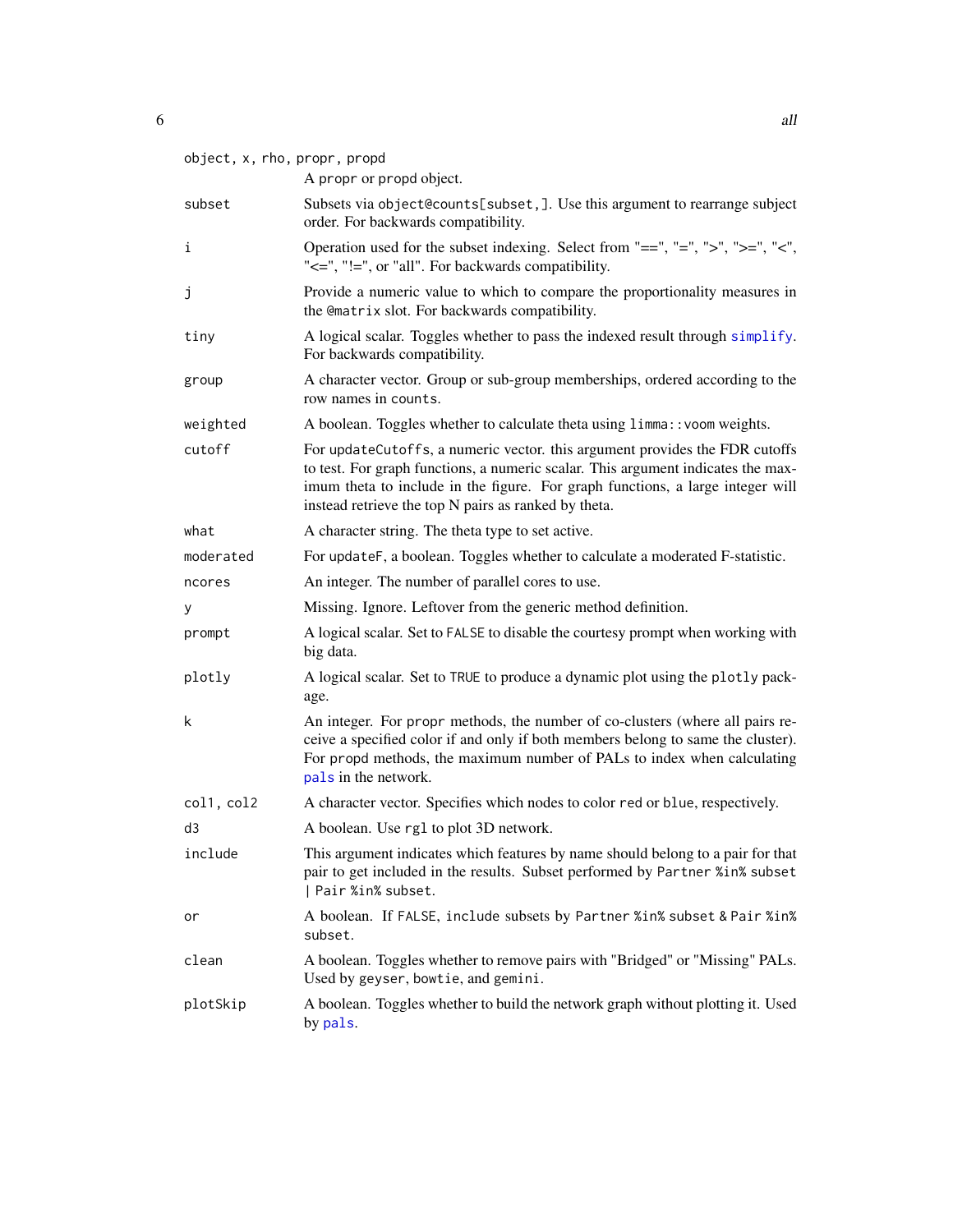<span id="page-6-0"></span>alphaThetaW\_old *Calculate Weighted Theta*

# Description

Do not use this function. For testing purposes only.

# Usage

alphaThetaW\_old(counts, group, alpha, weights)

# Arguments

| counts  | A data frame or matrix. A "count matrix" with subjects as rows and features as<br>columns. Note that this matrix does not necessarily have to contain counts. |
|---------|---------------------------------------------------------------------------------------------------------------------------------------------------------------|
| group   | A character vector. Group or sub-group memberships, ordered according to the<br>row names in counts.                                                          |
| alpha   | A double. See vignette for details. Leave missing to skip Box-Cox transforma-<br>tion.                                                                        |
| weights | A matrix. Pre-computed 1 imma-based weights. Optional parameter.                                                                                              |

|  | Calculate alpha Theta | alphaTheta_old |
|--|-----------------------|----------------|
|--|-----------------------|----------------|

# Description

Do not use this function. For testing purposes only.

# Usage

```
alphaTheta_old(counts, group, alpha)
```

| counts | A data frame or matrix. A "count matrix" with subjects as rows and features as<br>columns. Note that this matrix does not necessarily have to contain counts. |
|--------|---------------------------------------------------------------------------------------------------------------------------------------------------------------|
| group  | A character vector. Group or sub-group memberships, ordered according to the<br>row names in counts.                                                          |
| alpha  | A double. See vignette for details. Leave missing to skip Box-Cox transforma-<br>tion.                                                                        |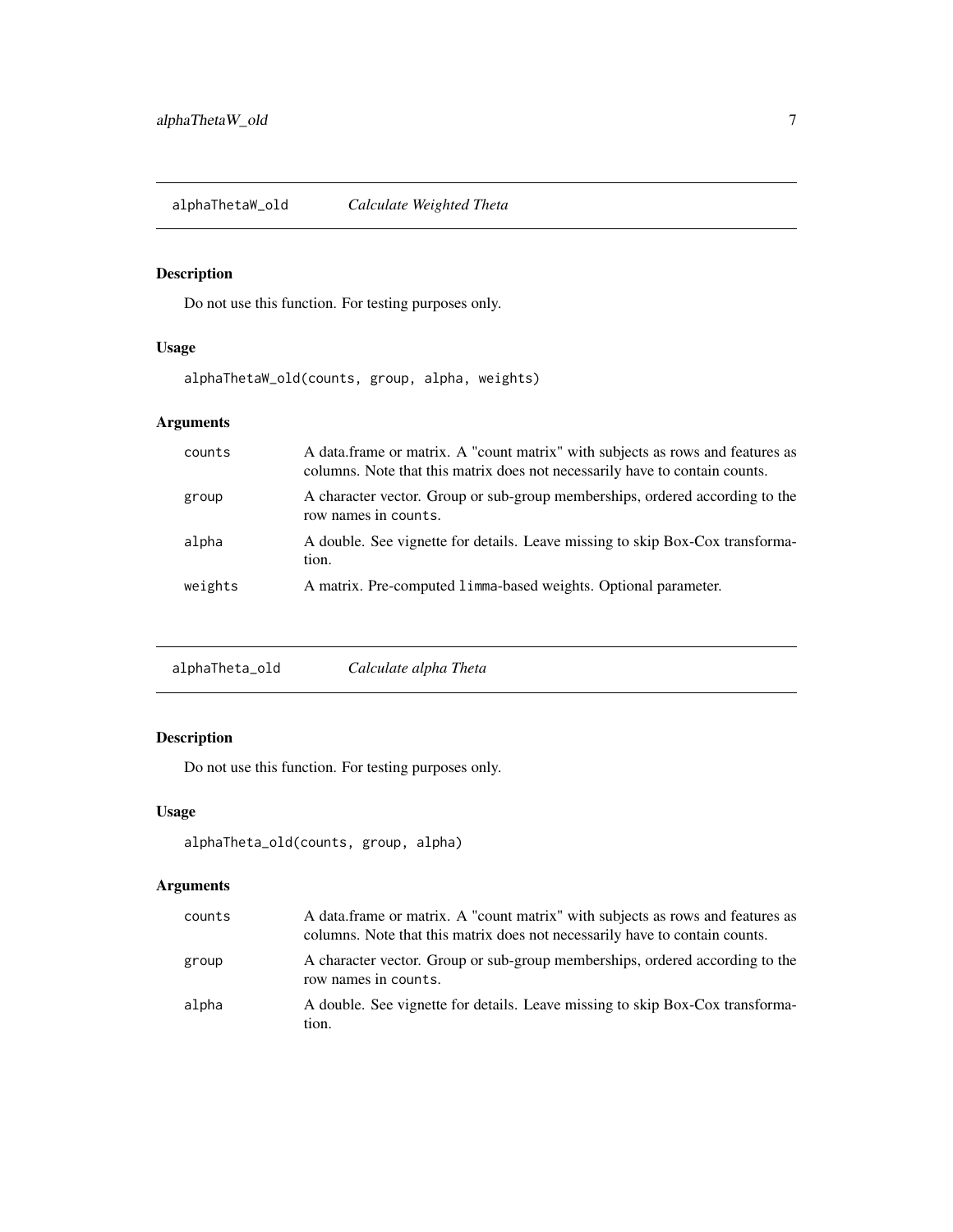<span id="page-7-0"></span>

This function uses the result of a permuteTheta call to calculate false discovery rate (FDR) cutoffs.

#### Usage

calculateFDR(theta, ptheta, cutoff =  $seq(0.6, 0.9, 0.1))$ 

# Arguments

| theta  | A data. frame. The result of a calculateTheta call.                                                                                                                                                                                                                                                        |
|--------|------------------------------------------------------------------------------------------------------------------------------------------------------------------------------------------------------------------------------------------------------------------------------------------------------------|
| ptheta | A data. frame. The result of a permuteTheta call.                                                                                                                                                                                                                                                          |
| cutoff | For update Cutoffs, a numeric vector, this argument provides the FDR cutoffs<br>to test. For graph functions, a numeric scalar. This argument indicates the max-<br>imum theta to include in the figure. For graph functions, a large integer will<br>instead retrieve the top N pairs as ranked by theta. |

calculateFDR\_old *Calculate FDR Cutoffs*

# Description

Do not use this function. For testing purposes only.

# Usage

```
calculateFDR_old(theta, ptheta, cutoff = seq(0.6, 0.9, 0.1))
```

| theta  | A data. frame. The result of a calculateTheta call.                                                                                                                                                                                                                                                        |
|--------|------------------------------------------------------------------------------------------------------------------------------------------------------------------------------------------------------------------------------------------------------------------------------------------------------------|
| ptheta | A data. frame. The result of a permute Theta call.                                                                                                                                                                                                                                                         |
| cutoff | For update Cutoffs, a numeric vector, this argument provides the FDR cutoffs<br>to test. For graph functions, a numeric scalar. This argument indicates the max-<br>imum theta to include in the figure. For graph functions, a large integer will<br>instead retrieve the top N pairs as ranked by theta. |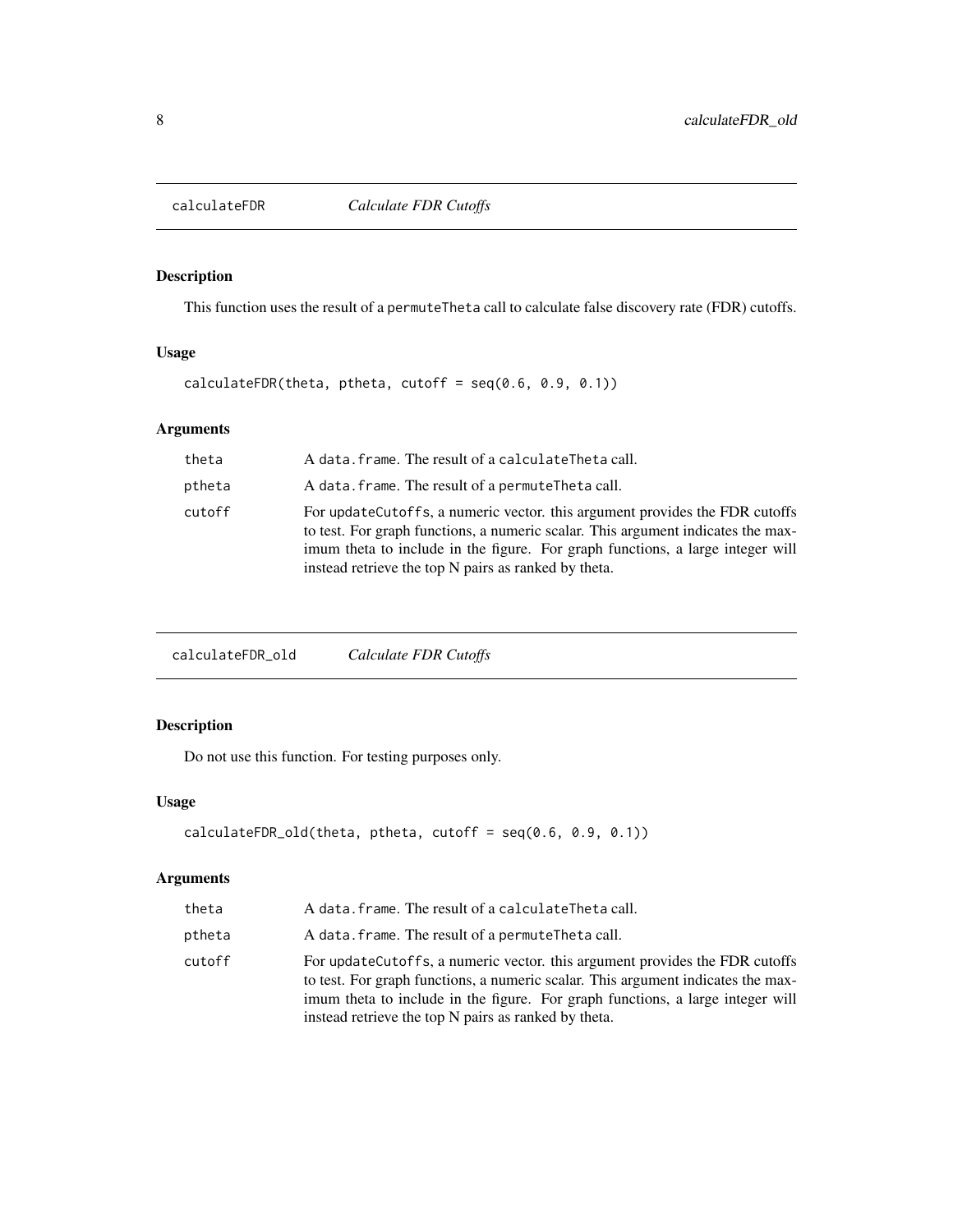<span id="page-8-0"></span>Calculate differential proportionality measure, theta. Used by [propd](#page-28-1) to build the @results slot. A numeric alpha argument will trigger the Box-Cox transformation.

#### Usage

```
calculateTheta(counts, group, alpha = NA, lrv = NA, only = "all",
 weighted = FALSE, weights = as.matrix(NA))
```
# Arguments

| counts   | A data.frame or matrix. A "count matrix" with subjects as rows and features as<br>columns. Note that this matrix does not necessarily have to contain counts. |
|----------|---------------------------------------------------------------------------------------------------------------------------------------------------------------|
| group    | A character vector. Group or sub-group memberships, ordered according to the<br>row names in counts.                                                          |
| alpha    | A double. See vignette for details. Leave missing to skip Box-Cox transforma-<br>tion.                                                                        |
| lrv      | A numeric vector. A vector of pre-computed log-ratio variances. Optional pa-<br>rameter.                                                                      |
| only     | A character string. The name of the theta type to return if only calculating one<br>theta type. Used to make updateCutoffs faster.                            |
| weighted | A boolean. Toggles whether to calculate theta using limma:: yoom weights.                                                                                     |
| weights  | A matrix. Pre-computed 1 imma-based weights. Optional parameter.                                                                                              |

#### Value

A data.frame of theta values if only = "all". Otherwise, this function returns a numeric vector.

calculateThetaW\_old *Calculate Weighted Theta*

# Description

Do not use this function. For testing purposes only.

# Usage

calculateThetaW\_old(counts, group)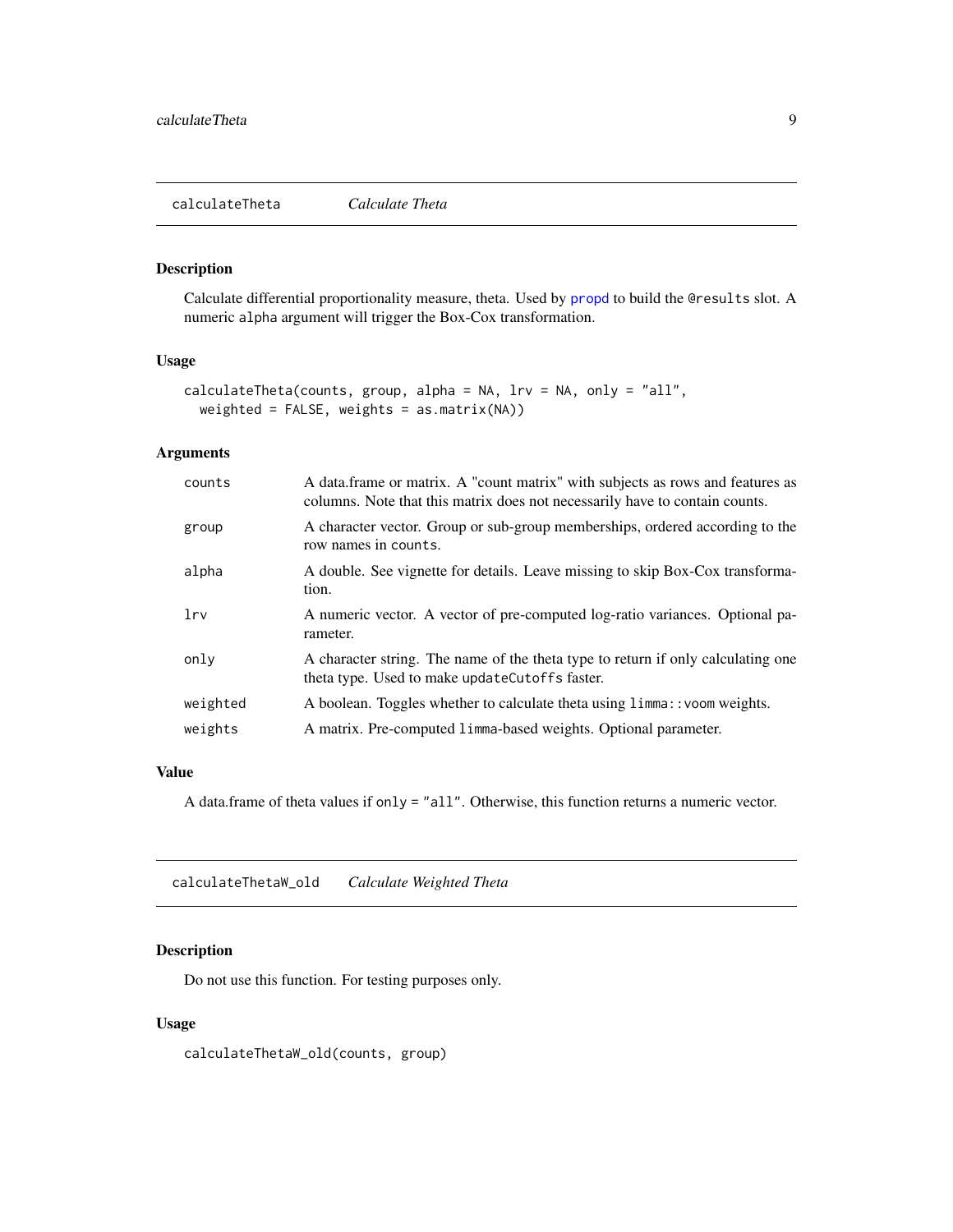# <span id="page-9-0"></span>Arguments

| counts | A data frame or matrix. A "count matrix" with subjects as rows and features as<br>columns. Note that this matrix does not necessarily have to contain counts. |
|--------|---------------------------------------------------------------------------------------------------------------------------------------------------------------|
| group  | A character vector. Group or sub-group memberships, ordered according to the<br>row names in counts.                                                          |

calculateTheta\_old *Calculate Theta*

#### Description

Do not use this function. For testing purposes only.

# Usage

```
calculateTheta_old(counts, group)
```
# Arguments

| counts | A data frame or matrix. A "count matrix" with subjects as rows and features as<br>columns. Note that this matrix does not necessarily have to contain counts. |
|--------|---------------------------------------------------------------------------------------------------------------------------------------------------------------|
| group  | A character vector. Group or sub-group memberships, ordered according to the<br>row names in counts.                                                          |

| caneToad.counts | Example Cane Toad Count Data |  |
|-----------------|------------------------------|--|
|                 |                              |  |

# Description

Raw RNA-seq counts for twenty toads sampled from one of two regions in Australia. Data set reduced to exclude any transcripts without at least 10 counts in at least 10 samples.

# Usage

```
data(caneToad.counts)
```
# Format

An object of class matrix with 20 rows and 25774 columns.

#### Source

<DOI:10.1111/mec.13184>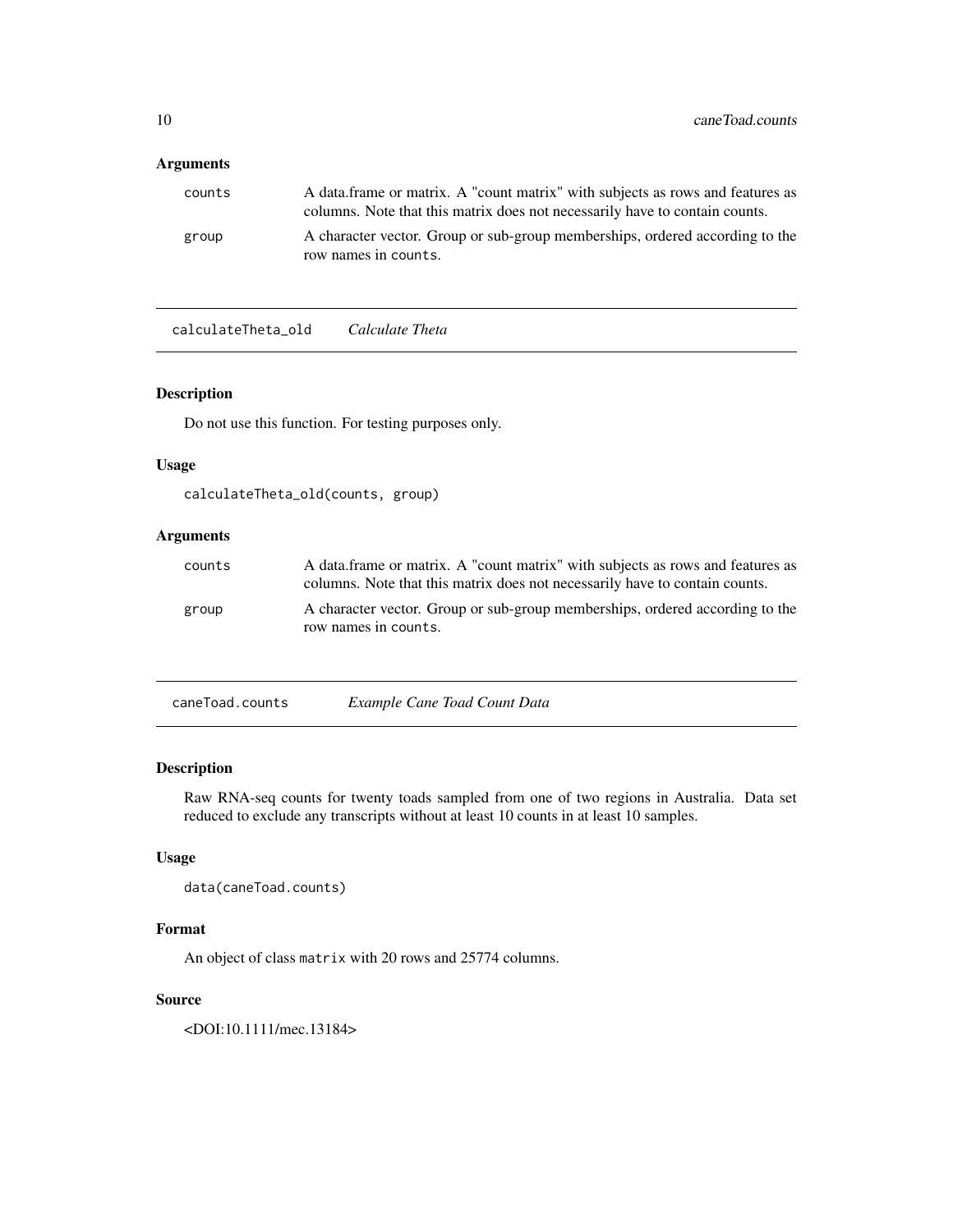<span id="page-10-0"></span>caneToad.groups *Example Cane Toad Group Data*

# Description

Group labels for twenty toads sampled from one of two regions in Australia. Data set reduced to exclude any transcripts without at least 10 counts in at least 10 samples.

#### Usage

```
data(caneToad.groups)
```
# Format

An object of class character of length 20.

#### Source

<DOI:10.1111/mec.13184>

dendroCheck *Dendrogram Plot Check*

# Description

Performs data checks before plotting, triggering messages or errors when appropriate. For back-end use only.

#### Usage

dendroCheck()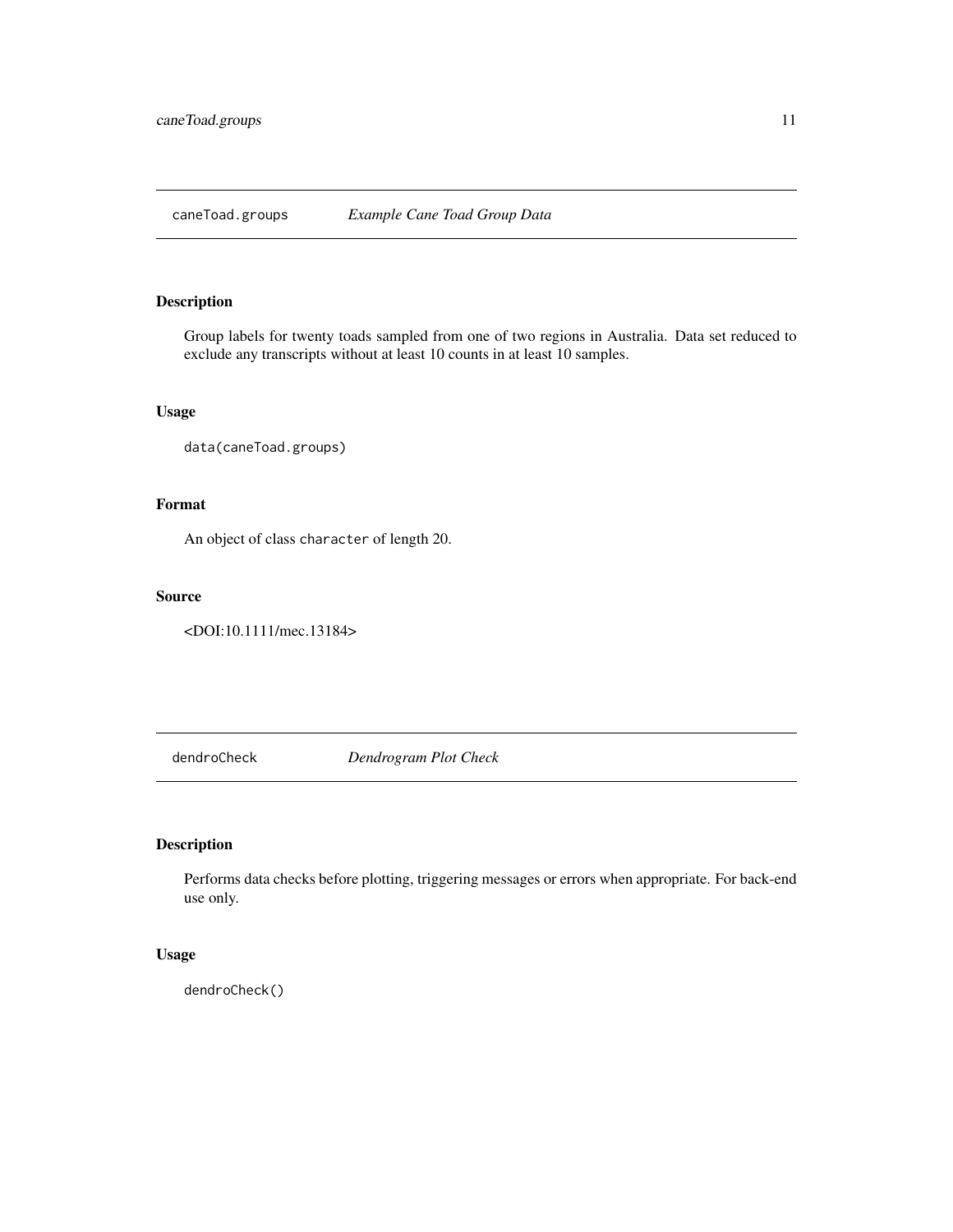<span id="page-11-0"></span>

This function uses getMatrix to return a propr or propd object as an adjacency matrix. The diagonal is set to 0.

#### Usage

getAdj(object, cutoff = 1)

#### Arguments

| object | A propr or propd object.                                                                                                                                                                                                                                                                                      |
|--------|---------------------------------------------------------------------------------------------------------------------------------------------------------------------------------------------------------------------------------------------------------------------------------------------------------------|
| cutoff | This argument indicates the value at which to cutoff the results. For "rho" and<br>"cor", the function returns pairs with a value greater than the cutoff. For "theta",<br>"phi", and "phs", the function returns pairs with a value less than the cutoff.<br>Leave the argument as NA to return all results. |

#### Details

This function is faster than getAdjacency, but has fewer arguments to tailor results.

# Value

An adjacency matrix.

getAdjacency *Get Object as Adjacency Matrix*

# Description

This function uses getNetwork to return a propr or propd object as an adjacency matrix. The diagonal is set to 0.

#### Usage

```
getAdjacency(object, cutoff = NA, include = NA, or = TRUE)
```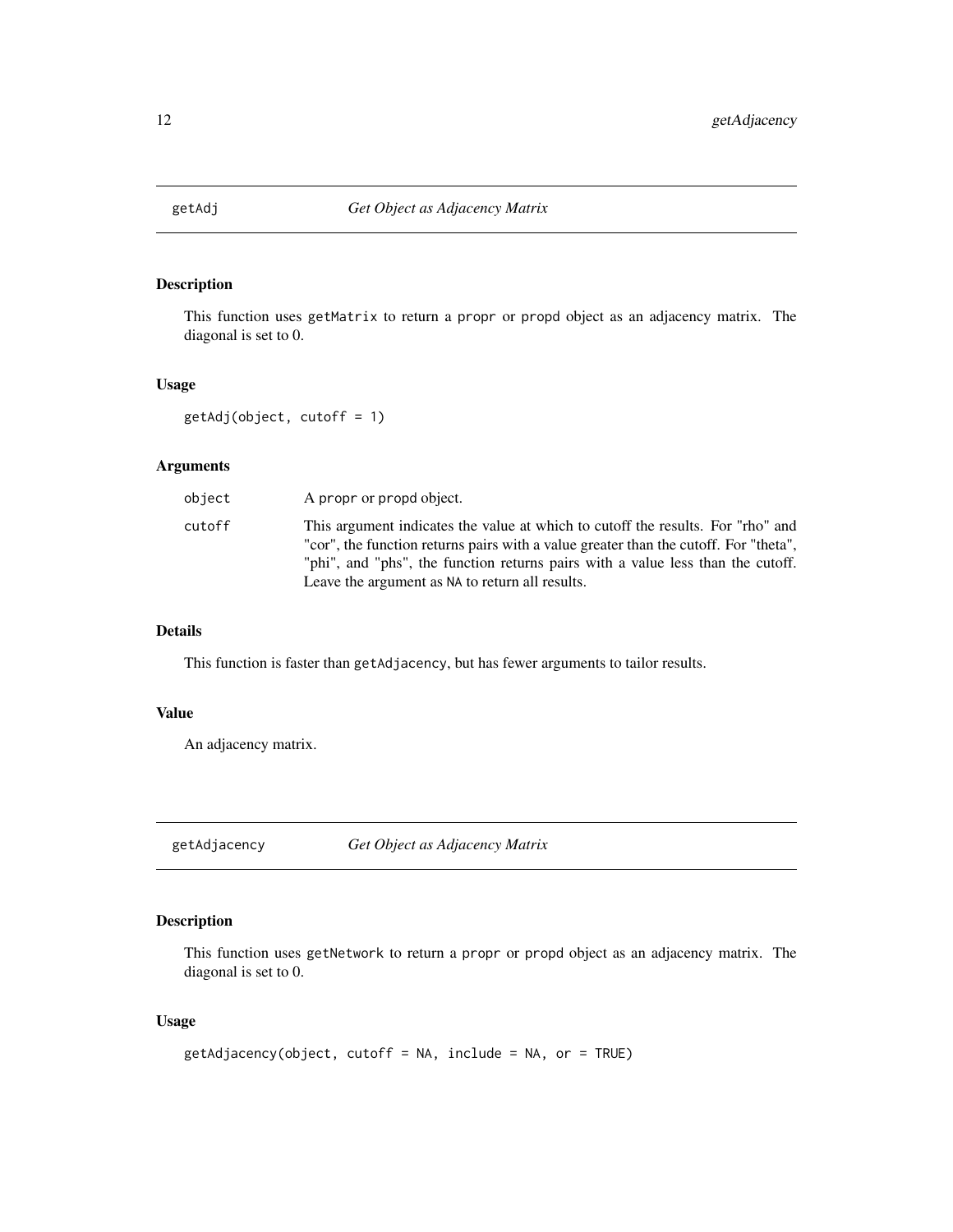# <span id="page-12-0"></span>getColours 13

#### Arguments

| object  | A propr or propd object.                                                                                                                                                                                                                                                                                      |
|---------|---------------------------------------------------------------------------------------------------------------------------------------------------------------------------------------------------------------------------------------------------------------------------------------------------------------|
| cutoff  | This argument indicates the value at which to cutoff the results. For "rho" and<br>"cor", the function returns pairs with a value greater than the cutoff. For "theta",<br>"phi", and "phs", the function returns pairs with a value less than the cutoff.<br>Leave the argument as NA to return all results. |
| include | This argument indicates which features by name should belong to a pair for that<br>pair to get included in the results. Subset performed by Partner %in% subset<br>  Pair %in% subset.                                                                                                                        |
| or      | A boolean. If FALSE, include subsets by Partner %in% subset & Pair %in%<br>subset.                                                                                                                                                                                                                            |

#### Value

An adjacency matrix.

<span id="page-12-1"></span>getColours *Label* propd *Pairs by DE Results*

# Description

The getColours function "colours" the pairs based on a vector of differential expression (DE) results. If both members in the pair are DE, the colour is "Green". If both members in the pair are not DE, the colour is "Red". If only one is DE, the colour is "Yellow". This allows the results of a DE analysis to affect the interpretation of differential proportionality. Importantly, the significance of differential proportionality is independent of the DE method used.

#### Usage

```
getColours(object, DE, cutoff = NA, include = NA, or = TRUE)
```

```
getColors(object, DE, cutoff = NA, include = NA, or = TRUE)
```

| object  | Any propd object.                                                                                                                                                                                                                                                                                          |
|---------|------------------------------------------------------------------------------------------------------------------------------------------------------------------------------------------------------------------------------------------------------------------------------------------------------------|
| DE      | A logical vector. The i-th element should state whether the i-th gene is differen-<br>tially expressed.                                                                                                                                                                                                    |
| cutoff  | For update Cutoffs, a numeric vector. this argument provides the FDR cutoffs<br>to test. For graph functions, a numeric scalar. This argument indicates the max-<br>imum theta to include in the figure. For graph functions, a large integer will<br>instead retrieve the top N pairs as ranked by theta. |
| include | This argument indicates which features by name should belong to a pair for that<br>pair to get included in the results. Subset performed by Partner % in % subset<br>  Pair %in% subset.                                                                                                                   |
| or      | A boolean. If FALSE, include subsets by Partner %in% subset & Pair %in%<br>subset.                                                                                                                                                                                                                         |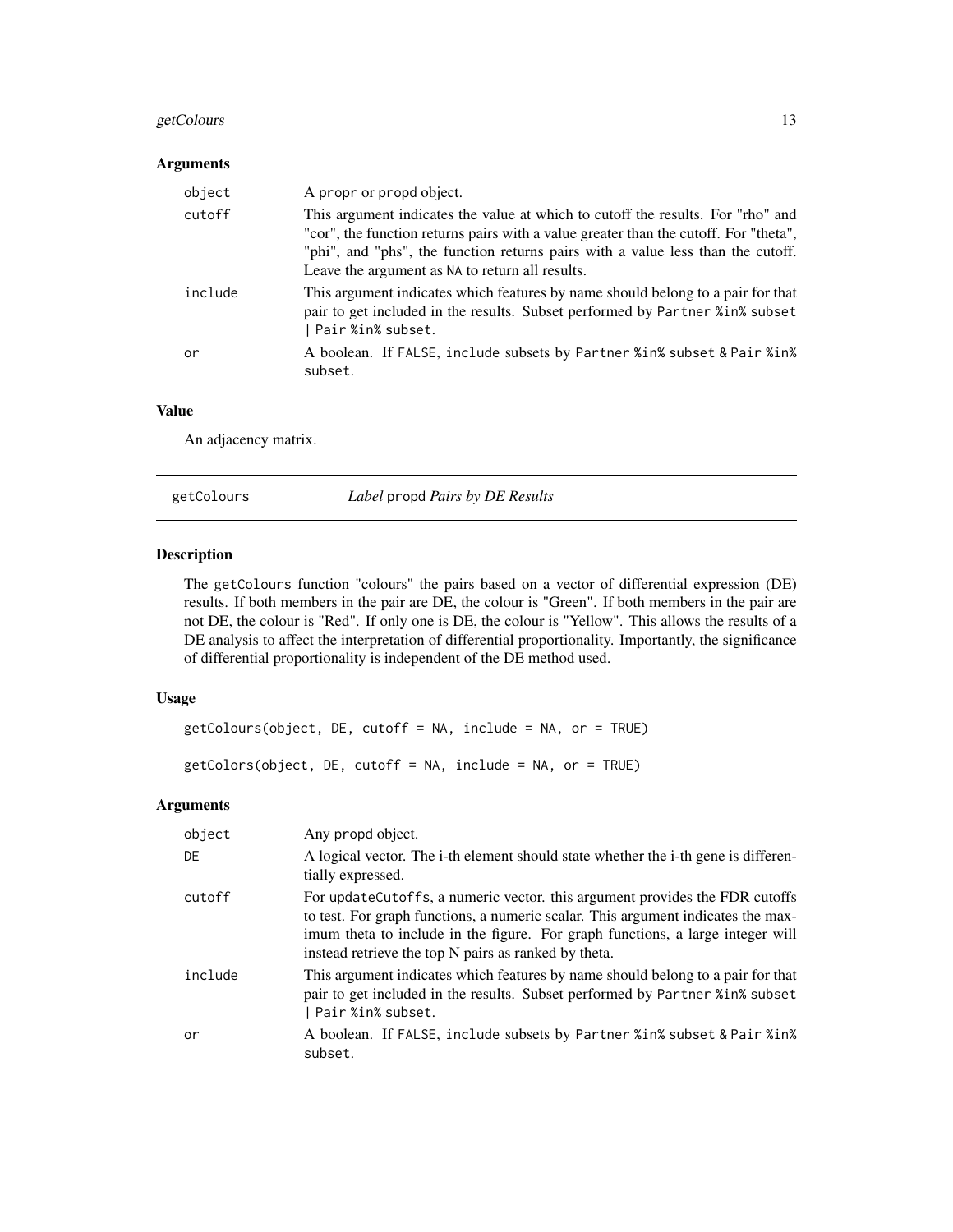# <span id="page-13-0"></span>Details

For use in conjunction with [getNormTheta](#page-14-1).

#### Value

A data.frame. The output of [getResults](#page-16-1) with a "colour" column.

getMatrix *Get Object as Symmetric Matrix*

# Description

This function returns a symmetric matrix of propr or propd values. The diagonal is set to 0.

#### Usage

```
getMatrix(object)
```
#### Arguments

object A propr or propd object.

# Value

A symmetric matrix.

getNetwork *Get Network from Object*

#### Description

This function provides a unified wrapper to build networks from propr and propd objects.

#### Usage

```
getNetwork(object, cutoff = NA, propr.object, propr.cutoff = NA,
  thetad.object, thetad.cutoff = NA, thetae.object, thetae.cutoff = NA,
  coll, col2, include = NA, or = TRUE, d3 = FALSE)
```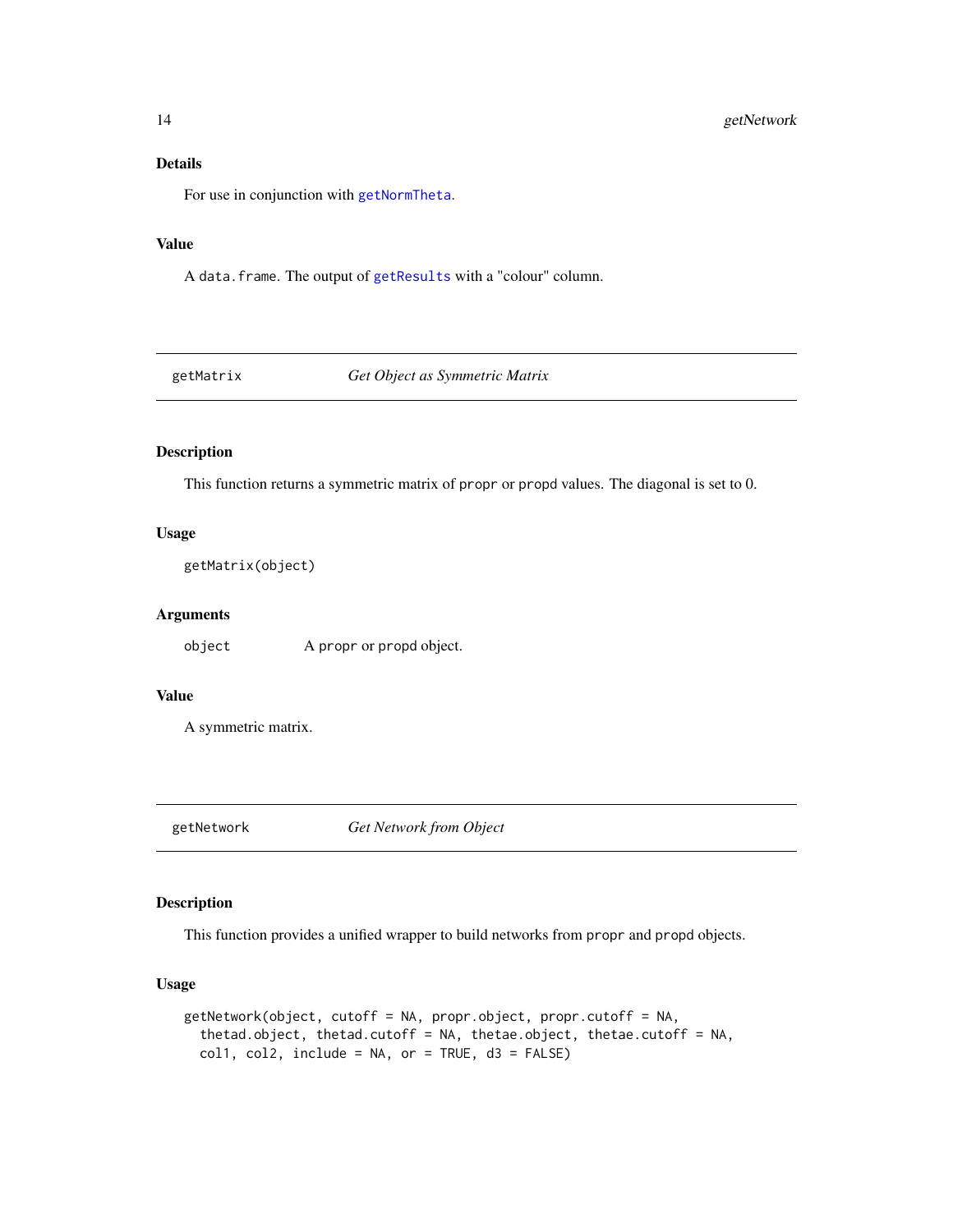# <span id="page-14-0"></span>getNormTheta 15

#### Arguments

| object  | Any propr or propd object.                                                                                                                                                               |
|---------|------------------------------------------------------------------------------------------------------------------------------------------------------------------------------------------|
| cutoff  | A cutoff argument for object, passed to get Results.                                                                                                                                     |
|         | propr.object, thetad.object, thetae.object                                                                                                                                               |
|         | A propr object or an appropriate propd object.                                                                                                                                           |
|         | propr.cutoff, thetad.cutoff, thetae.cutoff                                                                                                                                               |
|         | A cutoff argument passed to get Results.                                                                                                                                                 |
| col1    | A character vector. Specifies which nodes to color red or blue, respectively.                                                                                                            |
| col2    | A character vector. Specifies which nodes to color red or blue, respectively.                                                                                                            |
| include | This argument indicates which features by name should belong to a pair for that<br>pair to get included in the results. Subset performed by Partner % in % subset<br>  Pair %in% subset. |
| or      | A boolean. If FALSE, include subsets by Partner %in% subset & Pair %in%<br>subset.                                                                                                       |
| d3      | A boolean. Use rg1 to plot 3D network.                                                                                                                                                   |
|         |                                                                                                                                                                                          |

# Value

A network object.

<span id="page-14-1"></span>

| getNormTheta | Get Per-Feature Theta |  |
|--------------|-----------------------|--|
|--------------|-----------------------|--|

# Description

The getNormTheta function calculates the differential proportionality between each feature and a set of normalization factors. When the normalization factors correctly remove the compositional bias, the resultant thetas indicate differential expression (DE). However, unlike other DE tests, the pvalue for differential proportionality is not linked to the normalization factors. Here, normalization factors only affect the interpretation, not the statistics.

# Usage

```
getNormTheta(object, norm.factors)
```
## Arguments

| object       | Any propd object.                                                                                      |
|--------------|--------------------------------------------------------------------------------------------------------|
| norm.factors | A numeric vector. The effective library size normalization factors (e.g., from<br>edgeR or $DESeq2$ ). |

# Details

For use in conjunction with [getColours](#page-12-1).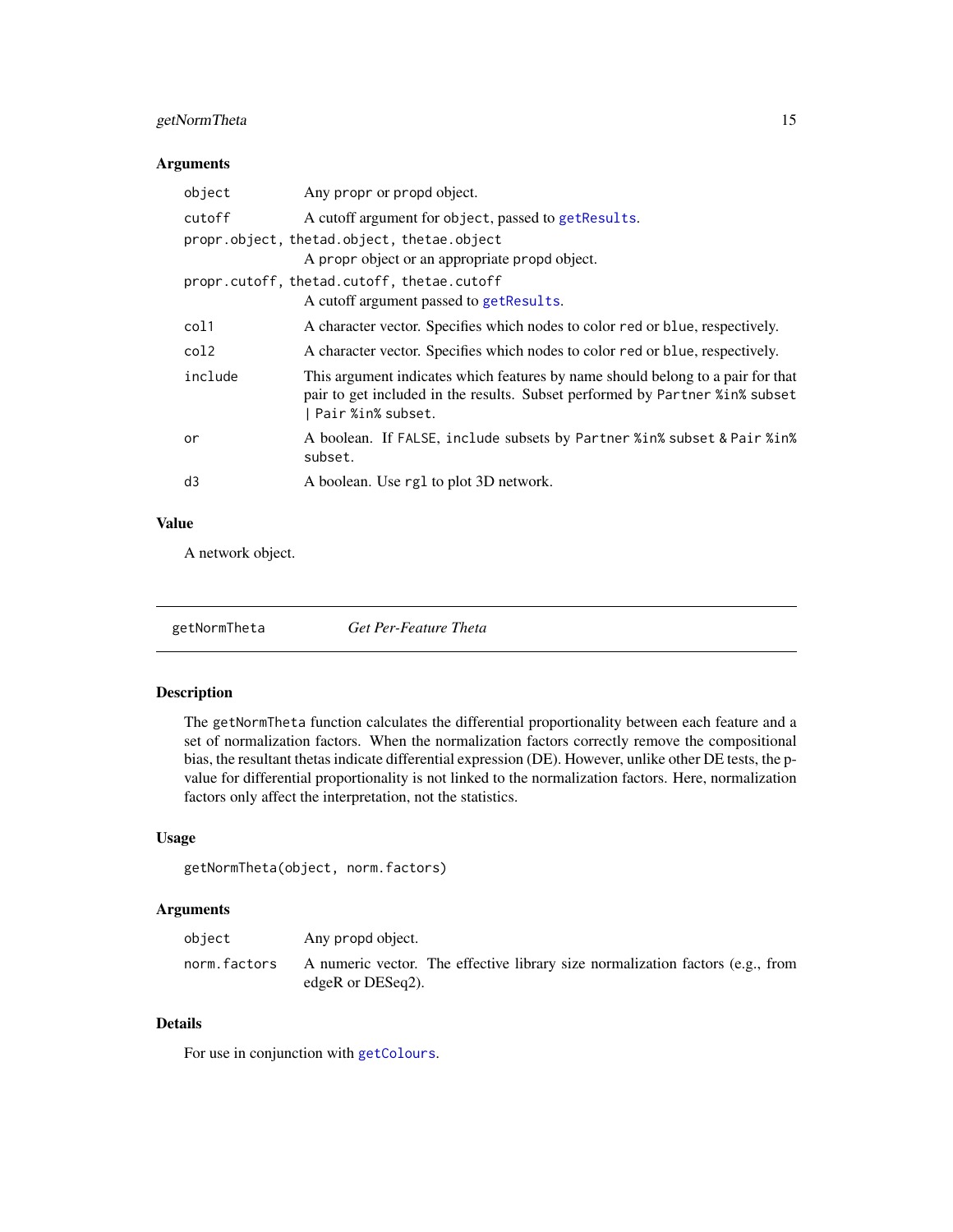# <span id="page-15-0"></span>Value

A numeric vector. A theta for each feature.

# getRatios *Get (Log-)ratios from Object*

# Description

This function provides a unified wrapper to retrieve (log-)ratios from propr and propd objects.

# Usage

```
getRatios(object, cutoff = NA, include = NA, or = TRUE,
 melt = FALSE)
```
# Arguments

| object  | A propr or propd object.                                                                                                                                                                                                                                                                                      |
|---------|---------------------------------------------------------------------------------------------------------------------------------------------------------------------------------------------------------------------------------------------------------------------------------------------------------------|
| cutoff  | This argument indicates the value at which to cutoff the results. For "rho" and<br>"cor", the function returns pairs with a value greater than the cutoff. For "theta",<br>"phi", and "phs", the function returns pairs with a value less than the cutoff.<br>Leave the argument as NA to return all results. |
| include | This argument indicates which features by name should belong to a pair for that<br>pair to get included in the results. Subset performed by Partner %in% subset<br>  Pair %in% subset.                                                                                                                        |
| or      | A boolean. If FALSE, include subsets by Partner %in% subset & Pair %in%<br>subset.                                                                                                                                                                                                                            |
| melt    | A boolean. Toggles whether to melt the results for visualization with ggplot2.                                                                                                                                                                                                                                |

#### Details

When the alpha argument is provided, this function returns the (log-)ratios as (partner^alpha -pair^alpha) / alpha.

#### Value

A data.frame of (log-)ratios.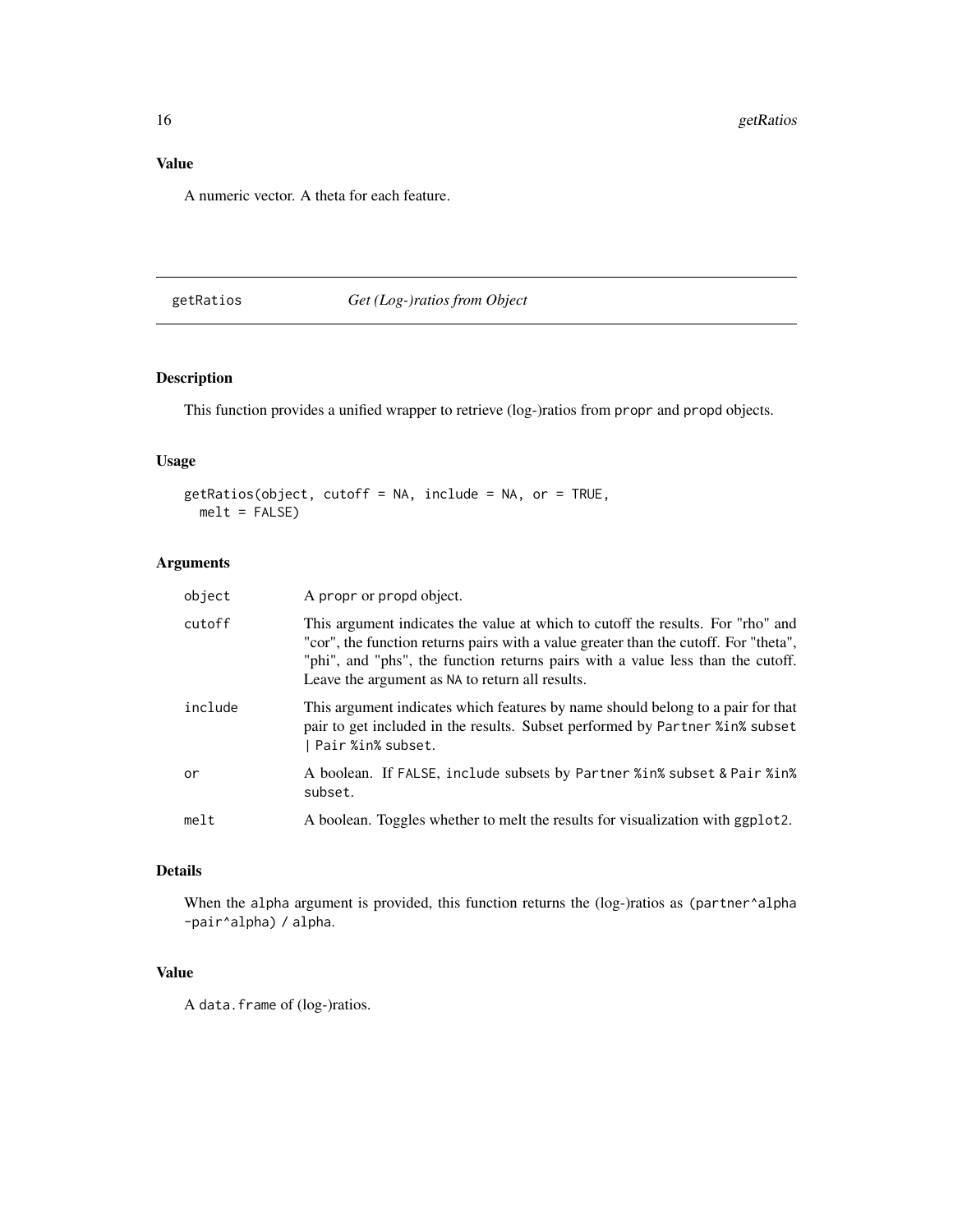<span id="page-16-0"></span>

This function finds the reference that is most proportional to the geometric mean of the samples. Using this reference for an alr-transformation will permit an analysis that resembles that of a clrtransformation, but arguably with greater interpretability.

#### Usage

```
getReference(counts, alpha = NA)
```
# Arguments

| counts | A data frame or matrix. A "count matrix" with subjects as rows and features as |
|--------|--------------------------------------------------------------------------------|
|        | columns. Note that this matrix does not necessarily have to contain counts.    |
| alpha  | A double. See vignette for details. Leave missing to skip Box-Cox transforma-  |
|        | tion.                                                                          |

#### Value

A reference as a character or integer.

<span id="page-16-1"></span>

# Description

This function provides a unified wrapper to retrieve results from a propr or propd object.

# Usage

```
getResults(object, cutoff = NA, include = NA, or = TRUE)
```

| object  | A propr or propd object.                                                                                                                                                                                                                                                                                      |
|---------|---------------------------------------------------------------------------------------------------------------------------------------------------------------------------------------------------------------------------------------------------------------------------------------------------------------|
| cutoff  | This argument indicates the value at which to cutoff the results. For "rho" and<br>"cor", the function returns pairs with a value greater than the cutoff. For "theta",<br>"phi", and "phs", the function returns pairs with a value less than the cutoff.<br>Leave the argument as NA to return all results. |
| include | This argument indicates which features by name should belong to a pair for that<br>pair to get included in the results. Subset performed by Partner %in% subset<br>  Pair %in% subset.                                                                                                                        |
| or      | A boolean. If FALSE, include subsets by Partner %in% subset & Pair %in%<br>subset.                                                                                                                                                                                                                            |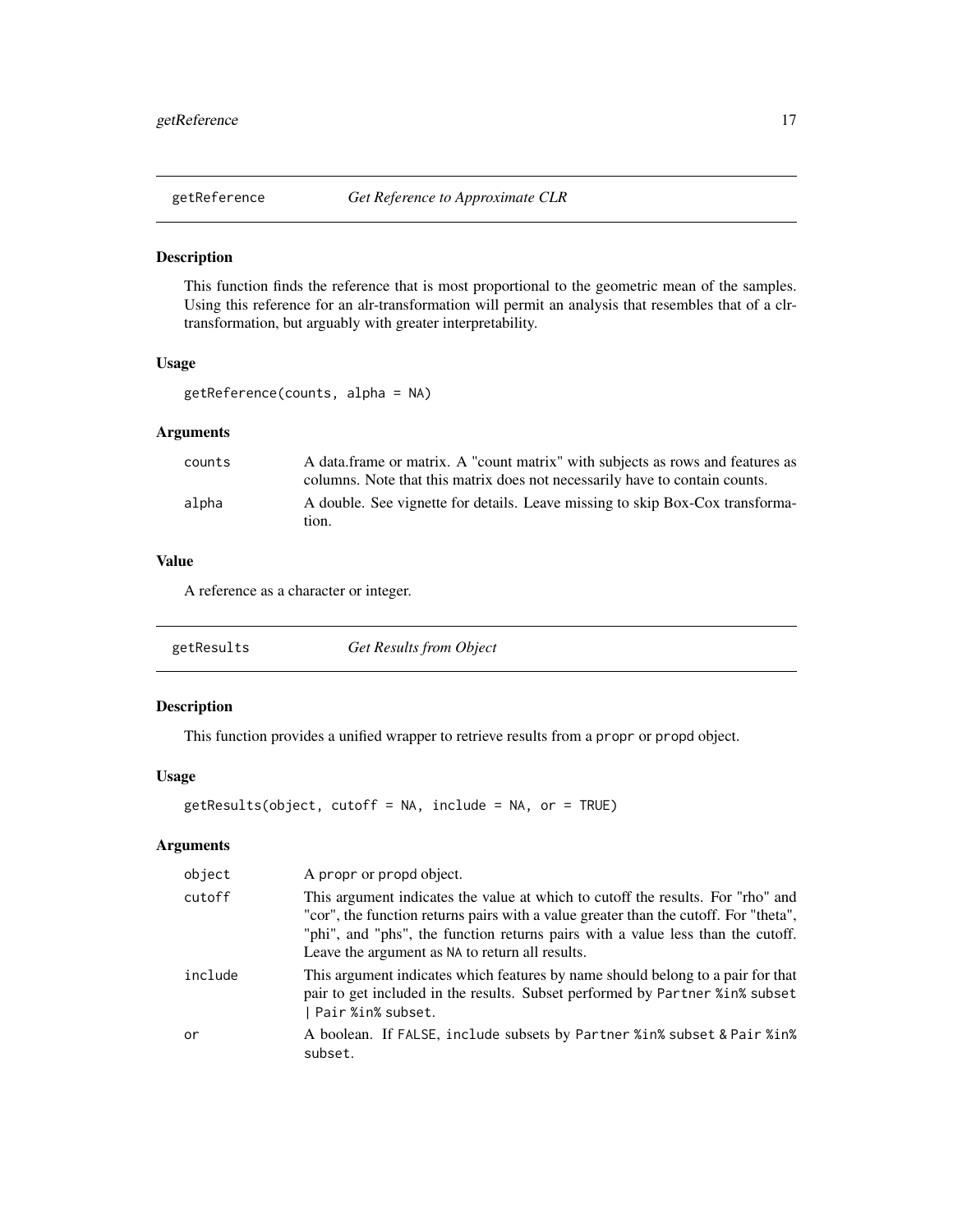# Value

A data.frame of results.

# ggdend *Dendrogram Plot Wrapper*

# Description

Builds ggplot2 dendrograms. For back-end use only.

#### Usage

ggdend(dendrogram)

#### Arguments

dendrogram A result from as.dendrogram.

#### Value

Returns a ggplot object.

ivar2index *Build Index from ivar Argument*

# Description

This function builds an index from the ivar argument. Used by the propr initialize method and updateF.

#### Usage

```
ivar2index(counts, ivar)
```
# Arguments

| counts | A data frame or matrix. A "count matrix" with subjects as rows and features as<br>columns. Note that this matrix does not necessarily have to contain counts.                                                                                                                                     |
|--------|---------------------------------------------------------------------------------------------------------------------------------------------------------------------------------------------------------------------------------------------------------------------------------------------------|
| ivar   | A numeric scalar. Specifies reference feature(s) for additive log-ratio transfor-<br>mation. The argument will also accept feature name(s) instead of the index<br>position(s). Set to "ight" to use inter-quartile log-ratio transformation. Ignore to<br>use centered log-ratio transformation. |

# Value

A numeric vector of indices for the reference set.

<span id="page-17-0"></span>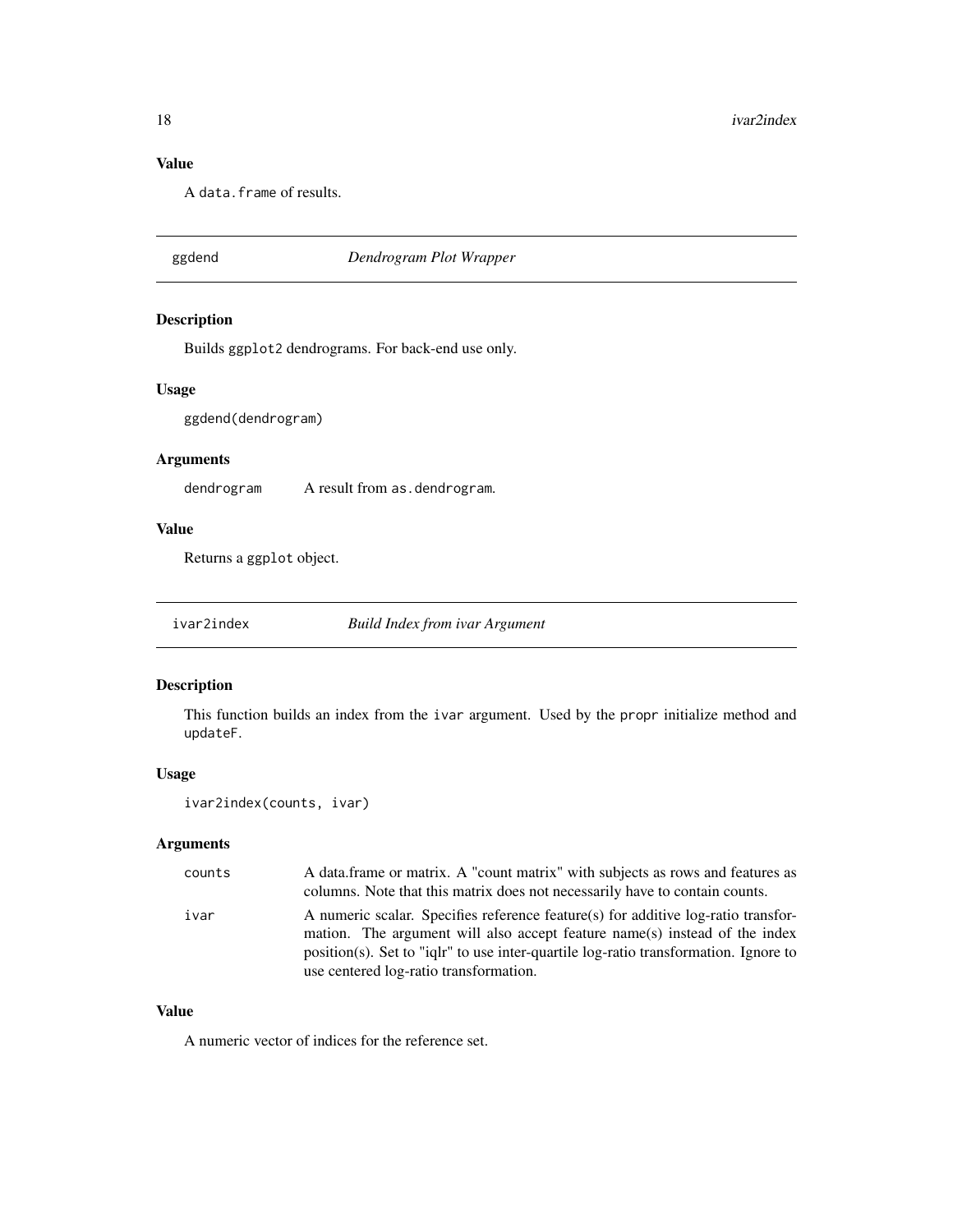<span id="page-18-1"></span><span id="page-18-0"></span>This function correlates each log-ratio transformed feature vector with a continuous numeric variable.

# Usage

```
lr2cor(lr, conditions, ...)
```
#### Arguments

| 1r                      | A data frame. A log-ratio transformed counts matrix. |
|-------------------------|------------------------------------------------------|
| conditions              | A numeric vector of a continuous variable.           |
| $\cdot$ $\cdot$ $\cdot$ | Arguments passed to cor. test.                       |

# Value

Returns a data.frame of the estimated correlation statistic (e.g., r) and p-value (p) for each log-ratio transformed feature, with FDR appended as the BH column.

<span id="page-18-2"></span>

| lr2glm<br>Build a Generalized Linear Model from CLR Data |  |
|----------------------------------------------------------|--|
|----------------------------------------------------------|--|

#### Description

This function builds a generalized linear model from log-ratio transformed data.

#### Usage

```
lr2glm(lr, model.matrix, ...)
```
# Arguments

| 1r       | A data frame. A log-ratio transformed counts matrix. |
|----------|------------------------------------------------------|
|          | model.matrix A model.matrix.                         |
| $\cdots$ | Arguments passed to glm.                             |

#### Value

Returns a data.frame of the estimated coefficients and their p-values for each feature, with FDR appended as a BH column.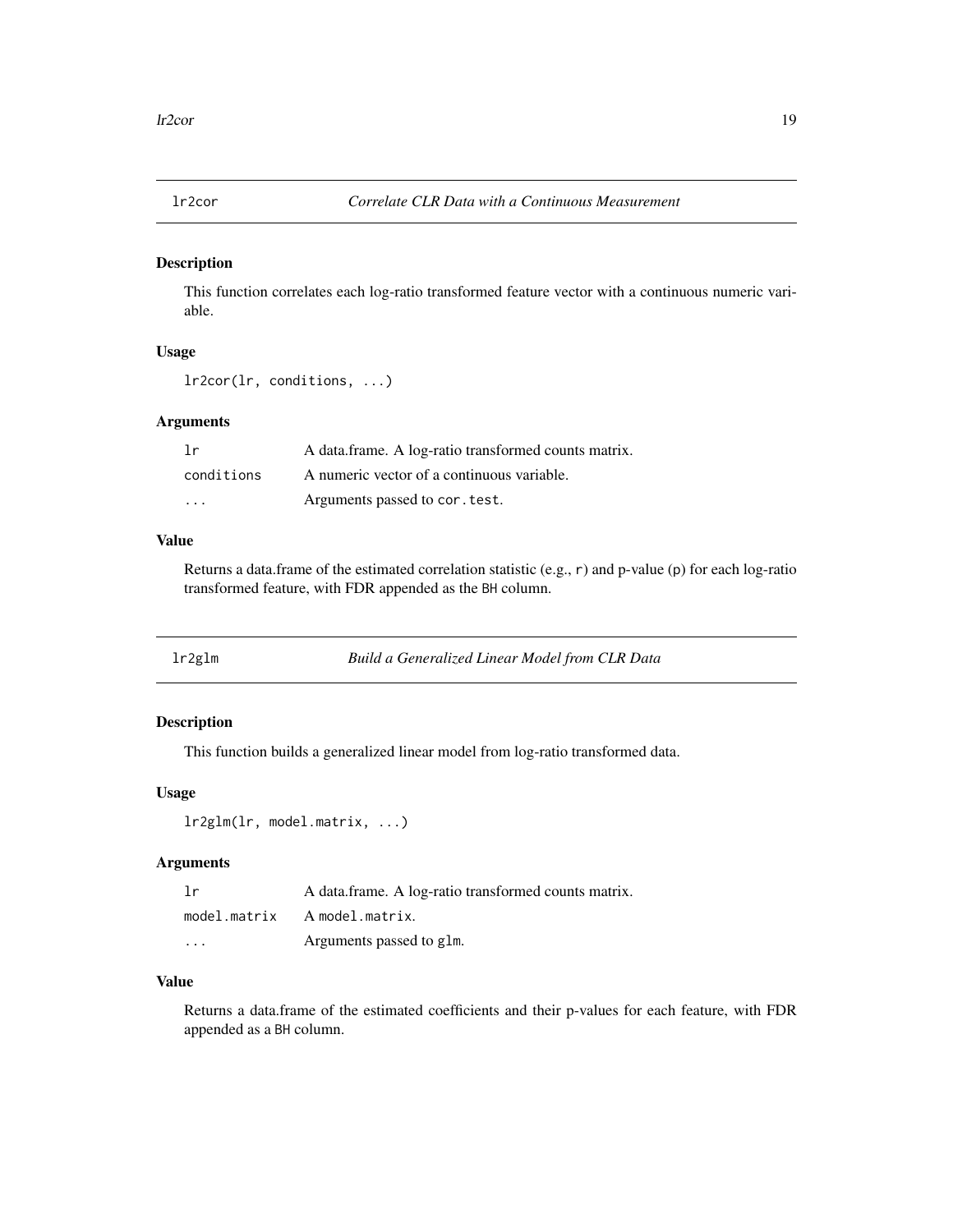<span id="page-19-0"></span>

Includes mock count data for 5 days and 4 zip codes.

#### Usage

data(mail)

#### Format

An object of class matrix with 5 rows and 4 columns.

marg.abs *Example Absolute mRNA*

#### Description

Data generated with supplemental script provided by <DOI:10.1371/journal.pcbi.1004075>. Data originally sourced from <DOI:10.1016/j.cell.2012.09.019>. A time series of yeast mRNA abundance after removal of a key nutrient. Absolute abundance estimated by multiplying microarray signal (relative to first time point) by the initial nCounter-calibrated and copy-per-cell-adjusted RNA-seq abundance (averaged across two replicates). Divide absolute abundances by total sample abundance to make data relative.

#### Usage

data(marg.abs)

#### Format

An object of class data. frame with 16 rows and 3031 columns.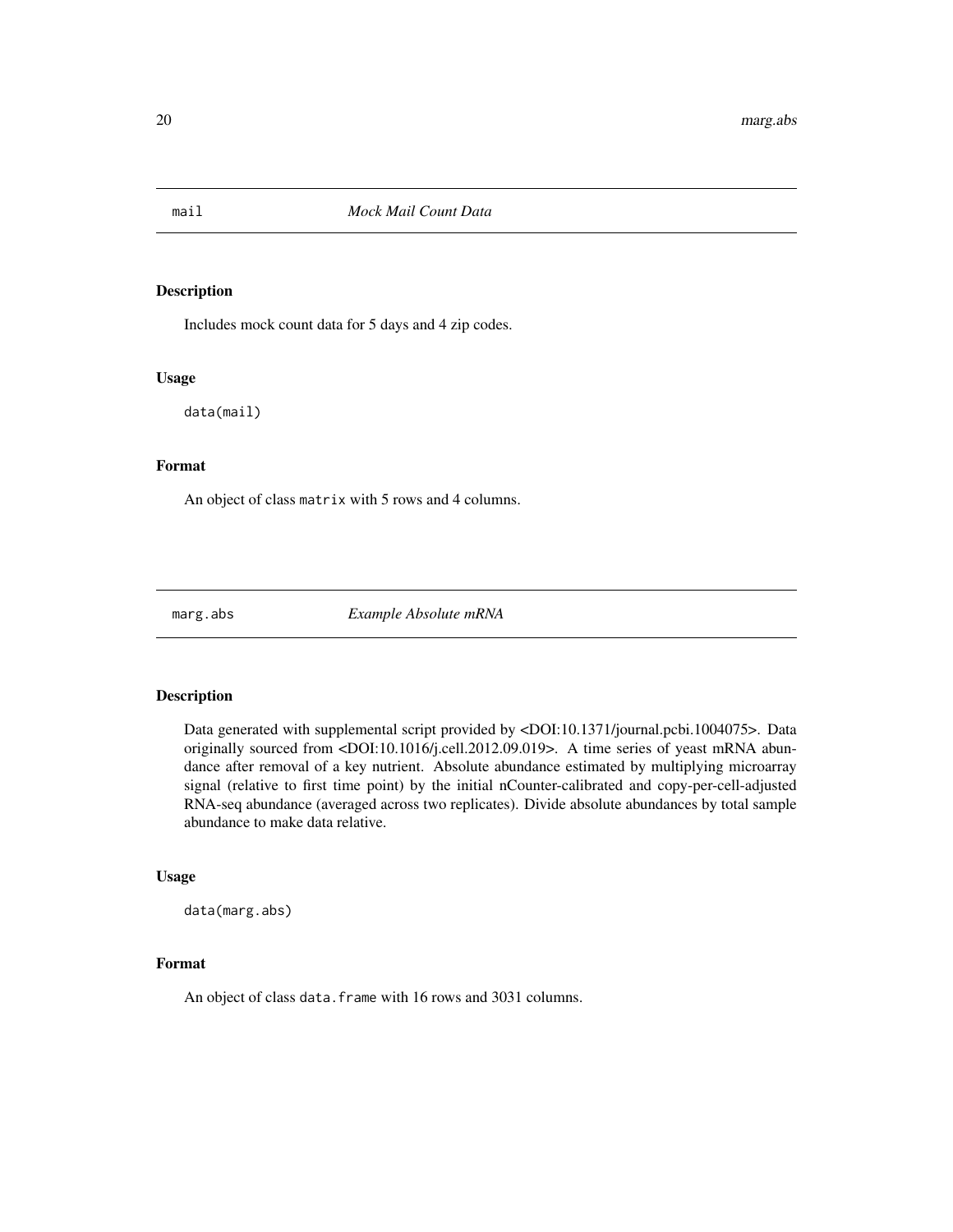<span id="page-20-0"></span>

igraph Helper Functions

#### Usage

```
migraph.add(g, names1, names2, force = TRUE)
migraph.color(g, names1, names2, col)
migraph.clean(g)
```
# Arguments

| g     | An igraph object.                                                                                                                                                                                                                         |
|-------|-------------------------------------------------------------------------------------------------------------------------------------------------------------------------------------------------------------------------------------------|
|       | names1, names2 A character vector. The names1 argument defines a first set of vertices. The<br>names2 argument defines a second set of vertices to which the first set connects<br>(i.e., element-wise), thereby defining a set of edges. |
| force | A boolean. If true, the function adds any missing vertices before adding edges.<br>If false, the function only adds edges that have both vertices already present.                                                                        |
| col   | A character string. The color applied to all vertices (or edges) specified by the<br>names1 (or names2) argument.                                                                                                                         |

# Value

An igraph object.

multiplot *Plot Multiple Graphs*

# Description

Easily plot multiple graphs within the same window. Code adapted from http://www.cookbookr.com/. For back-end use only.

#### Usage

multiplot(..., cols = 1)

| $\cdot\cdot\cdot$ | Multiple plots.                               |
|-------------------|-----------------------------------------------|
| cols              | A numeric scalar. The number of plot columns. |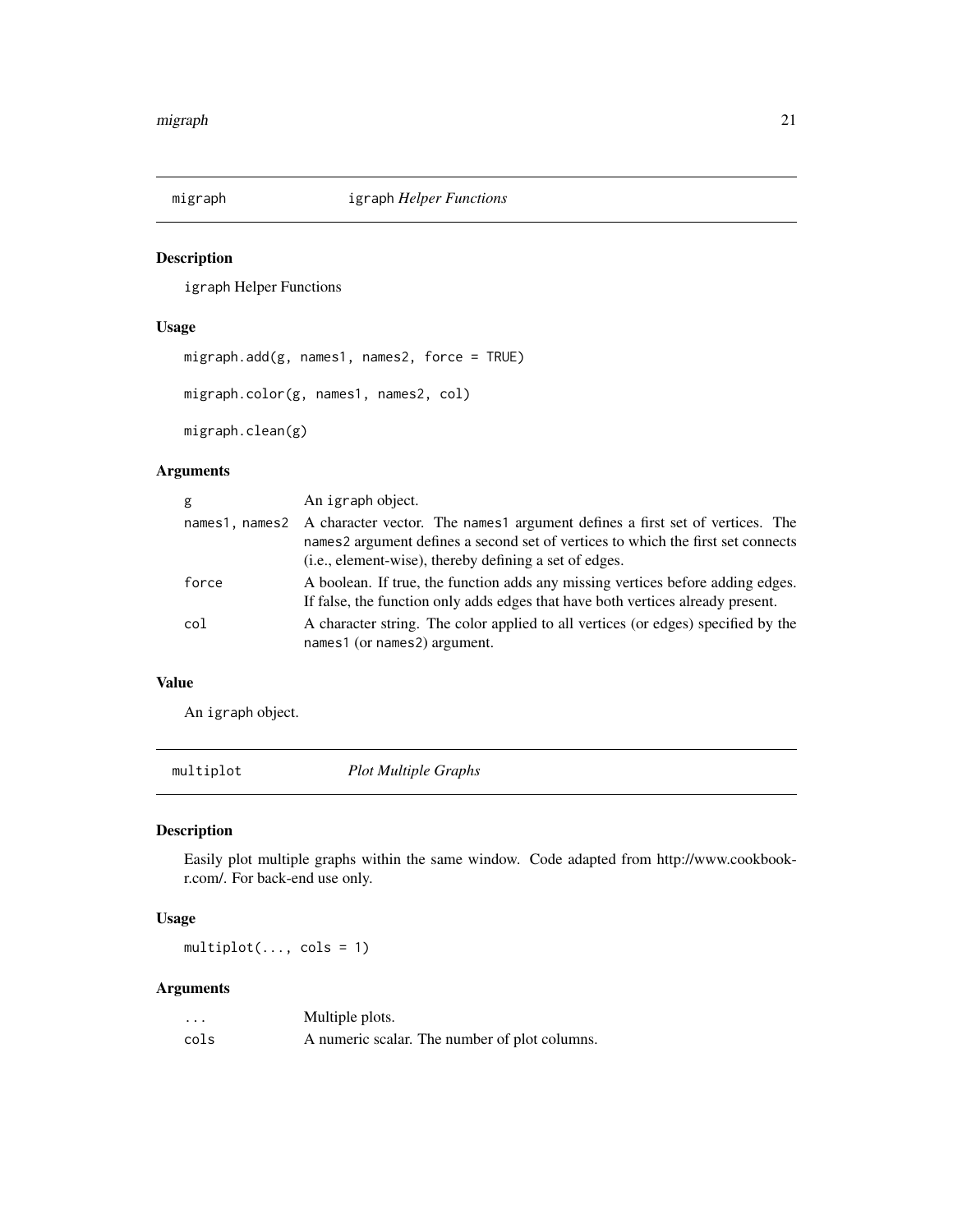<span id="page-21-0"></span>packageCheck *Package Check*

#### Description

Checks whether the user has the required package installed. For back-end use only.

#### Usage

packageCheck(package)

#### Arguments

package A character string. An R package.

<span id="page-21-1"></span>pals *Calculate PALs for Pairs*

#### Description

This function finds the Popular Adjacent Ligand or Self (PALs) for each feature in the @results slot of a propd object. Specifically, we define PALs as the adjacent node with the highest amount of connectivity. If node itself has more connectivity than any of its neighbors, it is its own PAL.

#### Usage

pals(object, k)

#### Arguments

| object | A propr or propd object.                                                                                                                                                                                                                                             |
|--------|----------------------------------------------------------------------------------------------------------------------------------------------------------------------------------------------------------------------------------------------------------------------|
| k.     | An integer. For propr methods, the number of co-clusters (where all pairs re-<br>ceive a specified color if and only if both members belong to same the cluster).<br>For propd methods, the maximum number of PALs to index when calculating<br>pals in the network. |
|        |                                                                                                                                                                                                                                                                      |

# Value

A named vector of PALs, ordered by decreasing connectivity of the input nodes. The names of the result refer to the input nodes themselves.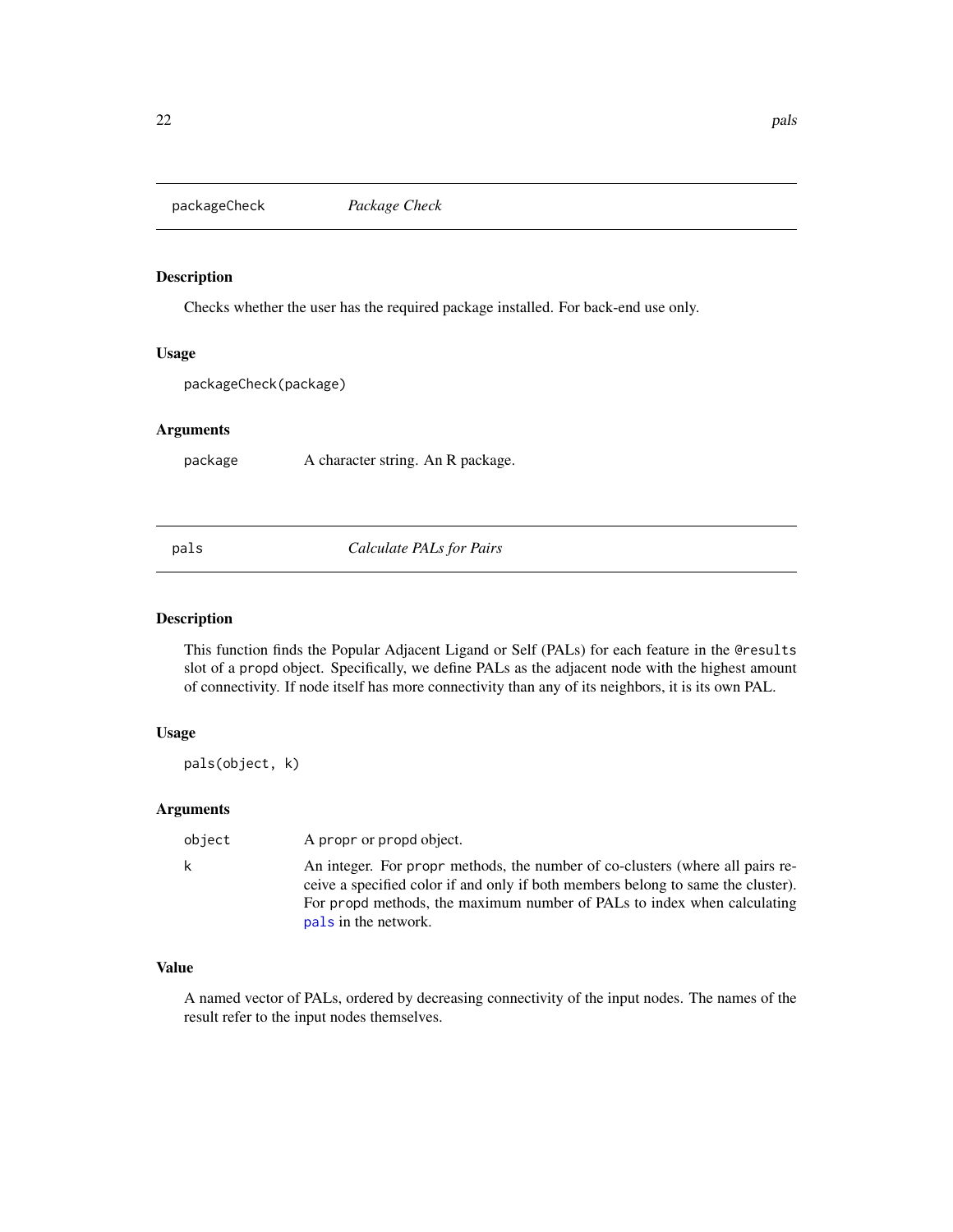<span id="page-22-0"></span>

Includes results from [propd](#page-28-1) as applied to cane toad transcripts with at least 40 counts in at least 20 samples (after removing any transcripts with 0 counts). The resultant object is filtered to include only the top 1000 theta\_d values in the @results slot.

#### Usage

data(pd.d)

#### Format

An object of class propd of length 1.

#### Source

<DOI:10.1111/mec.13184>

pd.e *Example propd Object*

# Description

Includes results from [propd](#page-28-1) as applied to cane toad transcripts with at least 40 counts in at least 20 samples (after removing any transcripts with 0 counts). The resultant object is filtered to include only the top 1000 theta\_e values in the @results slot.

# Usage

data(pd.e)

# Format

An object of class propd of length 1.

#### Source

<DOI:10.1111/mec.13184>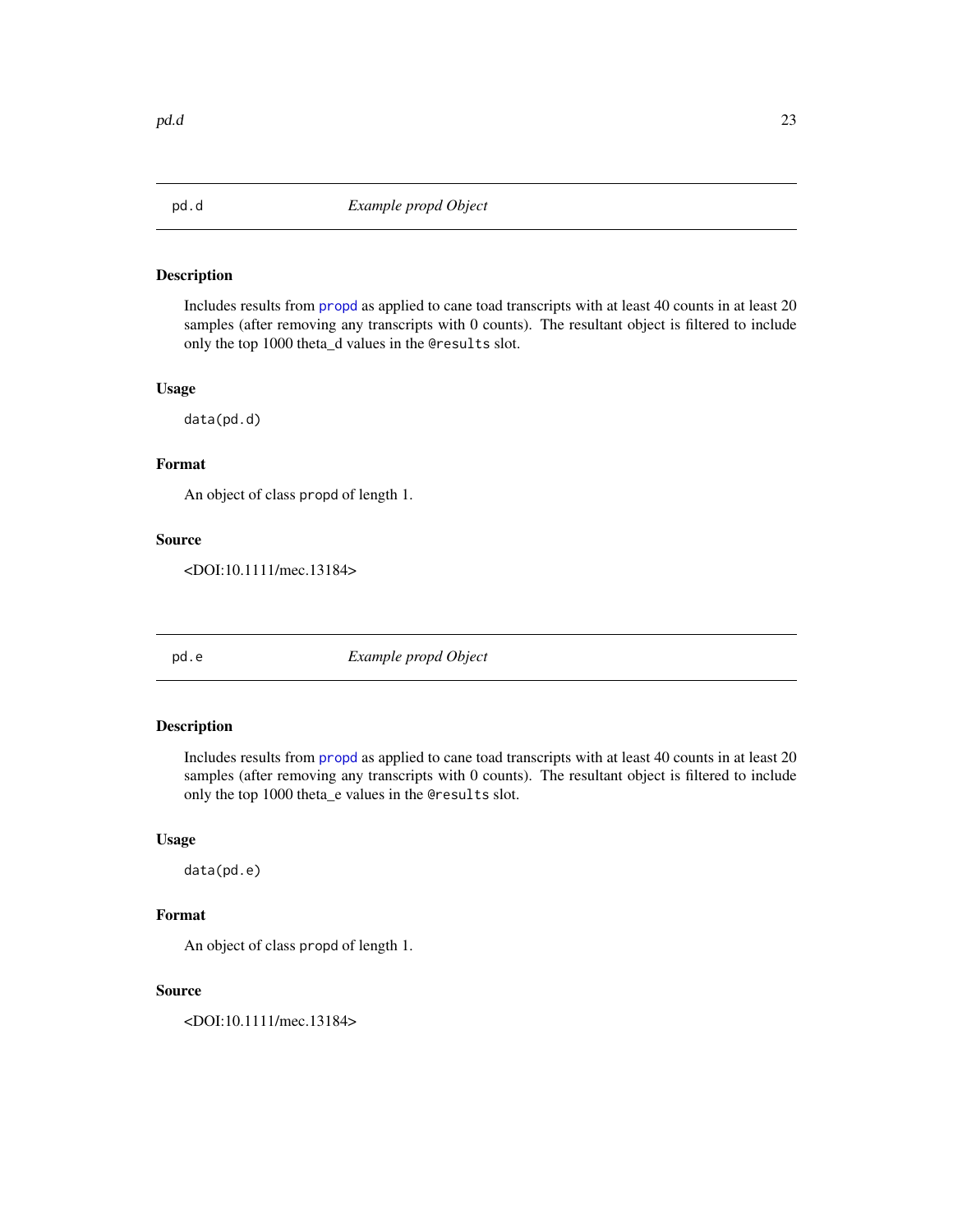<span id="page-23-0"></span>permuteTheta *Permute Theta*

# Description

Permute differential proportionality measure, theta.

# Usage

permuteTheta(counts, group, p = 64)

# Arguments

| counts | A data frame or matrix. A "count matrix" with subjects as rows and features as<br>columns. Note that this matrix does not necessarily have to contain counts. |
|--------|---------------------------------------------------------------------------------------------------------------------------------------------------------------|
| group  | A character vector. Group or sub-group memberships, ordered according to the<br>row names in counts.                                                          |
| p      | An integer. The number of permutation cycles.                                                                                                                 |

# Details

This function randomizes group membership p\*nfeat times.

permuteTheta\_false *Permute Theta*

# Description

Permute differential proportionality measure, theta.

#### Usage

```
permuteTheta_false(counts, group, p = 64)
```
# Arguments

| counts | A data frame or matrix. A "count matrix" with subjects as rows and features as<br>columns. Note that this matrix does not necessarily have to contain counts. |
|--------|---------------------------------------------------------------------------------------------------------------------------------------------------------------|
| group  | A character vector. Group or sub-group memberships, ordered according to the<br>row names in counts.                                                          |
| p      | An integer. The number of permutation cycles.                                                                                                                 |

# Details

For back-end use only.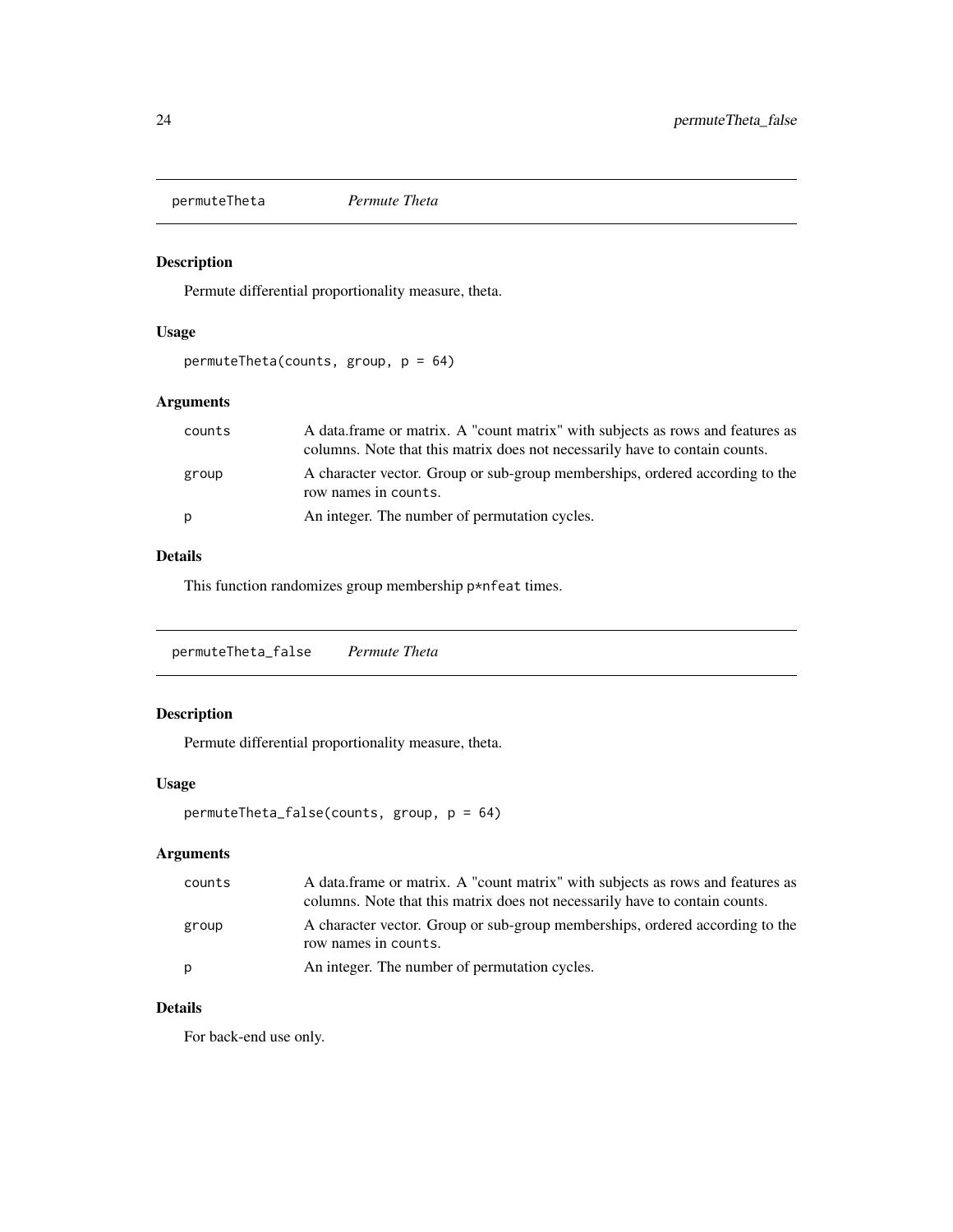<span id="page-24-0"></span>permuteTheta\_naive *Permute Theta*

# Description

Permute differential proportionality measure, theta.

# Usage

```
permuteTheta_naive(counts, group, p = 64)
```
# Arguments

| counts | A data frame or matrix. A "count matrix" with subjects as rows and features as<br>columns. Note that this matrix does not necessarily have to contain counts. |
|--------|---------------------------------------------------------------------------------------------------------------------------------------------------------------|
| group  | A character vector. Group or sub-group memberships, ordered according to the<br>row names in counts.                                                          |
| p      | An integer. The number of permutation cycles.                                                                                                                 |

#### Details

This function randomizes all feature vectors p times.

permuteTheta\_old *Permute Theta*

# Description

Do not use this function. For testing purposes only.

#### Usage

```
permuteTheta_old(counts, group, p)
```

| counts | A data frame or matrix. A "count matrix" with subjects as rows and features as<br>columns. Note that this matrix does not necessarily have to contain counts. |
|--------|---------------------------------------------------------------------------------------------------------------------------------------------------------------|
| group  | A character vector. Group or sub-group memberships, ordered according to the<br>row names in counts.                                                          |
| D      | An integer. The number of permutation cycles.                                                                                                                 |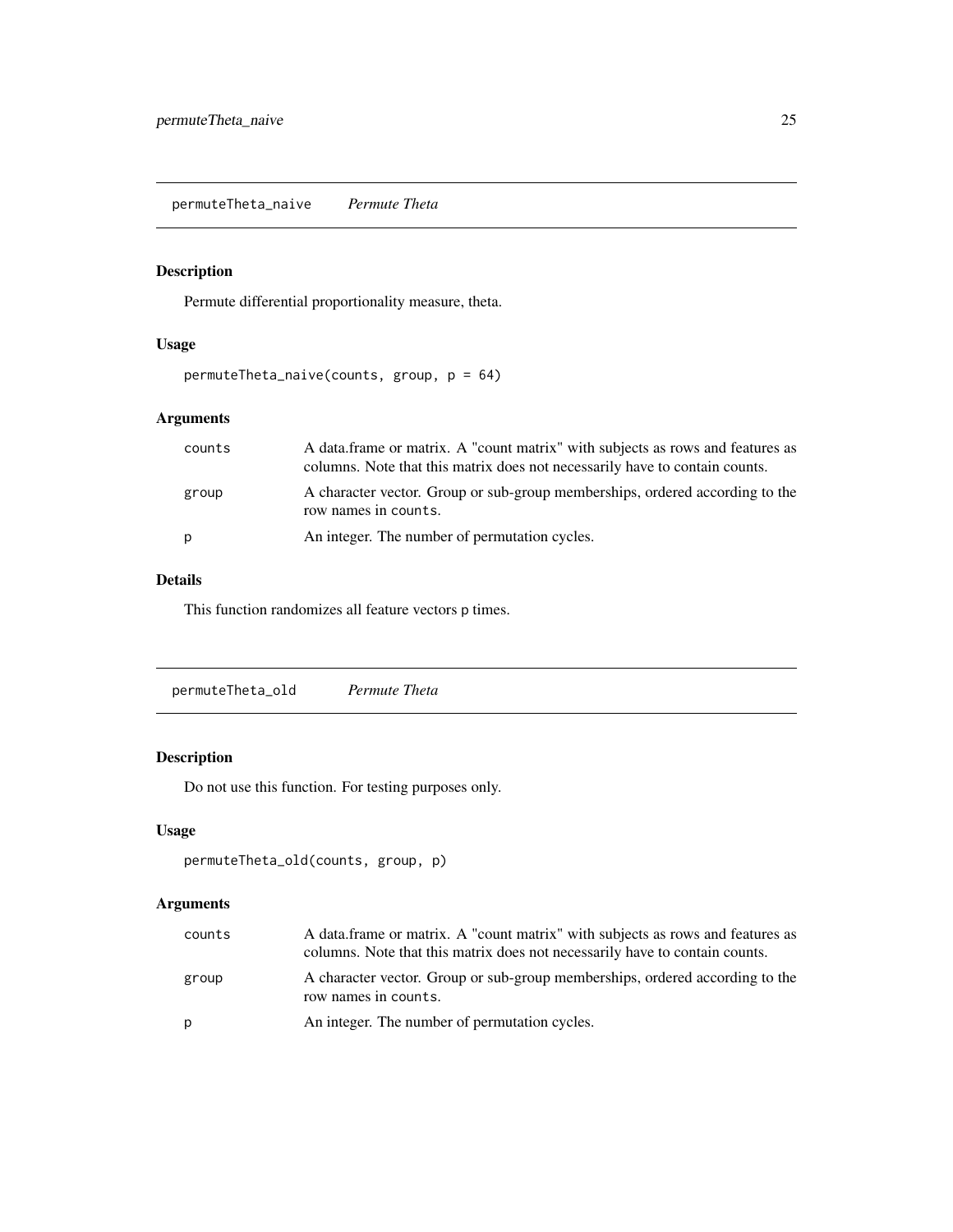<span id="page-25-0"></span>permuteTheta\_prime *Permute Theta*

#### Description

Permute differential proportionality measure, theta.

# Usage

```
permuteTheta_prime(counts, group, p = 64)
```
# Arguments

| counts | A data frame or matrix. A "count matrix" with subjects as rows and features as                       |
|--------|------------------------------------------------------------------------------------------------------|
|        | columns. Note that this matrix does not necessarily have to contain counts.                          |
| group  | A character vector. Group or sub-group memberships, ordered according to the<br>row names in counts. |
| p      | An integer. The number of permutation cycles.                                                        |

#### Details

This function randomizes group labels p times.

| plotCheck | <b>Plot Check</b> |
|-----------|-------------------|
|           |                   |

# Description

Performs data checks before plotting, triggering messages or errors when appropriate. For back-end use only.

# Usage

plotCheck(rho, prompt, plotly, indexNaive)

# Arguments

| rho        | A propr or propd object.                                                                     |
|------------|----------------------------------------------------------------------------------------------|
| prompt     | A logical scalar. Set to FALSE to disable the courtesy prompt when working with<br>big data. |
| plotly     | A logical scalar. Set to TRUE to produce a dynamic plot using the plotly pack-<br>age.       |
| indexNaive | Toggles whether to perform checks for an "index-naive" plot function.                        |

# Value

Returns a propr object with guaranteed column names and row names.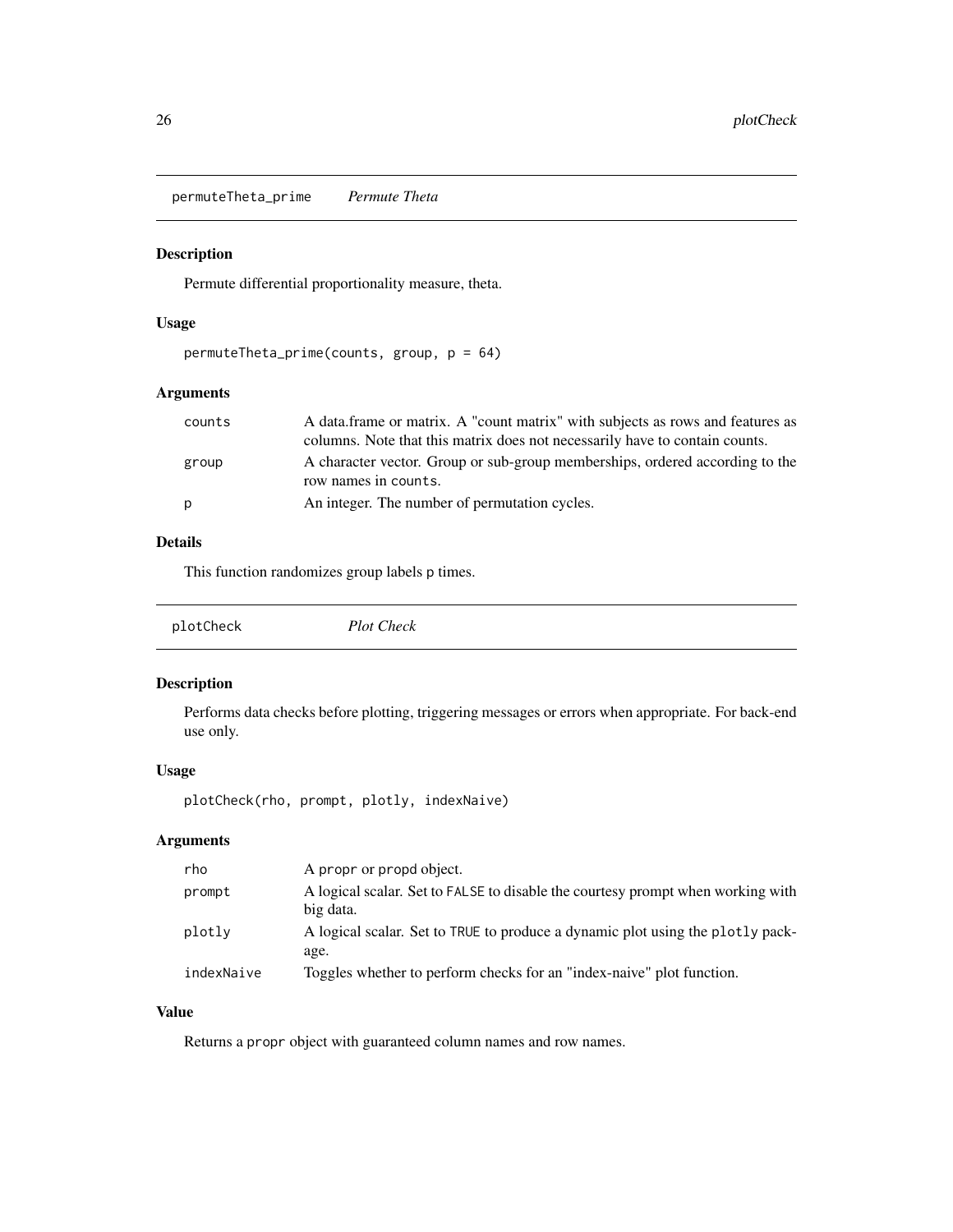<span id="page-26-0"></span>

After running an ANOVA of more than 2 groups, it is useful to know which of the groups differ from the others. This question is often answered with post-hoc testing. This function implements post-hoc pairwise differential proportionality analyses for more than 2 groups.

#### Usage

posthoc(object)

#### Arguments

object A [propd](#page-28-1) object.

#### Details

The ANOVA p-values are adjusted once (column-wise) during the original multi-group analysis. The post-hoc p-values are adjusted once (row-wise) for the number of post-hoc tests. The post-hoc adjustment is p times the number of post-hoc tests.

Please note that a significant post-hoc test without a significant ANOVA test is never significant!

#### Value

A [propd](#page-28-1) object.

pra *Principal Ratio Analysis*

#### Description

This function finds which feature ratios explain the most variance. This is a computationally expensive procedure that we approximate with the heuristic described below.

#### Usage

```
pra(counts, ndim = 3, nclust = 2 * round(sqrt(ncol(counts))),nsearch = 3, ndenom = 4)
```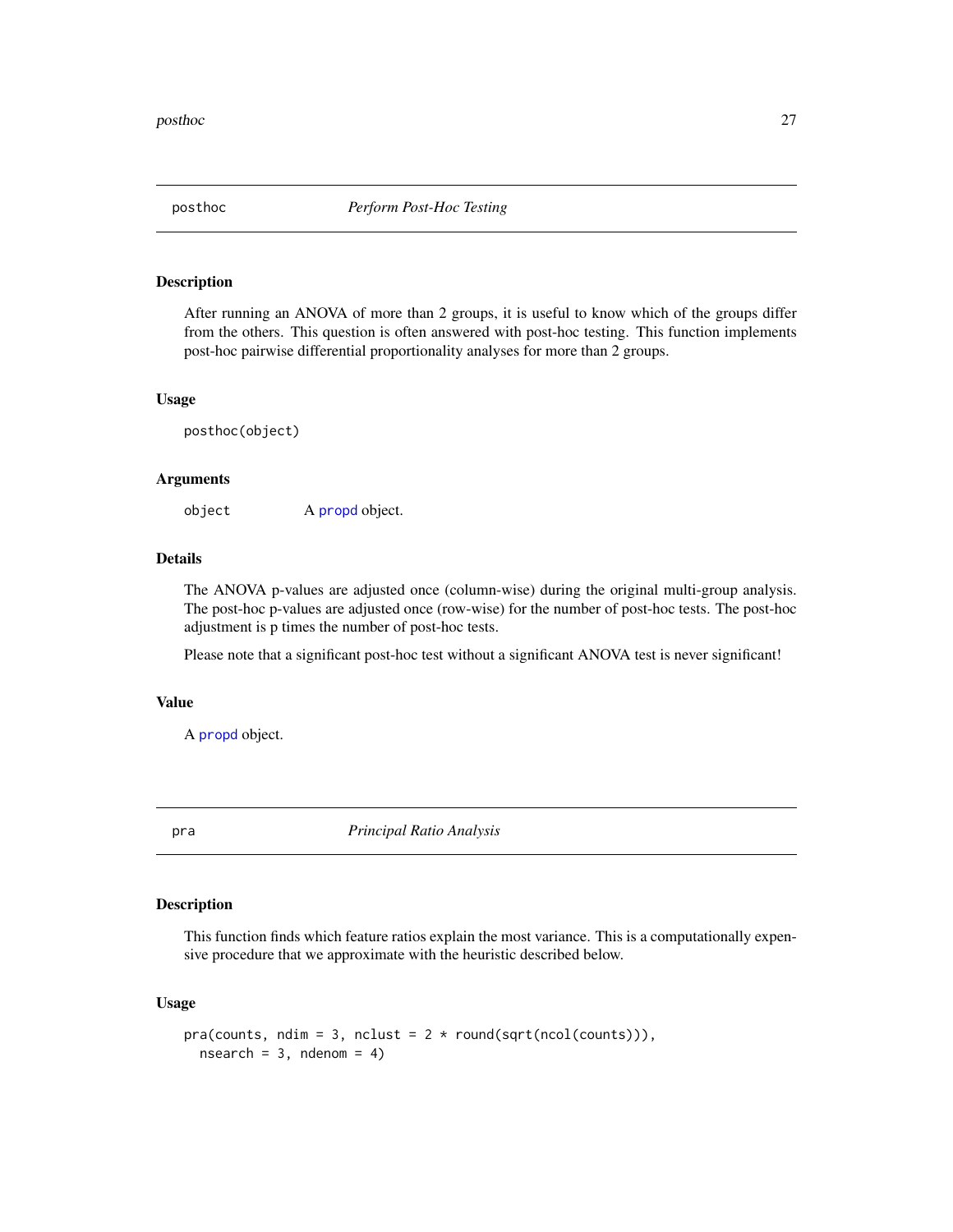#### <span id="page-27-0"></span>**Arguments**

| counts  | A data frame or matrix. A "count matrix" with subjects as rows and features as<br>columns. Note that this matrix does not necessarily have to contain counts. |
|---------|---------------------------------------------------------------------------------------------------------------------------------------------------------------|
| ndim    | An integer. The number of ratios to find.                                                                                                                     |
| nclust  | An integer. The number of clusters to build from the data.                                                                                                    |
| nsearch | An integer. The number of clusters to search exhaustively.                                                                                                    |
| ndenom  | An integer. The number of best denominators to use when searching for the best                                                                                |
|         | numerators.                                                                                                                                                   |

#### Details

This function resembles the method described by Michael Greenacre in "Variable Selection in Compositional Data Analysis Using Pairwise Logratios", except that we have modified the method to use a heuristic that scales to high-dimensional data.

For each ratio, the heuristic will search CLR-based clusters for the best denominator, and then will search ALR-based clusters for the best numerator. It does this by dividing the transformed data into nclust clusters, calculating vegan::rda on the geometric mean of each cluster, then searching the best clusters exhaustively. The ndenom argument toggles how many best denominators to use during the next step. This process is repeated ndim times, finding that number of ratios that explain the most variance.

#### Value

A list of: (1) "best", the best ratios and the variance they explain, (2) "all", all ratios tested and the variance they explain, (3) "Z", the standardized data used by the constrained PCA, and (4) "Y", the final ratios used to constrain the PCA.

#### progress *Make Progress Bar*

# Description

Make Progress Bar

#### Usage

progress(i, k, numTicks)

#### Arguments

|          | The current iteration.  |
|----------|-------------------------|
| k        | Total iterations.       |
| numTicks | The result of progress. |

# Value

The next numTicks argument.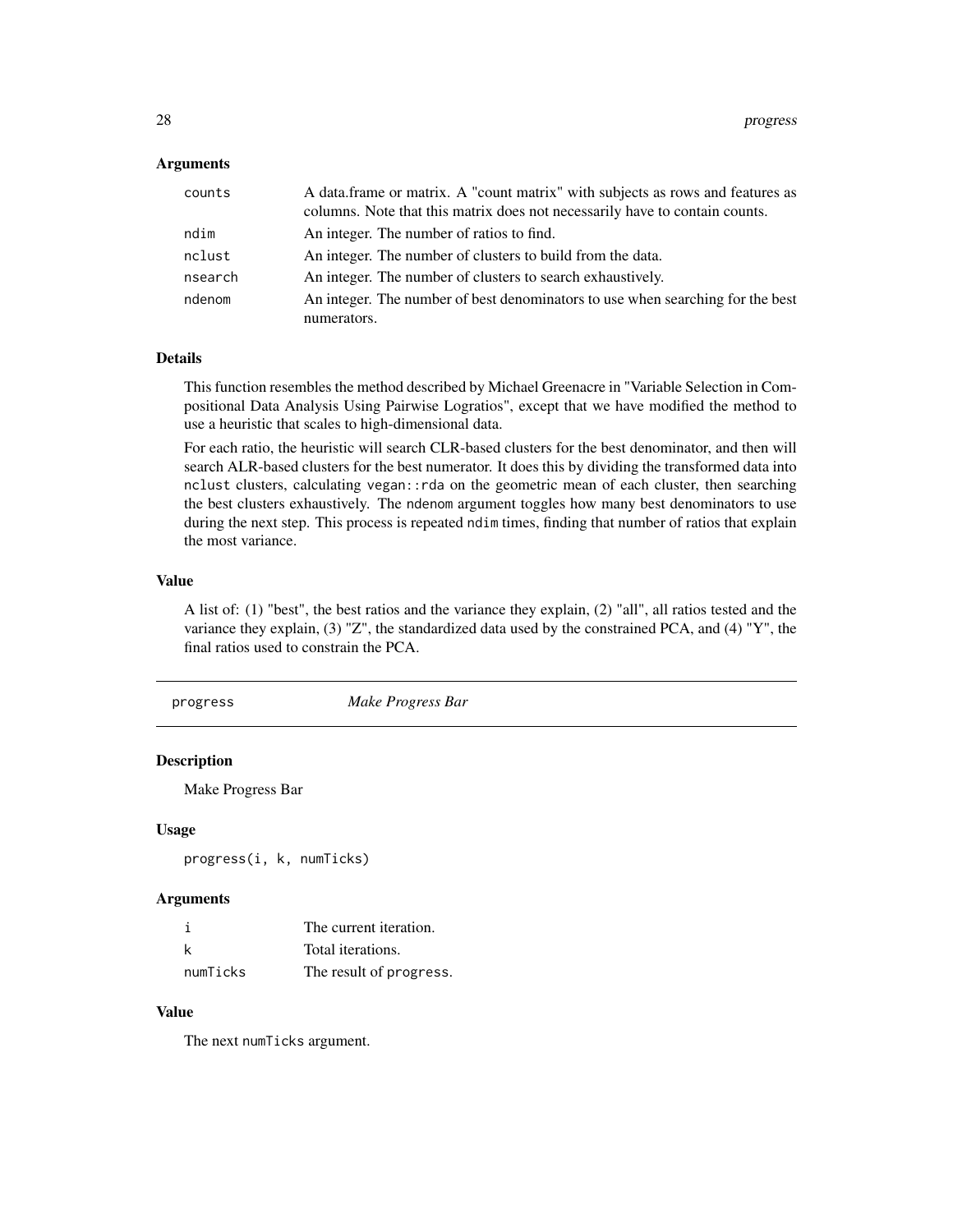<span id="page-28-0"></span>

Prompts user when performing an operation on an unusually large set of features. For back-end use only.

# Usage

promptCheck(N)

#### Arguments

N An integer. The number of features.

<span id="page-28-1"></span>

propd *The propd Method*

#### **Description**

Welcome to the propd method!

Let X and Y be non-zero positive feature vectors measured across  $N$  samples belonging to one of two groups, sized  $N1$  and  $N2$ . We use VLR to denote the variance of the log of the ratio of the vectors  $X$  over  $Y$ . We define theta as the weighted sum of the within-group VLR divided by the weighted total VLR.

The propd method calculates theta. This fails in the setting of zero counts. The propd method will use a Box-Cox transformation to approximate VLR based on the parameter  $\alpha$ , if provided. We refer the user to the vignette for more details.

Note that Group 1 always refers to the first element of the group vector argument supplied to propd.

#### Usage

```
## S4 method for signature 'propd'
show(object)
propd(counts, group, alpha, p = 100, weighted = FALSE)
setActive(propd, what = "theta_d")
setDisjointed(propd)
setEmergent(propd)
updateCutoffs.propd(object, cutoff = seq(0.05, 0.95, 0.3))
```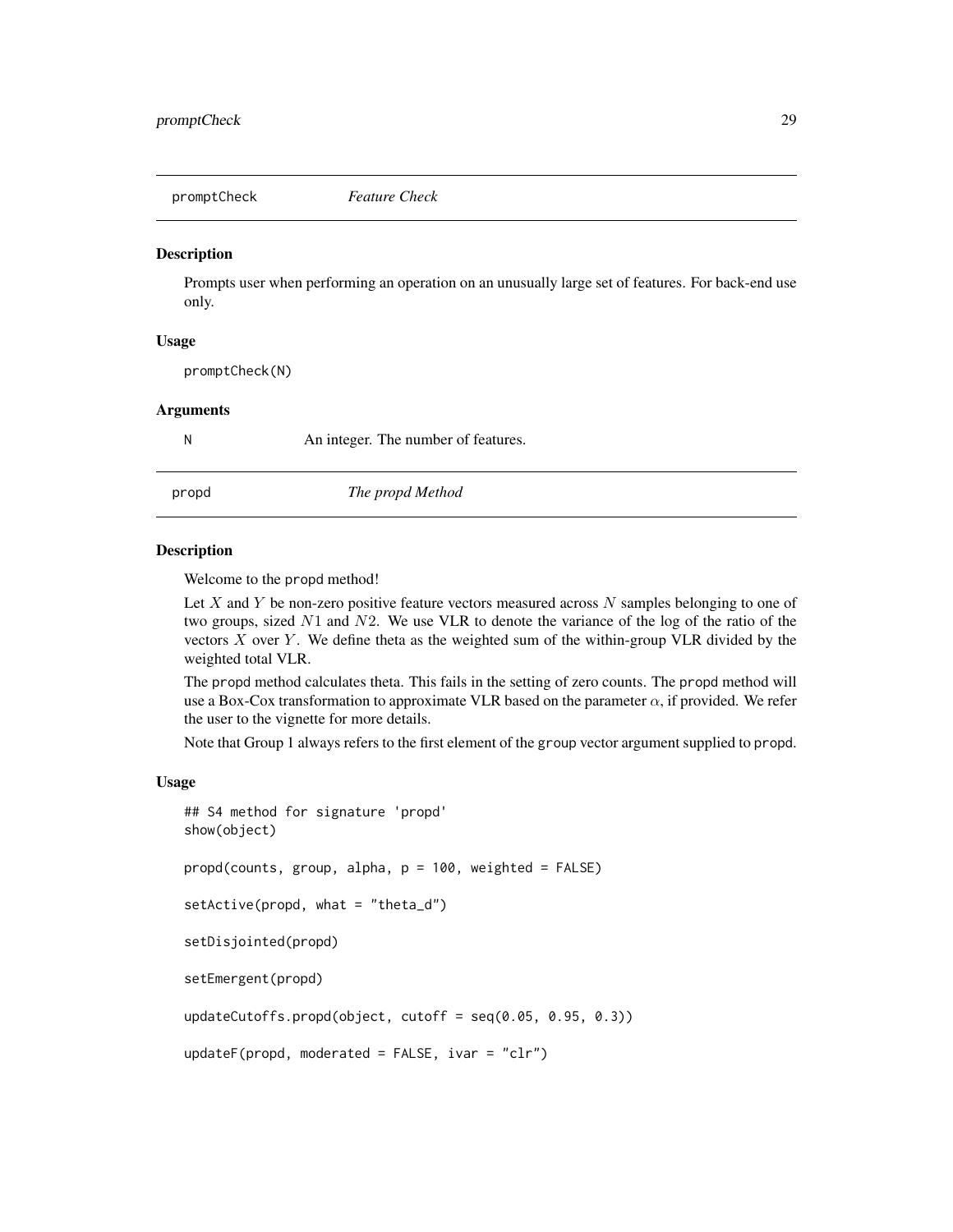#### Arguments

| object    | A propr or propd object.                                                                                                                                                                                                                                                                                  |
|-----------|-----------------------------------------------------------------------------------------------------------------------------------------------------------------------------------------------------------------------------------------------------------------------------------------------------------|
| counts    | A data.frame or matrix. A "count matrix" with subjects as rows and features as<br>columns. Note that this matrix does not necessarily have to contain counts.                                                                                                                                             |
| group     | A character vector. Group or sub-group memberships, ordered according to the<br>row names in counts.                                                                                                                                                                                                      |
| alpha     | A double. See vignette for details. Leave missing to skip Box-Cox transforma-<br>tion.                                                                                                                                                                                                                    |
| p         | An integer. The number of permutation cycles.                                                                                                                                                                                                                                                             |
| weighted  | A boolean. Toggles whether to calculate theta using limma:: voom weights.                                                                                                                                                                                                                                 |
| propd     | A propr or propd object.                                                                                                                                                                                                                                                                                  |
| what      | A character string. The theta type to set active.                                                                                                                                                                                                                                                         |
| cutoff    | For updateCutoffs, a numeric vector. this argument provides the FDR cutoffs<br>to test. For graph functions, a numeric scalar. This argument indicates the max-<br>imum theta to include in the figure. For graph functions, a large integer will<br>instead retrieve the top N pairs as ranked by theta. |
| moderated | For updateF, a boolean. Toggles whether to calculate a moderated F-statistic.                                                                                                                                                                                                                             |
| ivar      | A numeric scalar. Specifies reference feature(s) for additive log-ratio transfor-<br>mation. The argument will also accept feature name(s) instead of the index<br>position(s). Set to "iqlr" to use inter-quartile log-ratio transformation. Ignore to<br>use centered log-ratio transformation.         |

# Value

Returns a propr object.

#### Slots

counts A data.frame. Stores the original "count matrix" input. alpha A double. Stores the alpha value used for transformation. group A character vector. Stores the original group labels. weighted A logical. Stores whether the theta is weighted. weights A matrix. If weighted, stores the limma-based weights. active A character. Stores the name of the active theta type. Fivar ANY. Stores the reference used to moderate theta. dfz A double. Stores the prior df used to moderate theta. results A data.frame. Stores the pairwise propd measurements. permutes A data.frame. Stores the shuffled group labels, used to reproduce permutations of propd. fdr A data.frame. Stores the FDR cutoffs for propd.

# Methods (by generic)

show: Method to show propd object.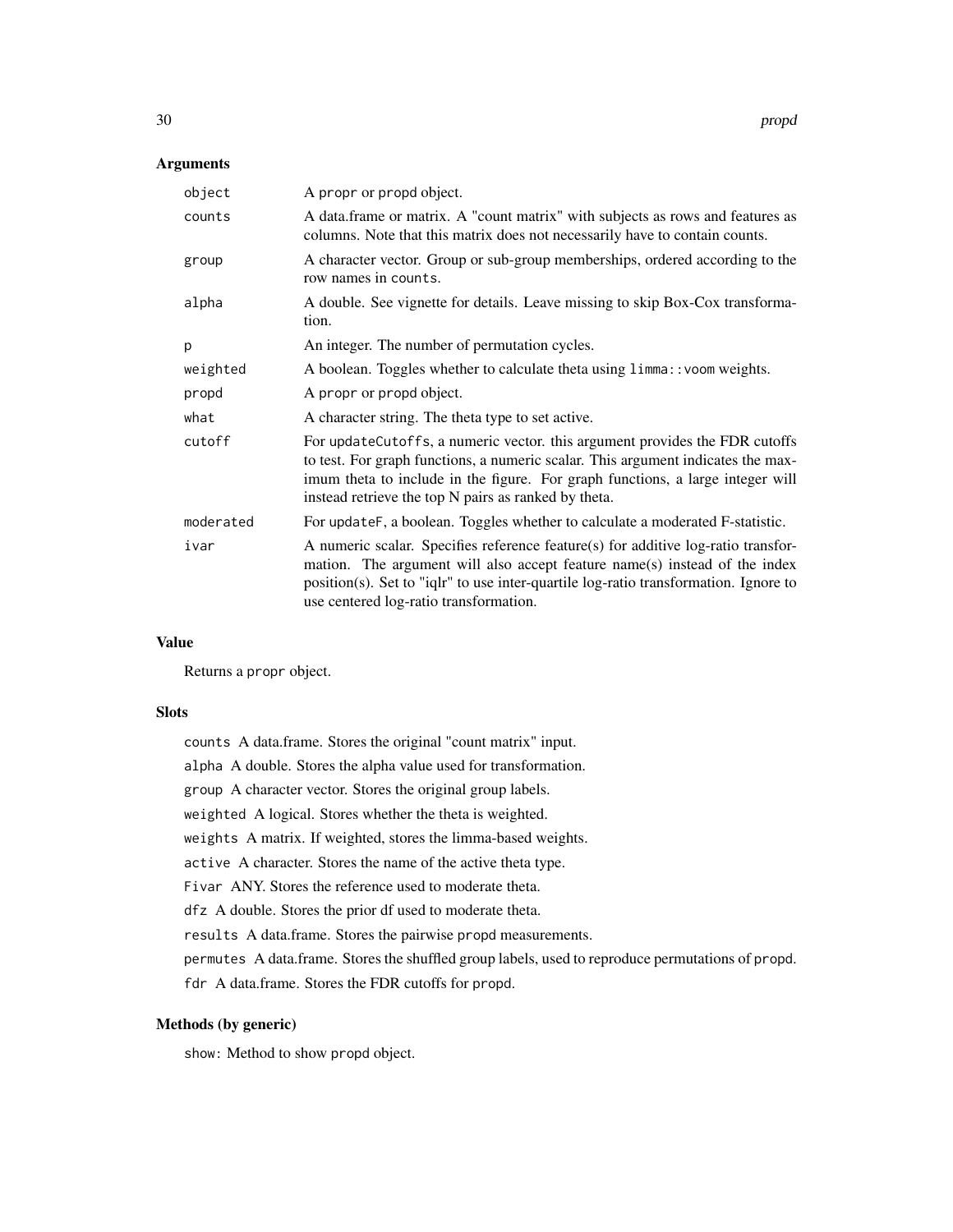#### <span id="page-30-0"></span>propr and the state of the state of the state of the state of the state of the state of the state of the state of the state of the state of the state of the state of the state of the state of the state of the state of the

#### Functions

setActive: Build analyses and figures using a specific theta type. For example, set what = "theta\_d" to analyze disjointed proportionality and what = "theta\_e" to analyze emergent proportionality.

setDisjointed: A wrapper for setActive(propd,what = "theta\_d").

setEmergent: A wrapper for setActive(propd, what = "theta\_e").

updateCutoffs: Use the propd object to permute theta across a number of theta cutoffs. Since the permutations get saved when the object is created, calling updateCutoffs will use the same random seed each time.

updateF: Use the propd object to calculate the F-statistic from theta as described in the Erb et al. 2017 manuscript on differential proportionality. Optionally calculates a moderated F-statistic using the limma-voom method. Supports weighted and alpha transformed theta values.

propr *The propr Package*

#### <span id="page-30-1"></span>Description

Welcome to the propr package!

To learn more about calculating proportionality, see Details.

To learn more about visualizing proportionality, see [visualize](#page-41-1).

To learn more about ALDEx2 package integration, see [aldex2propr](#page-3-1).

To learn more about differential proportionality, see [propd](#page-28-1).

To learn more about compositional data analysis, and its relevance to biological count data, see the bundled vignette.

#### Usage

```
## S4 method for signature 'propr'
show(object)
propr(counts, metric = c("rho", "phi", "phs", "cor", "vlr"),
  ivar = "clr", select, symmetrize = FALSE, alpha, p = 100)
phit(counts, ...)
perb(counts, ...)
phis(counts, ...)
corr(counts, ...)
## S4 method for signature 'propr'
subset(x, subset, select)
```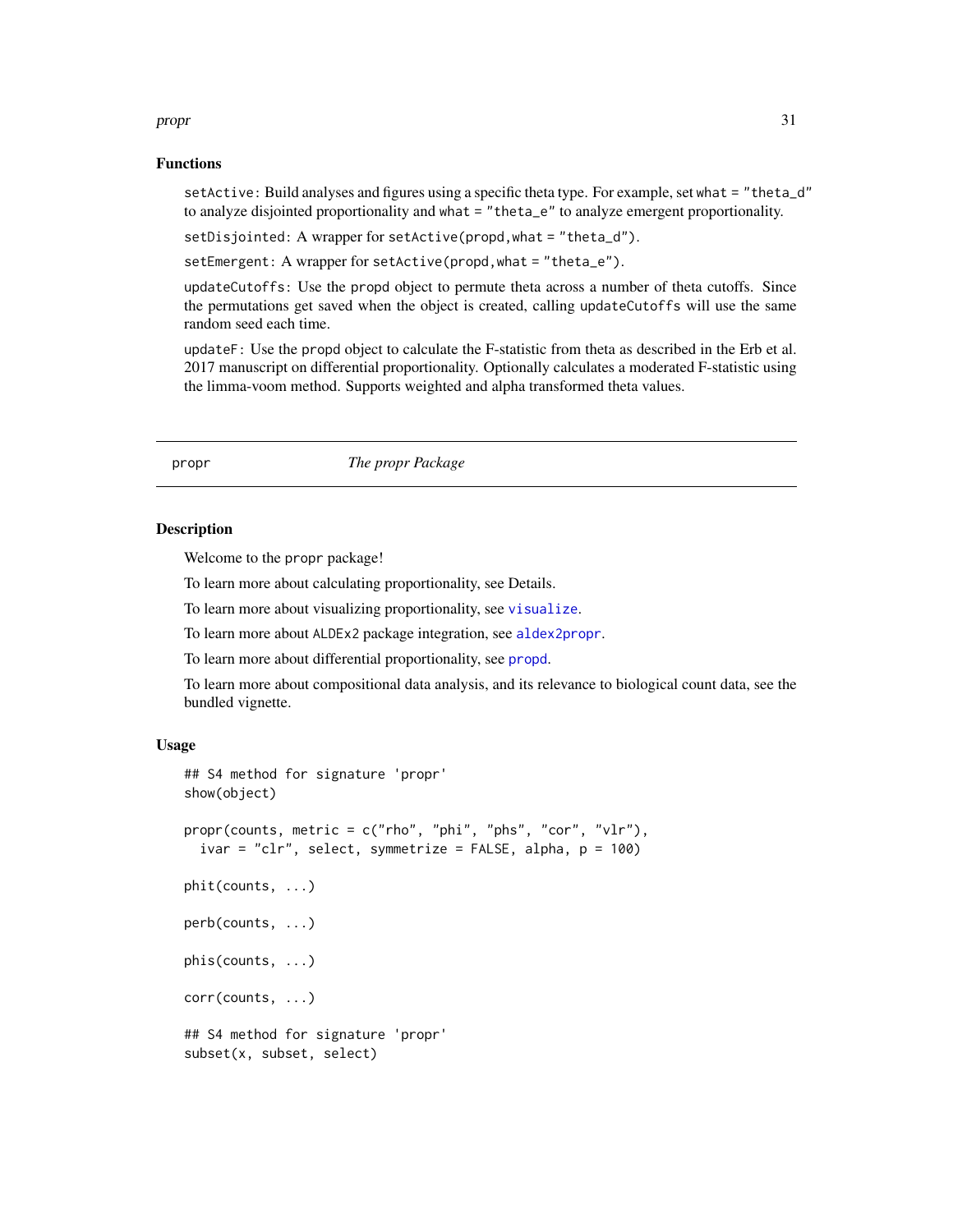<span id="page-31-0"></span>32 propr

```
## S4 method for signature 'propr'
x[i = "all", j, tiny = FALSE]
```
simplify(object)

updateCutoffs.propr(object, cutoff, ncores)

| object     | A propr or propd object.                                                                                                                                                                                                                                                                                  |
|------------|-----------------------------------------------------------------------------------------------------------------------------------------------------------------------------------------------------------------------------------------------------------------------------------------------------------|
| counts     | A data.frame or matrix. A "count matrix" with subjects as rows and features as<br>columns. Note that this matrix does not necessarily have to contain counts.                                                                                                                                             |
| metric     | A character string. The proportionality metric to calculate. Choose from "rho",<br>"phi", or "phs".                                                                                                                                                                                                       |
| ivar       | A numeric scalar. Specifies reference feature(s) for additive log-ratio transfor-<br>mation. The argument will also accept feature name(s) instead of the index<br>position(s). Set to "iqlr" to use inter-quartile log-ratio transformation. Ignore to<br>use centered log-ratio transformation.         |
| select     | Optional. Use this to subset the final proportionality matrix without altering the<br>result. Use this argument to rearrange feature order.                                                                                                                                                               |
| symmetrize | A logical. If TRUE, forces symmetry by reflecting the "lower left triangle".                                                                                                                                                                                                                              |
| alpha      | A double. See vignette for details. Leave missing to skip Box-Cox transforma-<br>tion.                                                                                                                                                                                                                    |
| p          | An integer. The number of permutation cycles.                                                                                                                                                                                                                                                             |
| $\cdots$   | Arguments passed to the wrapped method.                                                                                                                                                                                                                                                                   |
| x          | A propr or propd object.                                                                                                                                                                                                                                                                                  |
| subset     | Subsets via object@counts[subset,]. Use this argument to rearrange subject<br>order. For backwards compatibility.                                                                                                                                                                                         |
| i          | Operation used for the subset indexing. Select from "==", "=", ">", ">=", "<",<br>"<=", "!=", or "all". For backwards compatibility.                                                                                                                                                                      |
| j          | Provide a numeric value to which to compare the proportionality measures in<br>the @matrix slot. For backwards compatibility.                                                                                                                                                                             |
| tiny       | A logical scalar. Toggles whether to pass the indexed result through simplify.<br>For backwards compatibility.                                                                                                                                                                                            |
| cutoff     | For updateCutoffs, a numeric vector. this argument provides the FDR cutoffs<br>to test. For graph functions, a numeric scalar. This argument indicates the max-<br>imum theta to include in the figure. For graph functions, a large integer will<br>instead retrieve the top N pairs as ranked by theta. |
| ncores     | An integer. The number of parallel cores to use.                                                                                                                                                                                                                                                          |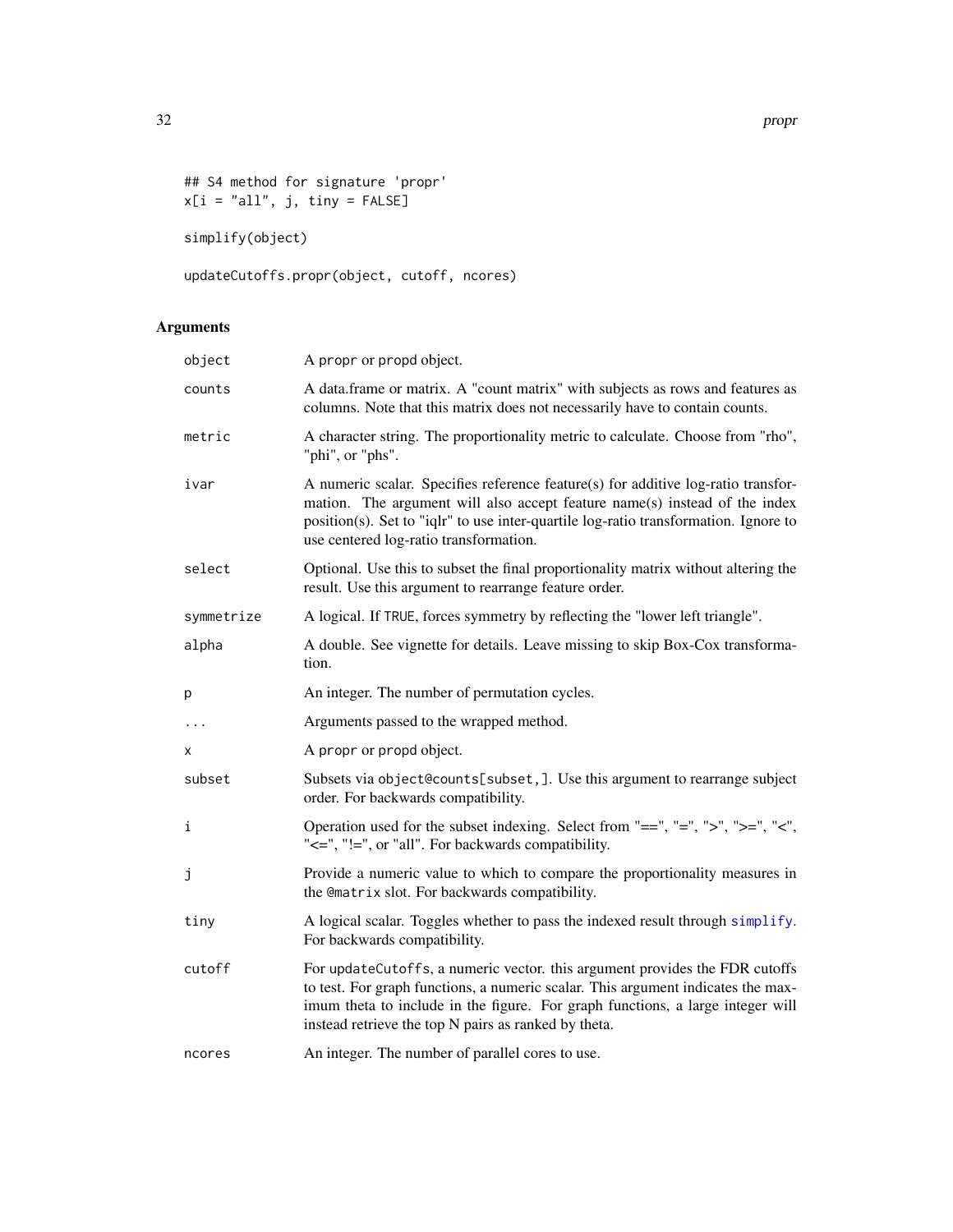#### propr and the state of the state of the state of the state of the state of the state of the state of the state of the state of the state of the state of the state of the state of the state of the state of the state of the

#### Details

Let D represent a number of features measured across N samples. This function calculates proportionality from a data set with N rows and D columns. One can think of phi as analogous to a distance matrix, except that it has no symmetry unless forced. One can think of rho as analogous to a correlation matrix. One can think of phs as either a naturally symmetric variant of phi or a monotonic variant of rho. Also, one can use corr to calculate correlation from log-ratio transformed data.

This function depends on a reference and uses the centered log-ratio transformation by default. The user may also specify any number of features (by index or name) to use as a reference instead. Alternatively, ivar  $=$  "iqlr" will transform data using the geometric mean of features with variances that fall in the inter-quartile range of all per-feature variances (based on the ALDEx2 package).

The propr method calculates proportionality. This fails in the setting of zero counts. The propr method will use a Box-Cox transformation to approximate VLR based on the parameter  $\alpha$ , if provided. We refer the user to the vignette for more details.

#### Value

Returns a propr object.

#### Slots

counts A data.frame. Stores the original "count matrix" input.

alpha A double. Stores the alpha value used for transformation.

metric A character string. The metric used to calculate proportionality.

ivar A vector. The reference used to calculate proportionality.

logratio A data.frame. Stores the transformed "count matrix".

matrix A matrix. Stores the proportionality matrix.

pairs A vector. Indexes the proportional pairs of interest.

results A data.frame. Stores the pairwise propr measurements.

permutes A list. Stores the shuffled transformed "count matrix" instances, used to reproduce permutations of propr.

fdr A data.frame. Stores the FDR cutoffs for propr.

#### Methods (by generic)

show: Method to show propr object.

subset: Method to subset propr object.

[: Method to subset propr object.]

#### Functions

 ${\rm \texttt{phil}}$ : A wrapper for propr(counts, metric = "phi",...).

perb: A wrapper for propr(counts,metric = "rho",...).

phis: A wrapper for propr (counts, metric = "phs",...).

 $corr: A$  wrapper for propr(counts, metric = "cor", ...).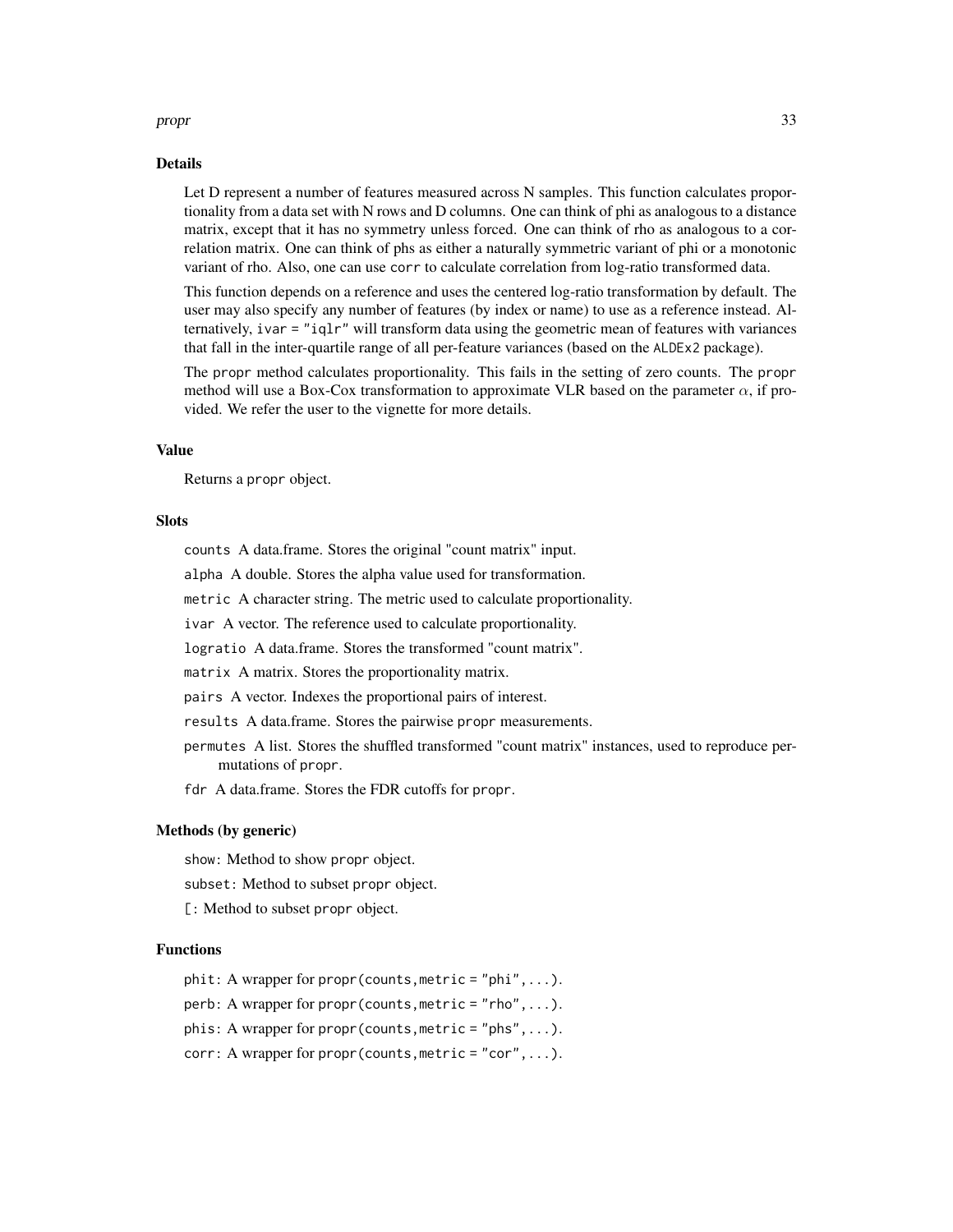simplify: This convenience function takes an indexed propr object and subsets the object based on that index. Then, it populates the @pairs slot of the new object with an updated version of the original index. You can call simplify from within the [ method using the argument tiny.

updateCutoffs: Use the propr object to permute proportionality across a number of cutoffs. Since the permutations get saved when the object is created, calling updateCutoffs will use the same random seed each time.

proprALR *Calculates the additive log-ratio transformation.*

#### Description

Provided for backend use.

#### Usage

proprALR(X, ivar, check = FALSE)

# Arguments

|       | A data frame or matrix. A "count matrix" with subjects as rows and features as<br>columns.        |
|-------|---------------------------------------------------------------------------------------------------|
| ivar  | A numeric scalar. Specifies feature to use as reference for additive log-ratio<br>transformation. |
| check | A logical. If TRUE, function first checks for negative and NA values.                             |

#### Value

A matrix. Returns the additive log-ratio transformation of X.

proprCLR *Calculates the centered log-ratio transformation.*

#### Description

Provided for backend use.

#### Usage

proprCLR(X, check = FALSE)

| X     | A data frame or matrix. A "count matrix" with subjects as rows and features as |
|-------|--------------------------------------------------------------------------------|
|       | columns.                                                                       |
| check | A logical. If TRUE, function first checks for negative and NA values.          |

<span id="page-33-0"></span>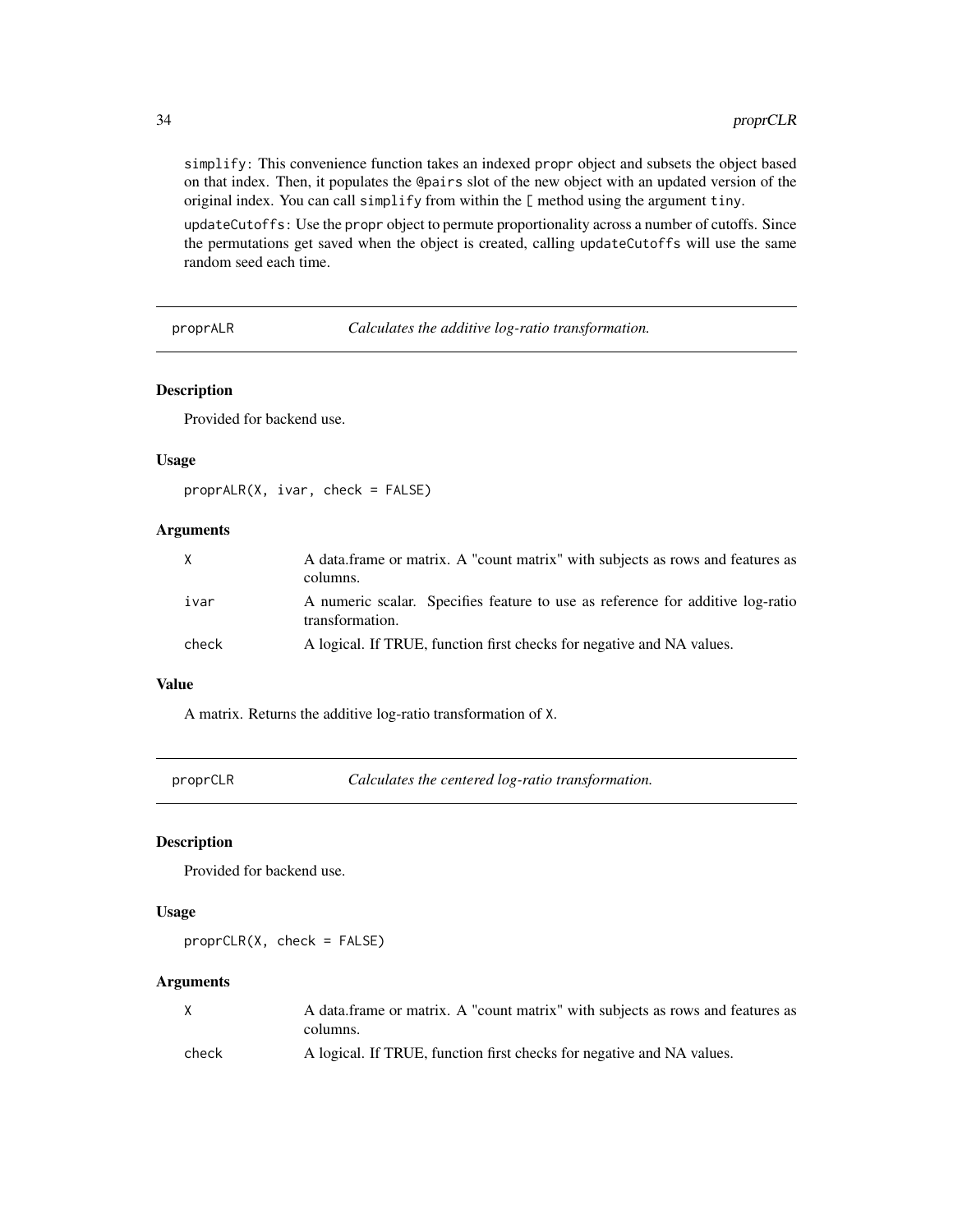# <span id="page-34-0"></span>proprPairs 35

# Value

A matrix. Returns the centered log-ratio transformation of X.

proprPairs *Recasts proportionality matrix as a table of feature pairs.*

#### Description

Provided for backend use.

#### Usage

proprPairs(prop)

# Arguments

prop A data.frame or matrix. A proportionality matrix.

#### Value

A data.frame. Returns a table of feature pairs.

proprPerb *Calculate proportionality metric rho (Erb 2016).*

#### Description

Provided for backend use.

# Usage

proprPerb(counts, ivar = 0)

# Arguments

| counts | A data frame or matrix. A "count matrix" with subjects as rows and features as<br>columns. Note that this matrix does not necessarily have to contain counts.                                                                                                                                        |
|--------|------------------------------------------------------------------------------------------------------------------------------------------------------------------------------------------------------------------------------------------------------------------------------------------------------|
| ivar   | A numeric scalar. Specifies reference feature(s) for additive log-ratio transfor-<br>mation. The argument will also accept feature name(s) instead of the index<br>$position(s)$ . Set to "ight" to use inter-quartile log-ratio transformation. Ignore to<br>use centered log-ratio transformation. |

#### Value

Returns proportionality matrix.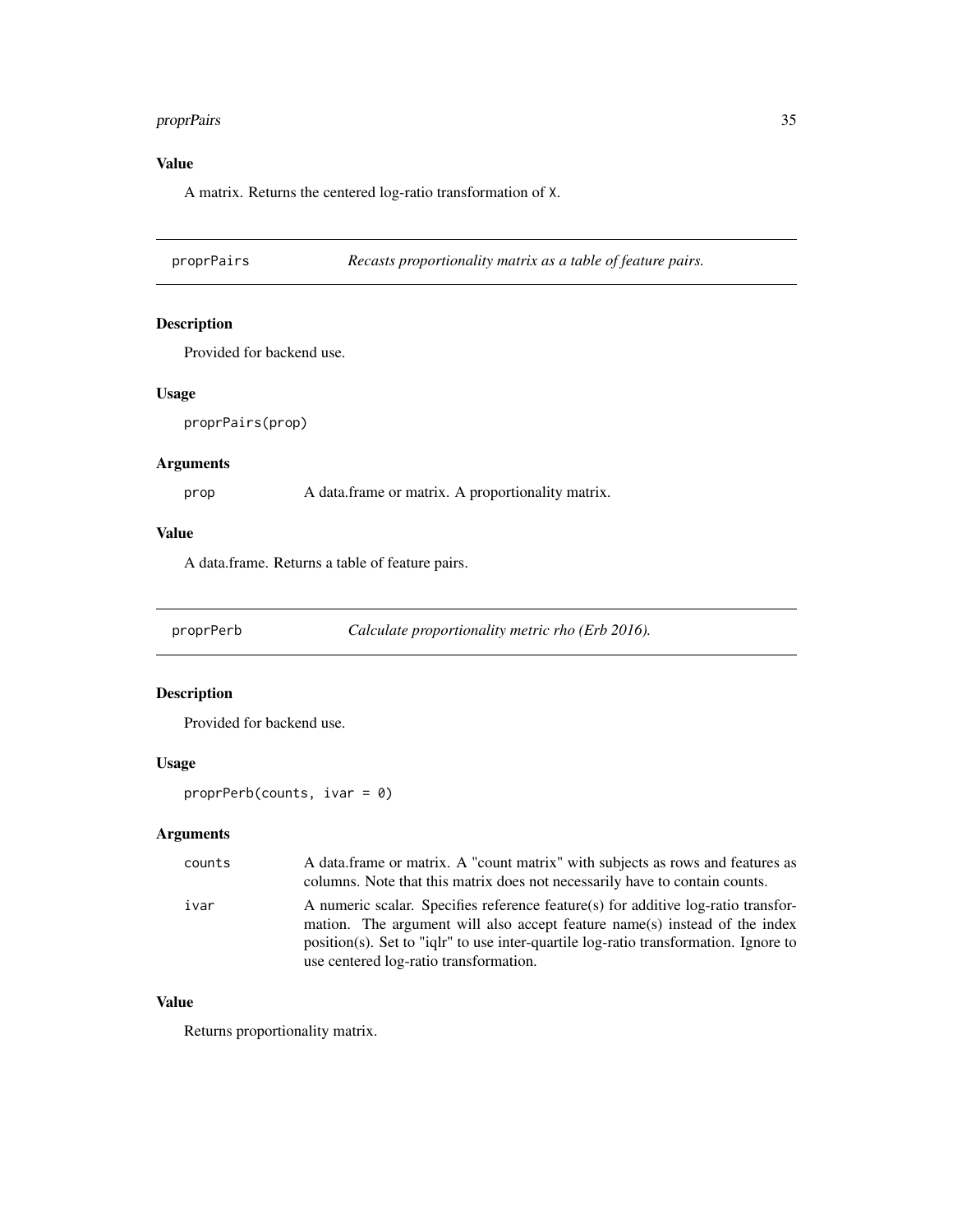<span id="page-35-0"></span>

Provided for backend use.

#### Usage

proprPhit(counts, symmetrize = TRUE)

# Arguments

| counts     | A data frame or matrix. A "count matrix" with subjects as rows and features as<br>columns. Note that this matrix does not necessarily have to contain counts. |
|------------|---------------------------------------------------------------------------------------------------------------------------------------------------------------|
| svmmetrize | A logical. If TRUE, forces symmetry by reflecting the "lower left triangle".                                                                                  |

# Value

Returns proportionality matrix.

proprSym *Symmetrizes a proportionality matrix.*

# Description

Provided for backend use.

# Usage

proprSym(prop)

# Arguments

prop A data.frame or matrix. A proportionality matrix.

# Value

A matrix. Returns a symmetrized proportionality matrix.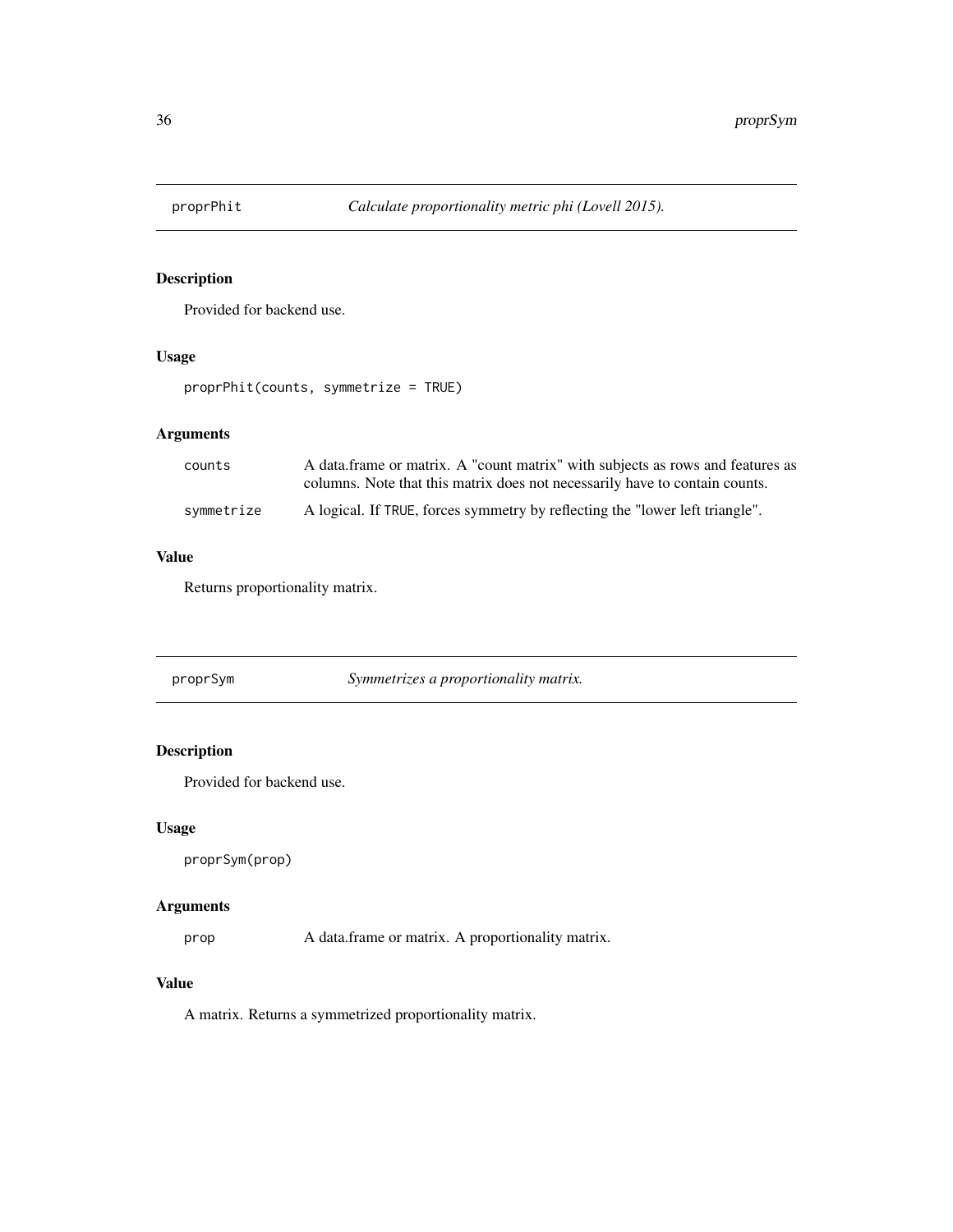<span id="page-36-0"></span>

Provided for backend use.

#### Usage

proprTri(prop)

# Arguments

prop A data.frame or matrix. A proportionality matrix.

# Value

A vector. Returns the lower left triangle of a proportionality matrix.

proprVLR *Calculates the variance of the log of the ratios.*

# Description

Provided for backend use.

#### Usage

```
proprVLR(X, check = FALSE)
```
# Arguments

|       | A data frame or matrix. A "count matrix" with subjects as rows and features as |
|-------|--------------------------------------------------------------------------------|
|       | columns.                                                                       |
| check | A logical. If TRUE, function first checks for negative and NA values.          |

# Value

Returns a matrix containing the variance of the log of the ratios.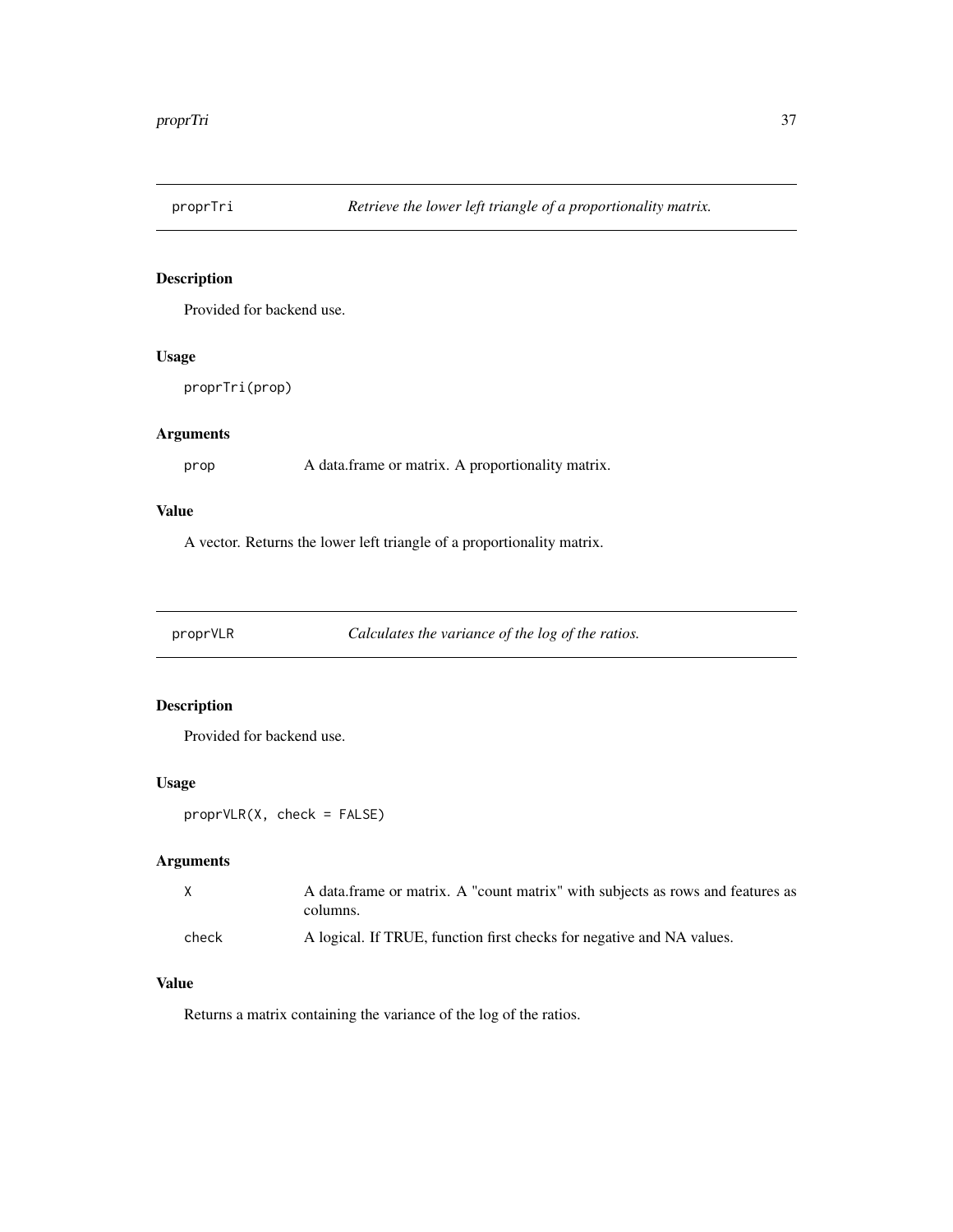<span id="page-37-0"></span>

This function uses the F distribution to calculate a cutoff of theta for a p-value given by the pval argument.

#### Usage

qtheta(propd, pval =  $0.05$ , fdr = FALSE)

#### Arguments

| propd | A propr or propd object.                                                                 |
|-------|------------------------------------------------------------------------------------------|
| pval  | A p-value at which to calculate a theta cutoff.                                          |
| fdr   | A boolean. Toggles whether to calculate the theta cutoff for an FDR-adjusted<br>p-value. |

# Details

If the argument  $fdr = TRUE$ , this function returns the empiric cutoff that corresponds to the FDRadjusted p-value stored in the @results\$FDR slot.

#### Value

A cutoff of theta from [0, 1].

ratios *Recast Matrix as Feature (Log-)Ratios*

# Description

The ratios function recasts a matrix with N feature columns as a new matrix with N  $*(N - 1)/2$ feature (log-)ratio columns.

#### Usage

ratios(matrix, alpha = NA)

| matrix | A matrix. The data to recast.                                                          |
|--------|----------------------------------------------------------------------------------------|
| alpha  | A double. See vignette for details. Leave missing to skip Box-Cox transforma-<br>tion. |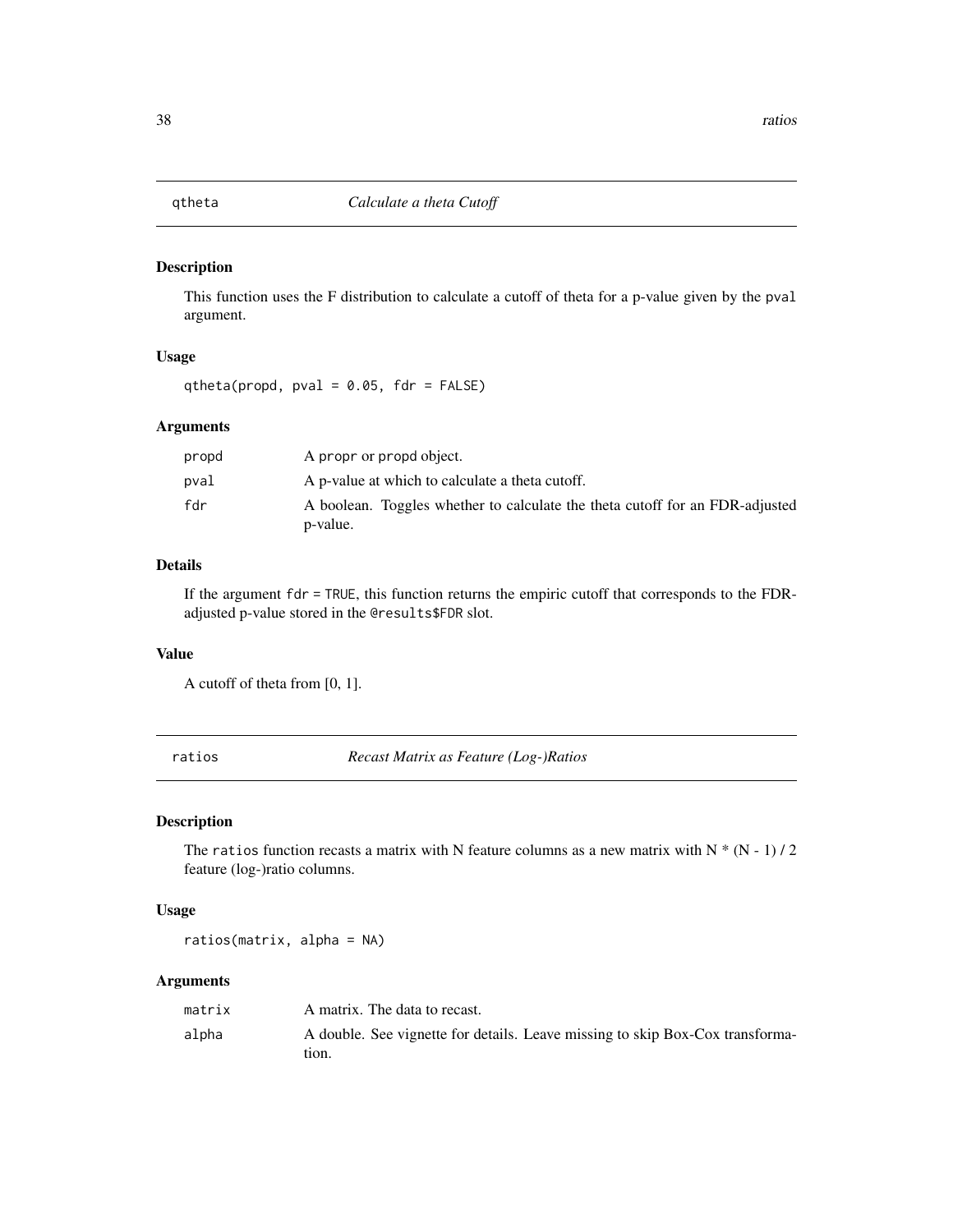#### <span id="page-38-0"></span>shale 39

# Details

When the alpha argument is provided, this function returns the (log-)ratios as (partner^alpha -pair^alpha) / alpha.

#### Value

A matrix of (log-)ratios.

shale *Build* propd *Results Table*

# Description

Builds a table of within-group and total log-ratio variances, log-ratio means, and PALs (see: [pals](#page-21-1)). If the argument k is provided, the table will label at most k top PALs. Just as each node gets assigned a PAL, shale aims to assign each edge a PAL. Edges that have a top PAL as one and only one of their nodes get assigned that PAL. Edges that have top PALs as both of their nodes get assigned "Bridged". Edges without a top PAL as one of their nodes will get assigned a PAL if either (a) both nodes have the same neighbor PAL or (b) one node has a "Missing" neighbor PAL. The cutoff argument guides the maximum value of theta above which to exclude the pair. A large integer cutoff will instead retrieve the top N pairs as ranked by theta.

#### Usage

shale(object, cutoff = 1000, k, prompt = TRUE, clean = FALSE)

| object | A propr or propd object.                                                                                                                                                                                                                                                                                   |
|--------|------------------------------------------------------------------------------------------------------------------------------------------------------------------------------------------------------------------------------------------------------------------------------------------------------------|
| cutoff | For update Cutoffs, a numeric vector. this argument provides the FDR cutoffs<br>to test. For graph functions, a numeric scalar. This argument indicates the max-<br>imum theta to include in the figure. For graph functions, a large integer will<br>instead retrieve the top N pairs as ranked by theta. |
| k      | An integer. For propr methods, the number of co-clusters (where all pairs re-<br>ceive a specified color if and only if both members belong to same the cluster).<br>For propd methods, the maximum number of PALs to index when calculating<br>pals in the network.                                       |
| prompt | A logical scalar. Set to FALSE to disable the courtesy prompt when working with<br>big data.                                                                                                                                                                                                               |
| clean  | A boolean. Toggles whether to remove pairs with "Bridged" or "Missing" PALs.<br>Used by geyser, bowtie, and gemini.                                                                                                                                                                                        |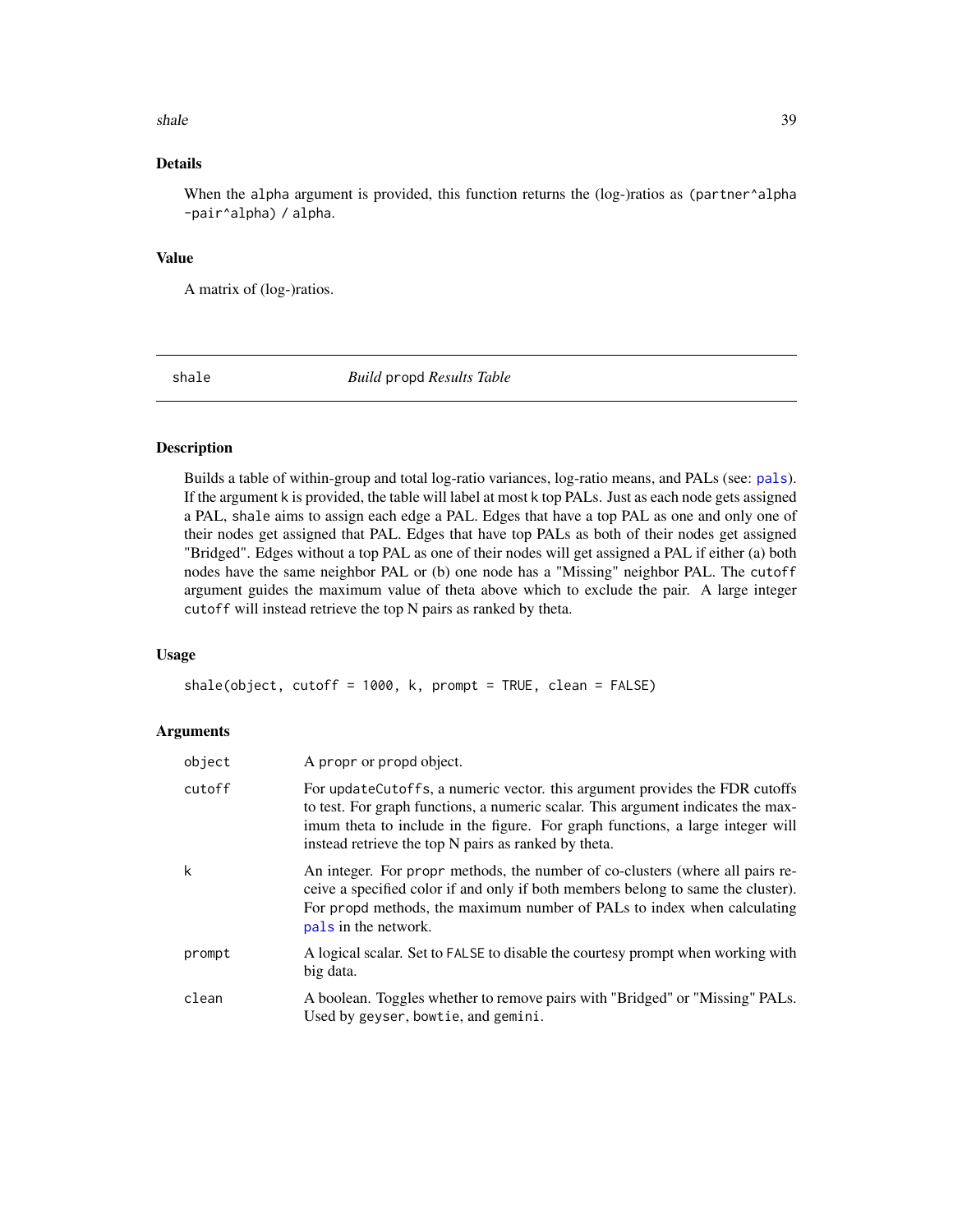<span id="page-39-0"></span>Builds a table of VLR, VLS, and proportionality for each feature pair in a propr object. If the argument k is provided, the table will also include co-cluster membership. Returns a data.frame of all pairwise relationships. If the argument k is provided, returns a list of the data.frame of pairwise relationships and the cluster membership.

#### Usage

```
slate(rho, k, prompt = TRUE, plotly = FALSE)
```
#### Arguments

| rho    | A propr or propd object.                                                                                                                                                                                                                                             |
|--------|----------------------------------------------------------------------------------------------------------------------------------------------------------------------------------------------------------------------------------------------------------------------|
| k      | An integer. For propr methods, the number of co-clusters (where all pairs re-<br>ceive a specified color if and only if both members belong to same the cluster).<br>For propd methods, the maximum number of PALs to index when calculating<br>pals in the network. |
| prompt | A logical scalar. Set to FALSE to disable the courtesy prompt when working with<br>big data.                                                                                                                                                                         |
| plotly | A logical scalar. Set to TRUE to produce a dynamic plot using the plotly pack-<br>age.                                                                                                                                                                               |

top.counts *Example propr Object*

#### Description

Includes the non-transformed count abundances from all cane toad transcripts with at least 10 counts in at least 10 samples, subsetted to include only those indexed by rho > .995. Used for vignette.

#### Usage

data(top.counts)

#### Format

An object of class matrix with 20 rows and 409 columns.

# Source

<DOI:10.1111/mec.13184>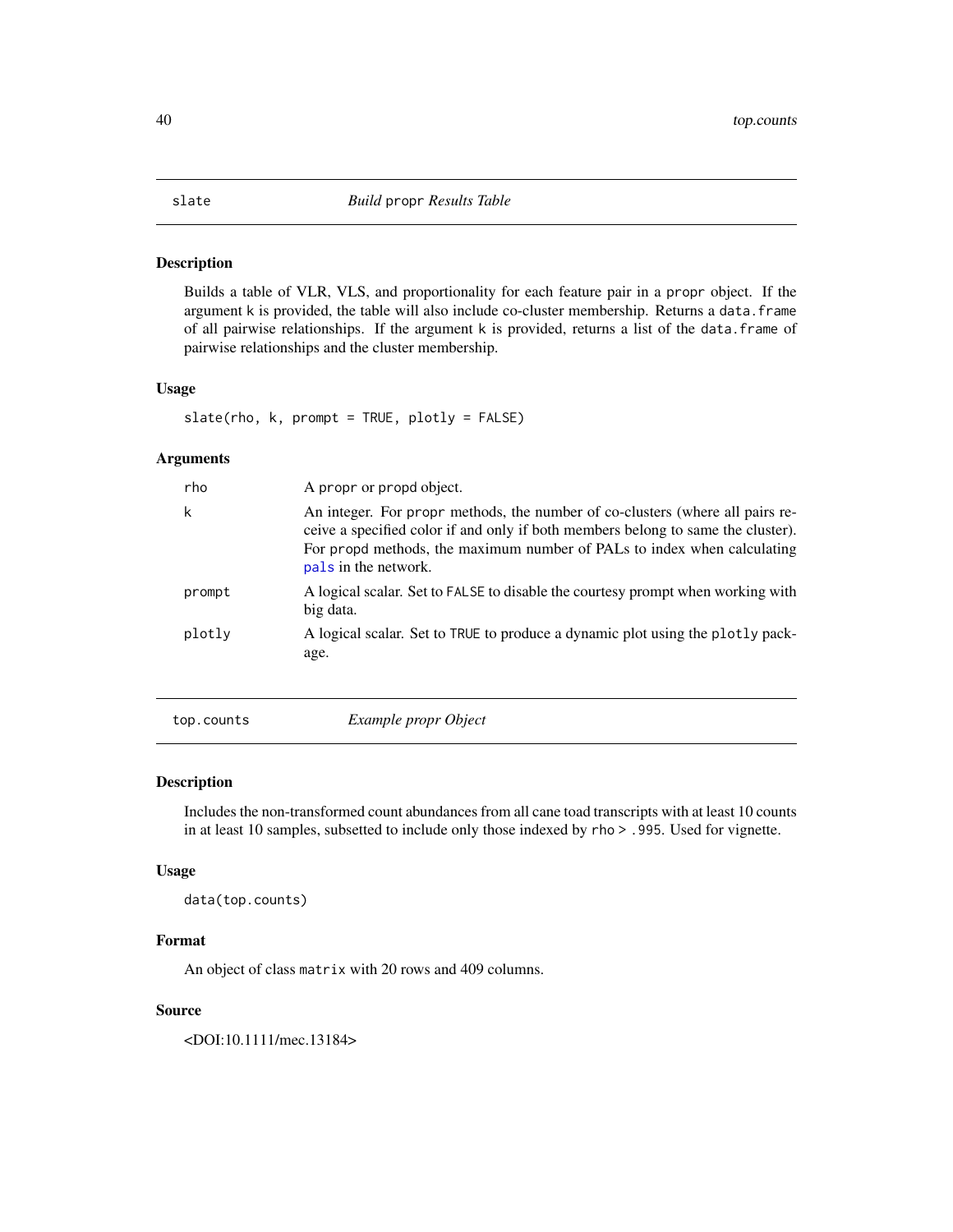<span id="page-40-0"></span>

Includes the log-ratio transformed abundances from all cane toad transcripts with at least 10 counts in at least 10 samples, subsetted to include only those indexed by rho > .995. Used for vignette.

# Usage

data(top.lr)

#### Format

An object of class matrix with 20 rows and 409 columns.

#### Source

<DOI:10.1111/mec.13184>

updateCutoffs *Update FDR by Permutation*

#### Description

This function updates FDR for a set of cutoffs.

# Usage

```
updateCutoffs(object, cutoff = seq(0.05, 0.95, 0.3), ncores = 1)
```
#### Arguments

| object | A propr or propd object.                                                                                                                                                                                                                                                                                   |
|--------|------------------------------------------------------------------------------------------------------------------------------------------------------------------------------------------------------------------------------------------------------------------------------------------------------------|
| cutoff | For update Cutoffs, a numeric vector. this argument provides the FDR cutoffs<br>to test. For graph functions, a numeric scalar. This argument indicates the max-<br>imum theta to include in the figure. For graph functions, a large integer will<br>instead retrieve the top N pairs as ranked by theta. |
| ncores | An integer. The number of parallel cores to use.                                                                                                                                                                                                                                                           |

#### Details

This function wraps updateCutoffs.propr and updateCutoffs.propd.

# Value

A propr or propd object.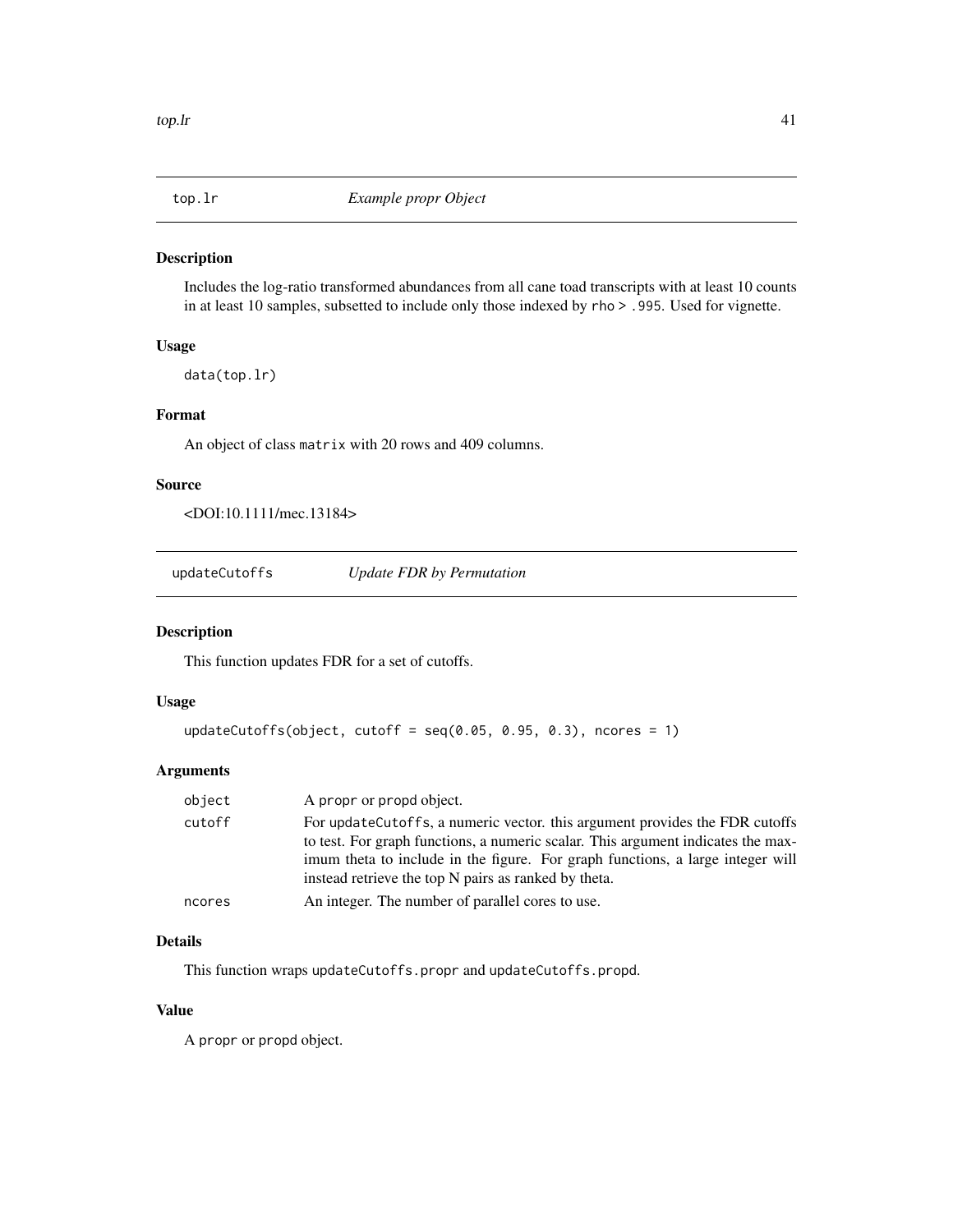<span id="page-41-1"></span><span id="page-41-0"></span>

Visualize proportionality and differential proportionality.

#### Usage

```
## S4 method for signature 'propr,missing'
plot(x, y, prompt = TRUE, plotly = FALSE)smear(rho, prompt = TRUE, plotly = FALSE)
dendrogram(rho, prompt = TRUE, plotly = FALSE)
bucket(rho, group, k, prompt = TRUE, plotly = FALSE)
prism(rho, k, prompt = TRUE, plotly = FALSE)
bokeh(rho, k, prompt = TRUE, plotly = FALSE)
pca(rho, group, prompt = TRUE, plotly = FALSE)
snapshot(rho, prompt = TRUE, plotly = FALSE)
cytescape(object, col1, col2, prompt = TRUE, d3 = FALSE)
propd2propr(object, ivar)
## S4 method for signature 'propd,missing'
plot(x, y, cutoff = 1000, col1, col2, proper,prompt = TRUE, d3 = FALSE, plotSkip = FALSE)
geyser(object, cutoff = 1000, k = 5, prompt = TRUE, plotly = FALSE)
bowtie(object, cutoff = 1000, k = 5, prompt = TRUE, plotly = FALSE)
gemini(object, cutoff = 1000, k = 5, prompt = TRUE, plotly = FALSE)
decomposed(object, cutoff = 1000)
parallel(object, cutoff = 1000, include = NA, or = TRUE,
 plotly = FALSE)
```
#### Arguments

x A propr or propd object.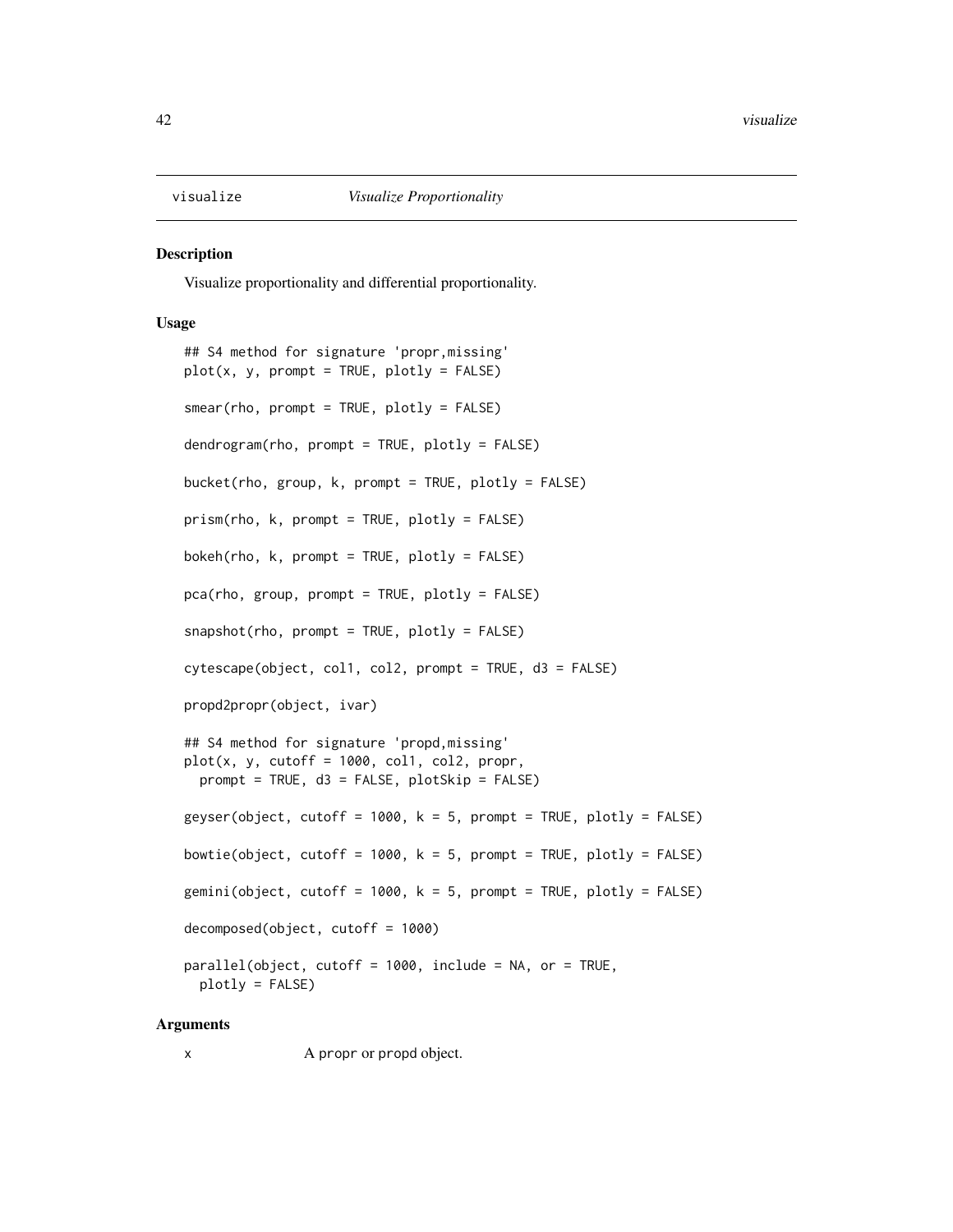<span id="page-42-0"></span>

| У        | Missing. Ignore. Leftover from the generic method definition.                                                                                                                                                                                                                                             |
|----------|-----------------------------------------------------------------------------------------------------------------------------------------------------------------------------------------------------------------------------------------------------------------------------------------------------------|
| prompt   | A logical scalar. Set to FALSE to disable the courtesy prompt when working with<br>big data.                                                                                                                                                                                                              |
| plotly   | A logical scalar. Set to TRUE to produce a dynamic plot using the plotly pack-<br>age.                                                                                                                                                                                                                    |
| rho      | A propr or propd object.                                                                                                                                                                                                                                                                                  |
| group    | A character vector. Group or sub-group memberships, ordered according to the<br>row names in counts.                                                                                                                                                                                                      |
| k        | An integer. For propr methods, the number of co-clusters (where all pairs re-<br>ceive a specified color if and only if both members belong to same the cluster).<br>For propd methods, the maximum number of PALs to index when calculating<br>pals in the network.                                      |
| object   | A propr or propd object.                                                                                                                                                                                                                                                                                  |
| col1     | A character vector. Specifies which nodes to color red or blue, respectively.                                                                                                                                                                                                                             |
| col2     | A character vector. Specifies which nodes to color red or blue, respectively.                                                                                                                                                                                                                             |
| d3       | A boolean. Use rg1 to plot 3D network.                                                                                                                                                                                                                                                                    |
| ivar     | A numeric scalar. Specifies reference feature(s) for additive log-ratio transfor-<br>mation. The argument will also accept feature name(s) instead of the index<br>position(s). Set to "iqlr" to use inter-quartile log-ratio transformation. Ignore to<br>use centered log-ratio transformation.         |
| cutoff   | For updateCutoffs, a numeric vector. this argument provides the FDR cutoffs<br>to test. For graph functions, a numeric scalar. This argument indicates the max-<br>imum theta to include in the figure. For graph functions, a large integer will<br>instead retrieve the top N pairs as ranked by theta. |
| propr    | A propr or propd object.                                                                                                                                                                                                                                                                                  |
| plotSkip | A boolean. Toggles whether to build the network graph without plotting it. Used<br>by pals.                                                                                                                                                                                                               |
| include  | This argument indicates which features by name should belong to a pair for that<br>pair to get included in the results. Subset performed by Partner %in% subset<br>  Pair %in% subset.                                                                                                                    |
| or       | A boolean. If FALSE, include subsets by Partner %in% subset & Pair %in%<br>subset.                                                                                                                                                                                                                        |

#### propr Functions

plot: A wrapper for smear(x,...).

smear: Plots log-ratio transformed abundances pairwise. Index-aware, meaning that it only plots pairs indexed in @pairs, unless no pairs are indexed. Returns a ggplot object.

dendrogram: Plots a clustering of the proportionality matrix. Index-aware, meaning that it only plots pairs indexed in @pairs, unless no pairs are indexed. Heatmap intensity is not scaled. Returns a dendrogram object.

bucket: Plots an estimation of the degree to which a feature pair differentiates the experimental groups versus the measure of the proportionality between that feature pair. The discrimination score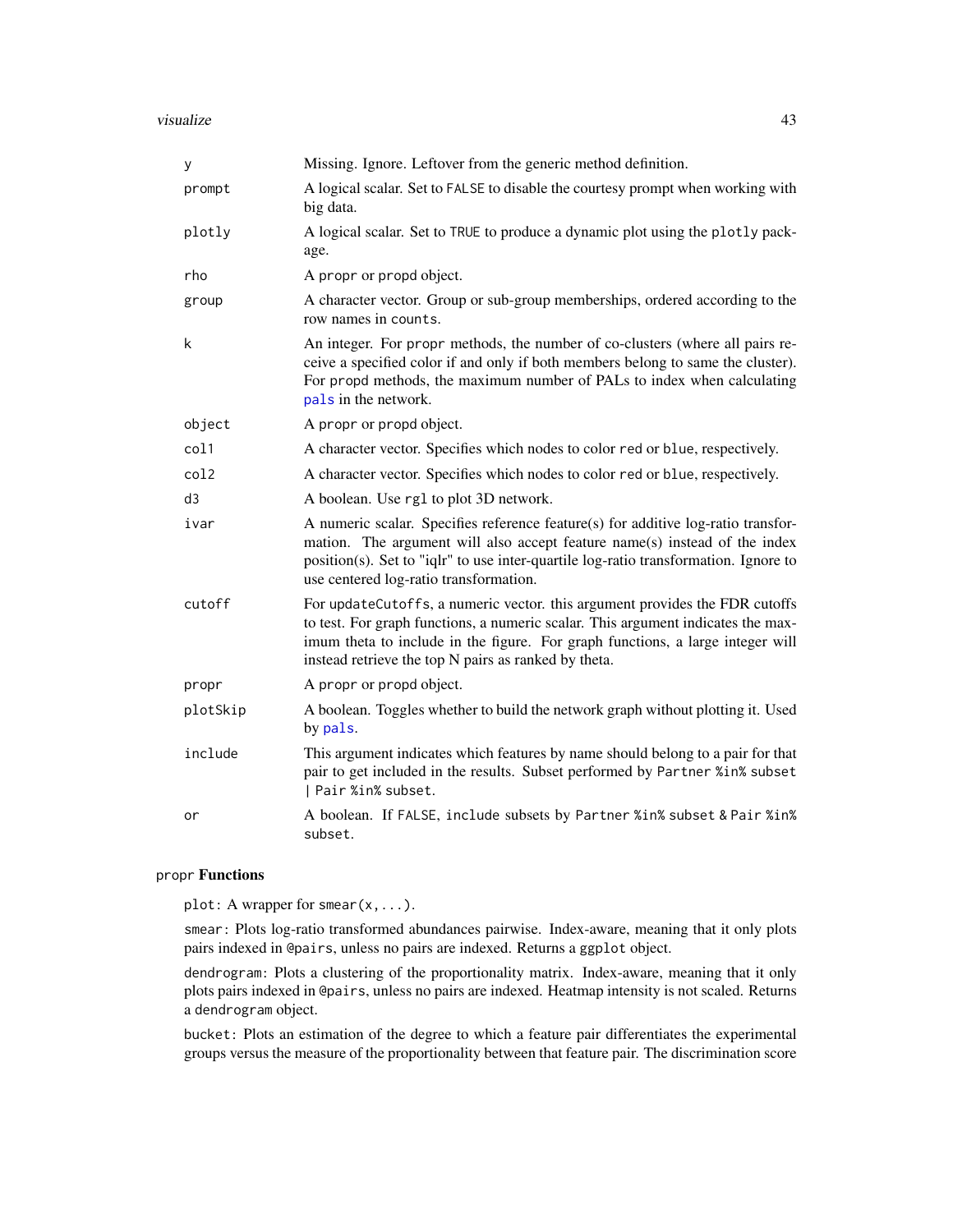is defined as the negative log of the p-values for each feature in the pair, computed independently using kruskal.test. "It's pronounced, 'bouquet'." - Hyacinth Bucket Returns cluster membership if k is provided. Otherwise, returns a ggplot object.

prism: Plots the variance of the ratio of the log-ratio transformed feature pair (VLR) versus the sum of the individual variances of each log-ratio transformed feature (VLS). The ratio of the VLR to the VLS equals 1 -rho. As such, we use here seven rainbow colored lines to indicate where rho equals [.01,.05,.50,0,1.50,1.95,1.99], going from red to violet. Returns cluster membership if k is provided. Otherwise, returns a ggplot object.

bokeh: Plots the feature variances for each log-ratio transformed feature pair in the propr object. Highly proportional pairs will aggregate near the  $y = x$  diagonal. Clusters that appear toward the top-right of the figure contain features with highly variable abundance across all samples. Clusters that appear toward the bottom-left of the figure contain features with fixed abundance across all samples. Uses a log scale. Returns cluster membership if k is provided. Otherwise, returns a ggplot object.

pca: Plots the first two principal components as calculated using the log-ratio transformed feature vectors. This provides a statistically valid alternative to conventional principal components analysis (PCA). For more information, see <DOI:10.1139/cjm-2015-0821>. Returns a ggplot object.

snapshot: Plots the log-ratio transformed feature abundance as a heatmap, along with the respective dendrograms. Heatmap intensity is not scaled. Returns a dendrogram object.

cytescape: Builds a table of indexed pairs and their proportionality. In doing so, this function displays a preview of the interaction network, built using igraph. We recommend using the result as input to a network visualization tool like Cytoscape. Returns a data.frame of indexed pairs.

#### propd Functions

propd2propr: Transforms a propd object into a propr object where the @matrix slot contains  $1 - \theta$ . Allows the user to interrogate theta using any visualization built for propr objects.

plot: Plots the interactions between pairs as a network. When plotting disjointed proportionality, red edges indicate that LRM1 > LRM2 while blue edges indicate that LRM1 < LRM2. When plotting emergent proportionality, red edges indicate that VLR1 < VLR2 while blue edges indicate that VLR1 > VLR2. Group labels numbered based on the order of the group argument to propd. Use col1 and col2 arguments to color nodes. For more control over the visualization of the network, consider exporting the table from shale to a network visualization tool like Cytoscape.

geyser: Plots indexed pairs based on the within-group log-ratio variance (VLR) for each group. Pairs near the origin show a highly proportional relationship in both groups. Each line away from the  $y = x$  line indicates a doubling of VLR compared to the other group. All pairs colored based on PAL (see: [pals](#page-21-1)). See gemini.

bowtie: Plots indexed pairs based on the log-ratio means (LRM), relative to its PAL, for each group. Pairs near the origin show comparable LRM, relative to its PAL, in both groups. Each line away from the  $y = x$  line indicates a doubling of LRM compared to the other group. All pairs colored based on PAL (see: [pals](#page-21-1)). See gemini.

gemini: Plots indexed pairs based on the log-fold difference in log-ratio variance (VLR) between the two groups versus the difference in log-ratio means (LRM). In this figure, the LRM for each group is signed (i.e., positive or negative) such that the PAL is the denominator of the log-ratio. This allows for a fluid comparison between pairs within the same PAL module. Pairs with a "Bridged"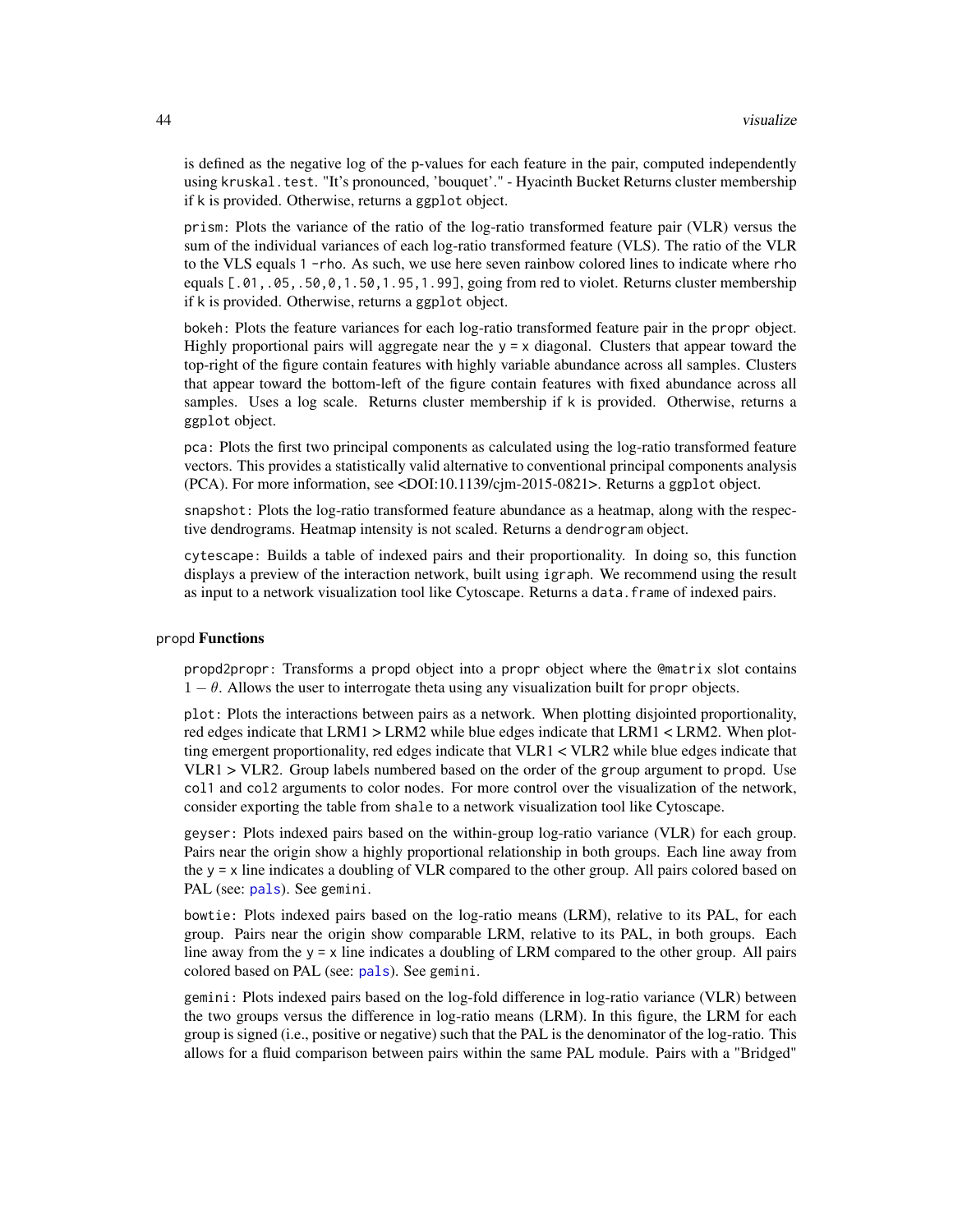# <span id="page-44-0"></span>wide2long 45

or "Missing" PAL get excluded from this graph. Remember that an increase in VLR suggests less proportionality. All pairs colored based on PAL (see: [pals](#page-21-1)).

decomposed: Plots the decomposition of log-ratio variance into (weighted) group variances and between-group variance. Useful for visualizing how a theta type selects pairs.

parallel: Plots the sample-wise log-ratio abundance across all pairs selected by the provided cutoff. Use the reference argument to subset the plot to only include pairs that contain this reference.

wide2long *Make Long Data from Wide Data*

#### Description

Make Long Data from Wide Data

#### Usage

wide2long(wide)

# Arguments

wide A data set in wide format.

#### Value

A data set in long format.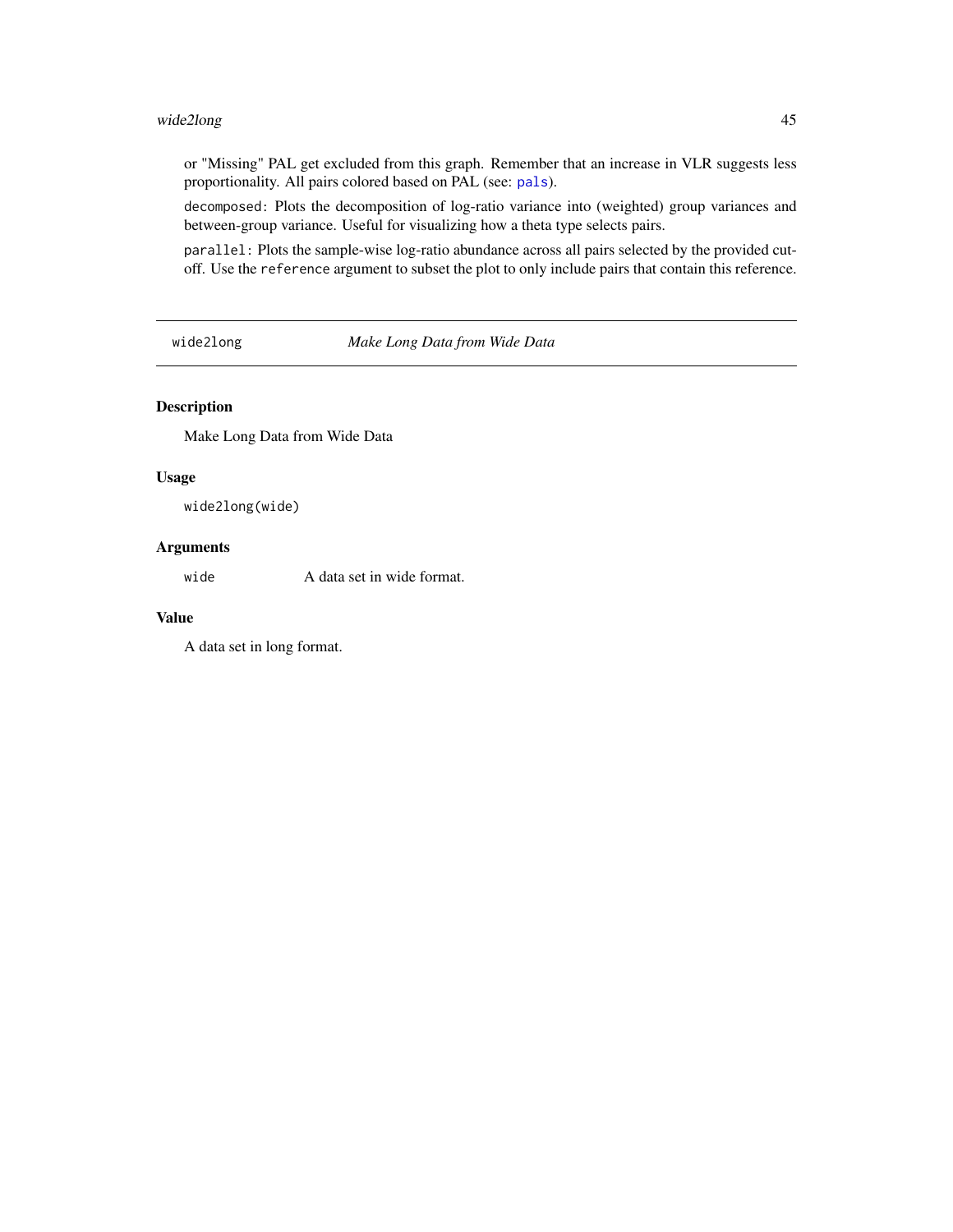# <span id="page-45-0"></span>Index

∗Topic datasets caneToad.counts, [10](#page-9-0) caneToad.groups, [11](#page-10-0) mail, [20](#page-19-0) marg.abs, [20](#page-19-0) pd.d, [23](#page-22-0) pd.e, [23](#page-22-0) top.counts, [40](#page-39-0) top.lr, [41](#page-40-0) [,propr-method *(*propr*)*, [31](#page-30-0) aldex.cor, [3](#page-2-0) aldex.glm, [4](#page-3-0) aldex2propr, [4,](#page-3-0) *[31](#page-30-0)* all, [5](#page-4-0) alphaTheta\_old, [7](#page-6-0) alphaThetaW\_old, [7](#page-6-0) bokeh *(*visualize*)*, [42](#page-41-0) bowtie *(*visualize*)*, [42](#page-41-0) bucket *(*visualize*)*, [42](#page-41-0) calculateFDR, [8](#page-7-0) calculateFDR\_old, [8](#page-7-0) calculateTheta, [9](#page-8-0) calculateTheta\_old, [10](#page-9-0) calculateThetaW\_old, [9](#page-8-0) caneToad.counts, [10](#page-9-0) caneToad.groups, [11](#page-10-0) corr *(*propr*)*, [31](#page-30-0) cytescape *(*visualize*)*, [42](#page-41-0) decomposed *(*visualize*)*, [42](#page-41-0) dendroCheck, [11](#page-10-0) dendrogram *(*visualize*)*, [42](#page-41-0) gemini *(*visualize*)*, [42](#page-41-0) getAdj, [12](#page-11-0) getAdjacency, [12](#page-11-0) getColors *(*getColours*)*, [13](#page-12-0) getColours, [13,](#page-12-0) *[15](#page-14-0)*

getMatrix, [14](#page-13-0) getNetwork, [14](#page-13-0) getNormTheta, *[14](#page-13-0)*, [15](#page-14-0) getRatios, [16](#page-15-0) getReference, [17](#page-16-0) getResults, *[14,](#page-13-0) [15](#page-14-0)*, [17](#page-16-0) geyser *(*visualize*)*, [42](#page-41-0) ggdend, [18](#page-17-0) ivar2index, [18](#page-17-0) lr2cor, *[3](#page-2-0)*, [19](#page-18-0) lr2glm, *[4](#page-3-0)*, [19](#page-18-0) mail, [20](#page-19-0) marg.abs, [20](#page-19-0) migraph, [21](#page-20-0) multiplot, [21](#page-20-0) packageCheck, [22](#page-21-0) pals, *[6](#page-5-0)*, *[22](#page-21-0)*, [22,](#page-21-0) *[39,](#page-38-0) [40](#page-39-0)*, *[43](#page-42-0)[–45](#page-44-0)* parallel *(*visualize*)*, [42](#page-41-0) pca *(*visualize*)*, [42](#page-41-0) pd.d, [23](#page-22-0) pd.e, [23](#page-22-0) perb *(*propr*)*, [31](#page-30-0) permuteTheta, [24](#page-23-0) permuteTheta\_false, [24](#page-23-0) permuteTheta\_naive, [25](#page-24-0) permuteTheta\_old, [25](#page-24-0) permuteTheta\_prime, [26](#page-25-0) phis *(*propr*)*, [31](#page-30-0) phit *(*propr*)*, [31](#page-30-0) plot,propd,missing-method *(*visualize*)*, [42](#page-41-0) plot,propr,missing-method *(*visualize*)*, [42](#page-41-0) plotCheck, [26](#page-25-0) posthoc, [27](#page-26-0) pra, [27](#page-26-0)